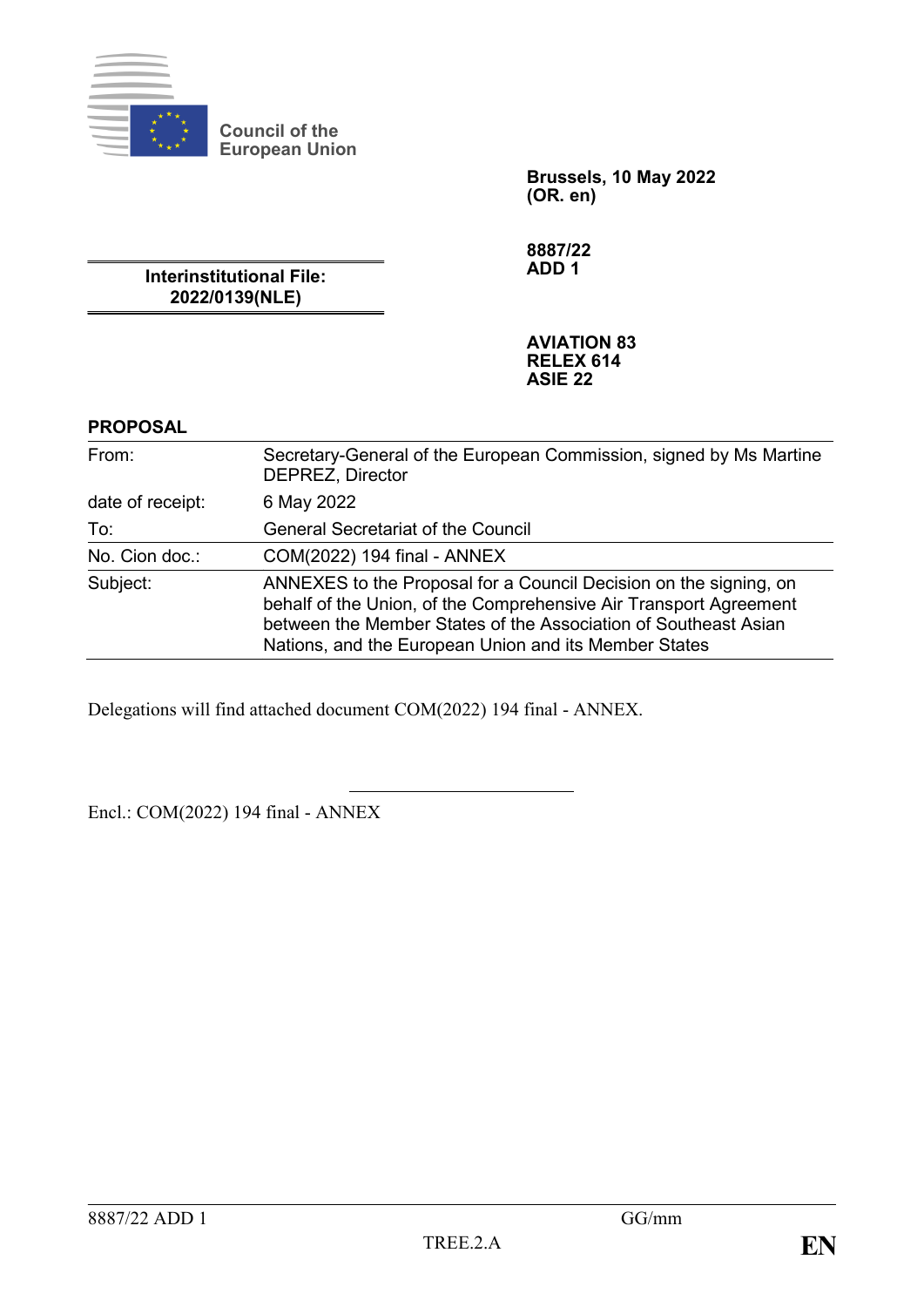

EUROPEAN **COMMISSION** 

> Brussels, 6.5.2022 COM(2022) 194 final

ANNEXES 1 to 2

# **ANNEXES**

**to the**

**Proposal for a Council Decision**

**on the signing, on behalf of the Union, of the Comprehensive Air Transport Agreement between the Member States of the Association of Southeast Asian Nations, and the European Union and its Member States**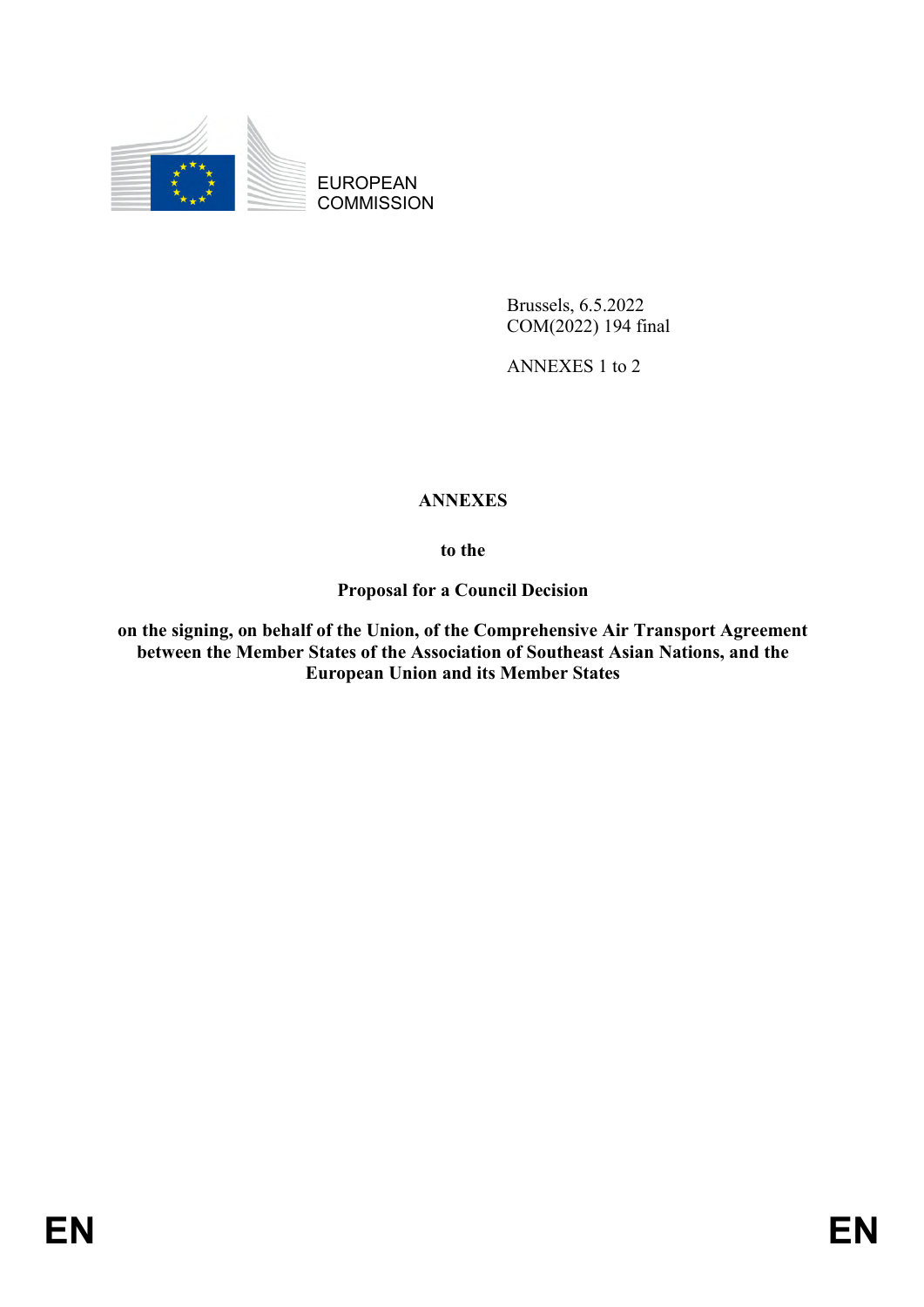# **ANNEX 1**

**Comprehensive Air Transport Agreement between the Member States of the Association of Southeast Asian Nations, and the European Union and its Member States**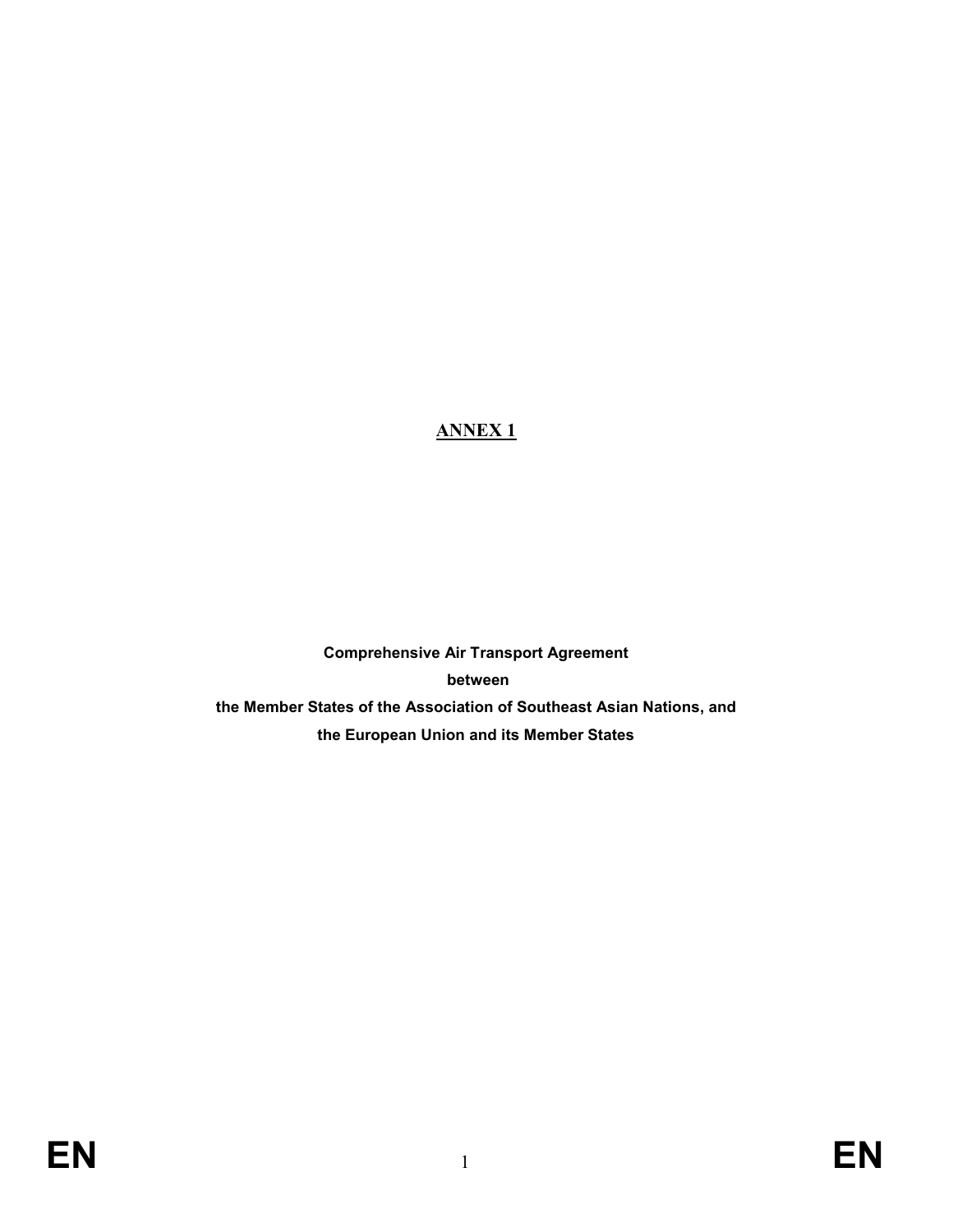**The Governments of:**

**BRUNEI DARUSSALAM,**

**THE KINGDOM OF CAMBODIA,**

**THE REPUBLIC OF INDONESIA,**

**THE LAO PEOPLE'S DEMOCRATIC REPUBLIC,**

**MALAYSIA,**

**THE REPUBLIC OF THE UNION OF MYANMAR,**

**THE REPUBLIC OF THE PHILIPPINES,**

**THE REPUBLIC OF SINGAPORE,**

**THE KINGDOM OF THAILAND, and**

**THE SOCIALIST REPUBLIC OF VIET NAM,**

**being the Member States of the Association of Southeast Asian Nations ("ASEAN") (hereinafter referred to collectively as "ASEAN Member States", and individually as "ASEAN Member State")**

**of the one part,**

**and**

**THE KINGDOM OF BELGIUM, THE REPUBLIC OF BULGARIA, THE CZECH REPUBLIC, THE KINGDOM OF DENMARK, THE FEDERAL REPUBLIC OF GERMANY, THE REPUBLIC OF ESTONIA, IRELAND, THE HELLENIC REPUBLIC, THE KINGDOM OF SPAIN, THE FRENCH REPUBLIC, THE REPUBLIC OF CROATIA, THE ITALIAN REPUBLIC, THE REPUBLIC OF CYPRUS, THE REPUBLIC OF LATVIA, THE REPUBLIC OF LITHUANIA, THE GRAND DUCHY OF LUXEMBOURG,**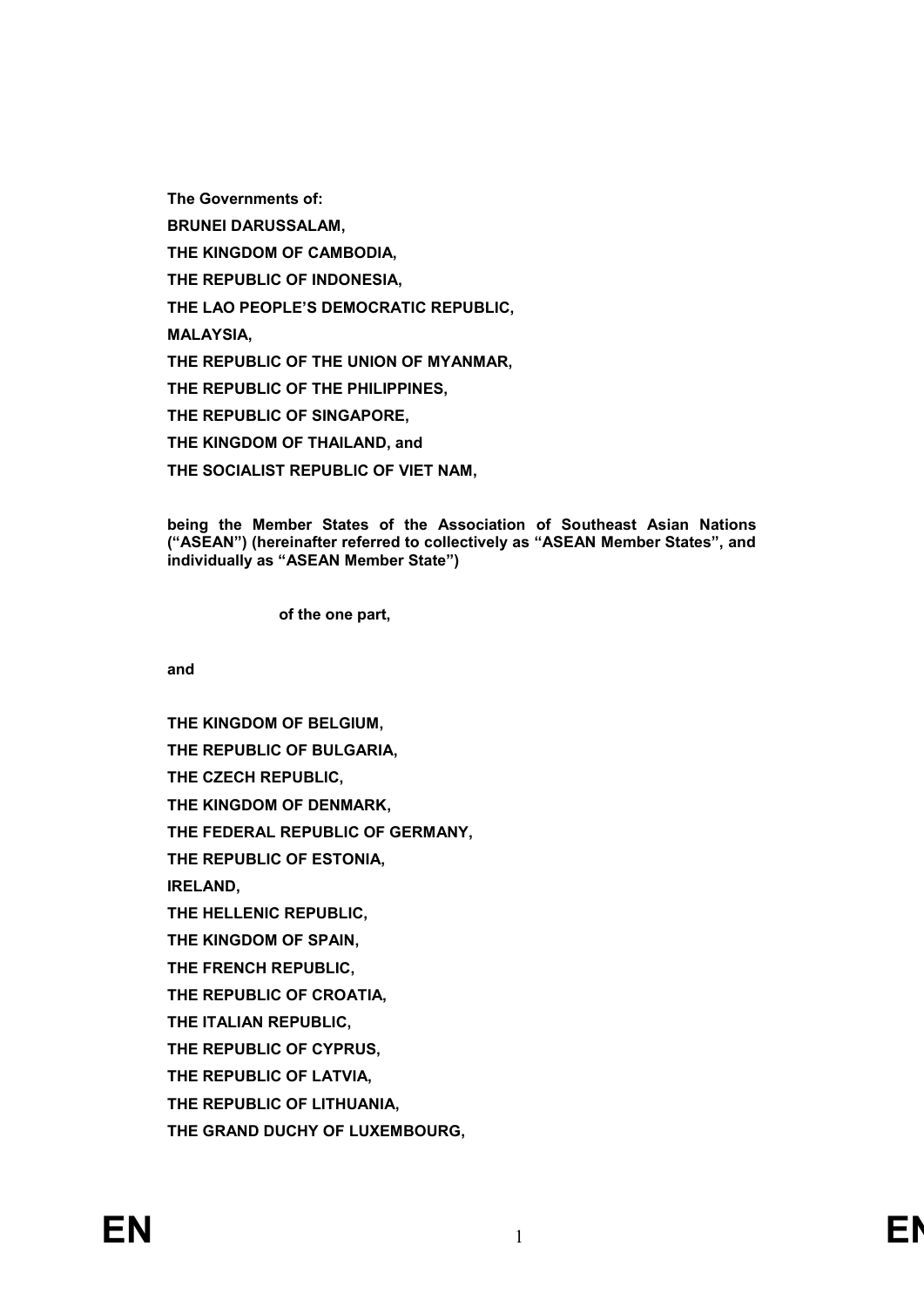**HUNGARY,**

**THE REPUBLIC OF MALTA, THE KINGDOM OF THE NETHERLANDS, THE REPUBLIC OF AUSTRIA, THE REPUBLIC OF POLAND, THE PORTUGUESE REPUBLIC, ROMANIA, THE REPUBLIC OF SLOVENIA, THE SLOVAK REPUBLIC, THE REPUBLIC OF FINLAND, and THE KINGDOM OF SWEDEN,**

**being parties to the Treaty on European Union and the Treaty on the Functioning of the European Union (hereinafter referred to together as "the EU Treaties") and being Member States of the European Union (hereinafter referred to collectively as "EU Member States", and individually as "EU Member State"),**

**and the EUROPEAN UNION ("hereinafter referred to as "the Union" or "the EU"),**

#### **of the other part,**

DESIRING to promote their interests in respect of air transport as a means of contributing to closer political and economic relations between the two regions;

RECOGNISING the importance of efficient air transport connectivity in promoting trade, tourism, investment, and economic and social development;

DESIRING to enhance air services and to promote an international aviation system based on a fair and competitive environment, non-discrimination, and fair and equal opportunity for air carriers to compete;

DESIRING to ensure the highest degree of safety and security in air transport and affirming their grave concern with regard to acts or threats against the security of aircraft which jeopardise the safety of persons or property, adversely affect the operation of aircraft, and undermine the confidence of the travelling public in the safety of civil aviation;

NOTING that the ASEAN Member States and the EU Member States are parties to the Convention on International Civil Aviation signed at Chicago on 7 December 1944;

DETERMINED to maximise the potential benefits of regulatory cooperation;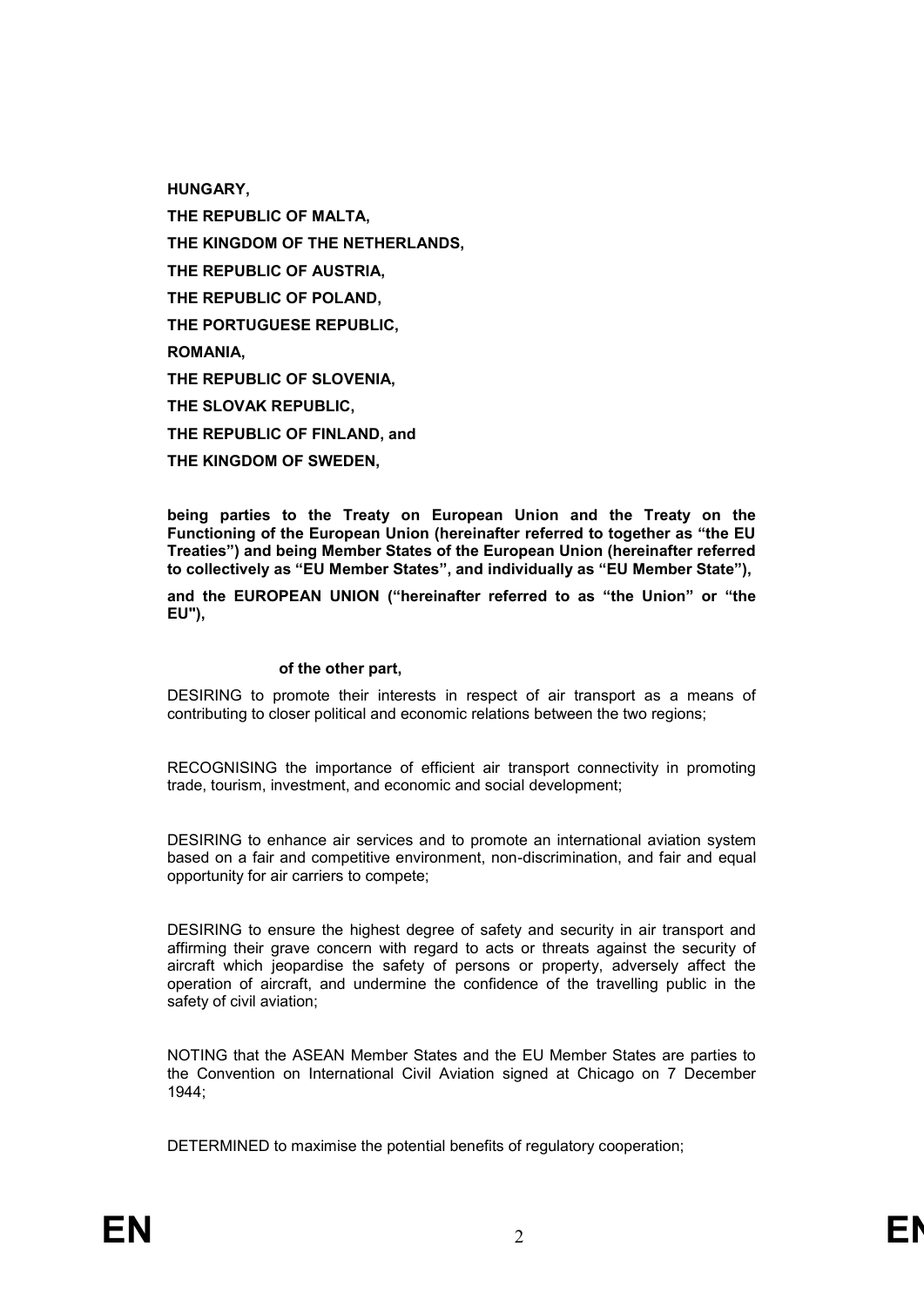ACKNOWLEDGING the important potential benefits that may arise from competitive air services and viable air transport industries;

DESIRING to foster a level playing field for air carriers, recognising the potential benefits of fair competition and that certain subsidies may adversely affect competition and may jeopardise the basic objectives of this Agreement;

INTENDING to build upon the framework of existing agreements and arrangements between the Parties with the aim of opening access to markets and maximising benefits to passengers, shippers, air carriers and airports and their employees, their communities, and other beneficiaries;

AFFIRMING the importance of protecting the environment in developing and implementing international aviation policy;

AFFIRMING the need for urgent actions to address climate change and for continued cooperation to reduce greenhouse gas emissions in the aviation sector, in a manner consistent with multilateral arrangements on this matter, including instruments of the International Civil Aviation Organization (hereinafter referred to as "the ICAO");

AFFIRMING the importance of protecting the interests of consumers including the protections afforded by the Convention for the Unification of Certain Rules for International Carriage by Air done at Montreal on 28 May 1999, and of achieving a high level of consumer protection, and recognising the need for mutual cooperation in this area;

RECOGNISING that increased commercial opportunities are not intended to undermine labour or labour-related standards of the Parties and reaffirming the importance of considering the effects of this Agreement on labour, employment, and working conditions, and the benefits that arise when the significant economic gains from open and competitive markets are combined with high labour standards;

NOTING the desire to explore ways to facilitate better access to capital by the air transport industry for the further development of air transport;

DESIRING to conclude an agreement on air transport, supplementary to the Convention on International Civil Aviation signed at Chicago on 7 December 1944;

HAVE AGREED AS FOLLOWS: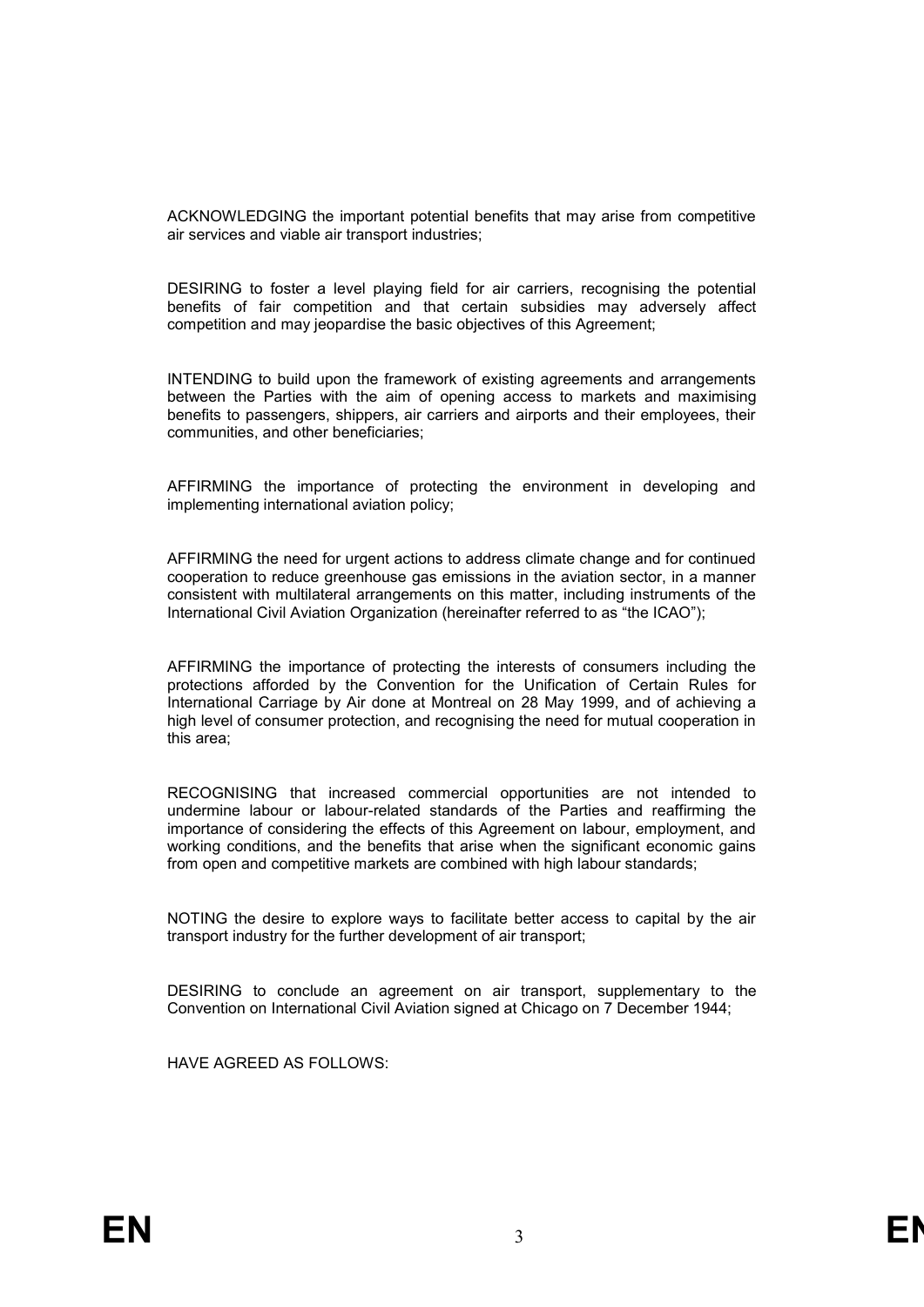# **ARTICLE 1**

# **SCOPE**

1. This Agreement governs the provision of air transport services by the air carriers of the Union from, in, or to the territory of the ASEAN Member States, and by the air carriers of the ASEAN Member States from, in, or to the territory of the Union, as well as the provision of certain services related to those air transport services, in accordance with this Agreement.

2. For the avoidance of doubt, in no case shall this Agreement be construed as governing the provision of air transport services by any air carrier of an ASEAN Member State from, in, or to the territory of another ASEAN Member State, or the provision of certain services related to those air transport services.

# **ARTICLE 2**

# **Definitions**

- 1. For the purposes of this Agreement:
	- (a) "Chicago Convention" means the Convention on International Civil Aviation signed at Chicago on 7 December 1944, and includes any Annex adopted under Article 90 of that Convention, and any amendment to the Annexes or to the Convention under Articles 90 and 94, insofar as such Annexes and amendments have become effective for the Parties;
	- (b) "Montreal Convention" means the Convention for the Unification of Certain Rules for International Carriage by Air done at Montreal on 28 May 1999;
	- (c) "air transport" means the carriage by aircraft of passengers, baggage, cargo, and mail, separately or in combination, held out to the public for remuneration or hire, including scheduled and non-scheduled air services;
	- (d) "citizenship determination" means a finding that an air carrier proposing to operate air services under this Agreement satisfies the requirements of Article 4 regarding its ownership, effective control, and principal place of business;
	- (e) "competent authorities" means the government agencies or entities responsible for the regulatory and administrative functions incumbent on the Parties under this Agreement;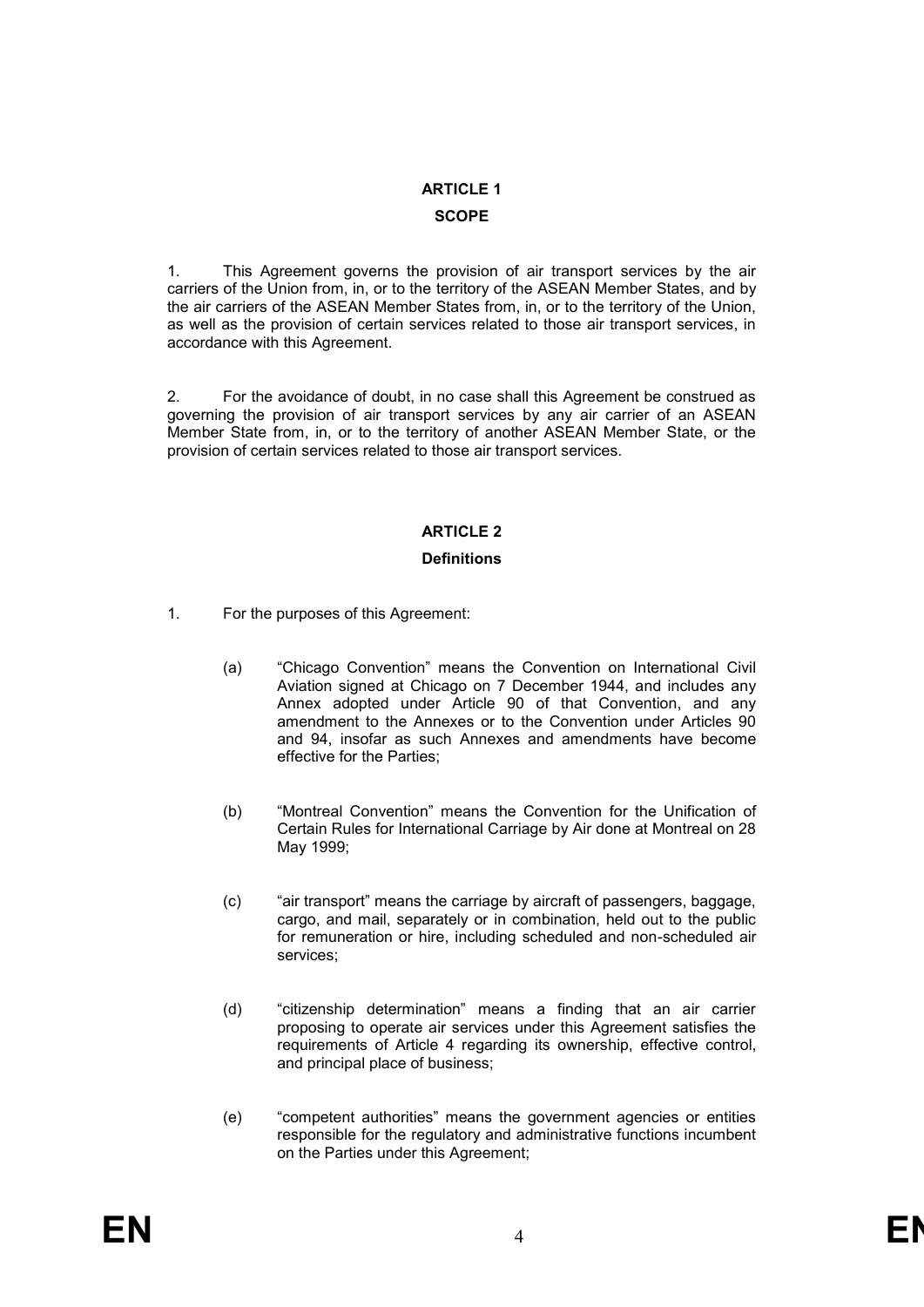- (f) "competition authority" means the competent authority or authorities in charge of enforcing the competition law of a Party, including, in the case of the Union, the European Commission;
- (g) "competition law" means law which addresses, within the jurisdiction of a Party, the following conduct, where it may affect air transport services to, from, or within that Party:
	- (i) agreements between air carriers, decisions by associations of air carriers and concerted practices which have as their object or effect the prevention, restriction, or distortion of competition;
	- (ii) abuses by one or more air carriers of a dominant position; or
	- (iii) concentrations between air carriers which substantially lessen competition, in particular as a result of the creation or strengthening of a dominant position;
- (h) "computerised reservation system" (hereinafter referred to as "CRS"), means a computerised system containing information (including schedules, availability and fares) of more than one air carrier, with or without facilities to make reservations or issue tickets, to the extent that some or all of these services are made available to subscribers, and includes "Global Distribution Systems", insofar as these contain air transport products;
- (i) "discrimination" means differentiation of any kind without objective justification;
- (j) "effective control" means a relationship constituted by rights, contracts, or any other means which, either separately or jointly and having regard to the considerations of fact or law involved, confer the possibility of directly or indirectly exercising a decisive influence on an undertaking, in particular by:
	- (i) the right to use all or part of the assets of an undertaking;
	- (ii) rights or contracts which confer a decisive influence on the composition, voting, or decisions of the bodies of an undertaking, or otherwise confer a decisive influence on the running of the business of the undertaking;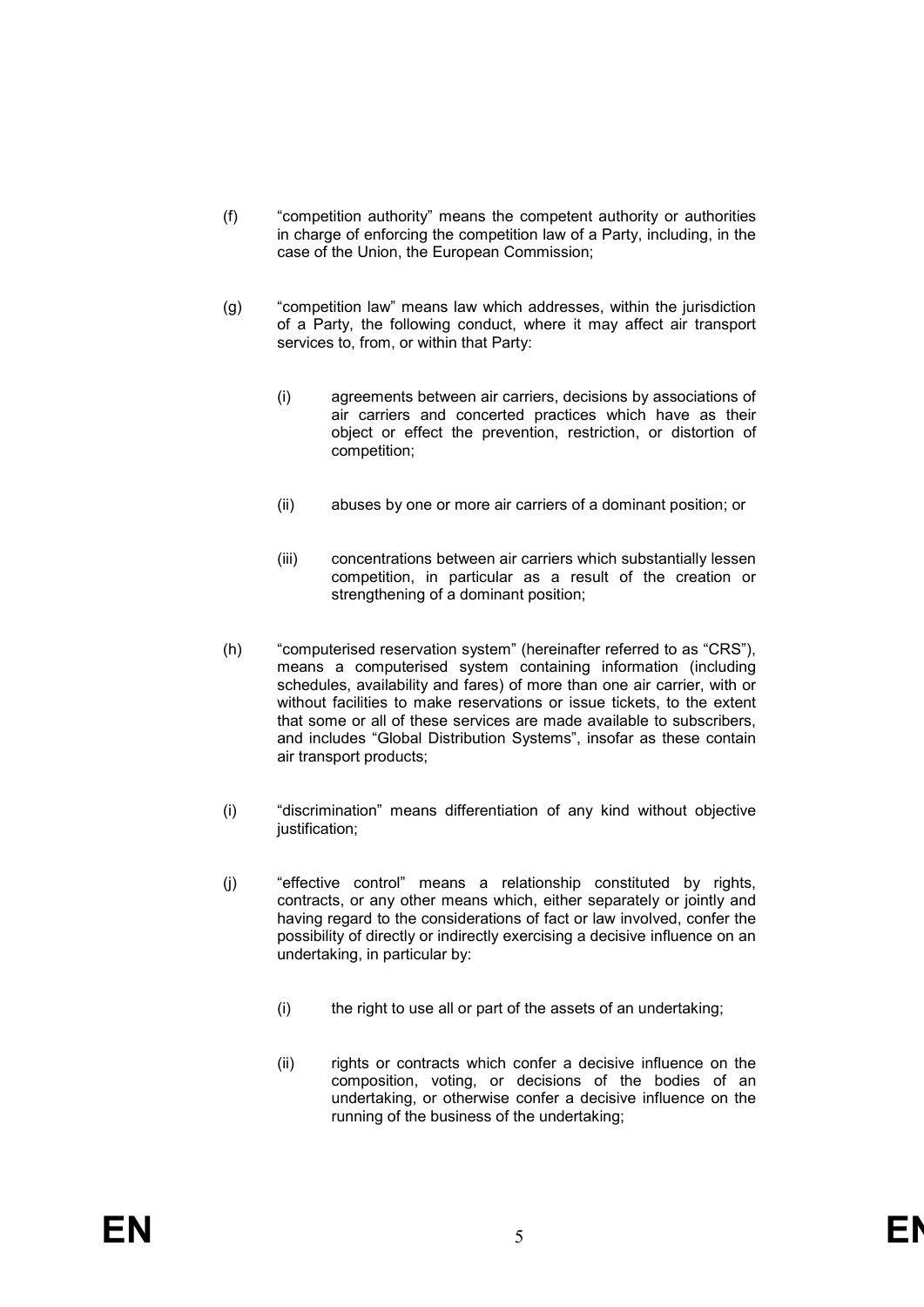- (k) "fitness determination" means a finding that an air carrier proposing to operate air services under this Agreement has satisfactory financial capability and adequate managerial expertise to operate such services and is disposed to comply with the laws, regulations, and requirements that govern the operation of such services;
- (l) "full cost" means the cost of services provided, which may include the appropriate amounts for costs of capital and depreciation of assets, as well as the costs of maintenance, operation, management, and administration;
- (m) "international air transport" means air transport that passes through the airspace above the territory of more than one State;
- (n) "material transactions" means the supply of goods and services which are of such size as to have an impact on the air carriers of the Parties' fair and equal opportunities to compete;
- (o) "non-scheduled service" means an air transport service that is not a scheduled service;
- (p) "Party" means the Union and the EU Member States of the one part, or an ASEAN Member State of the other part;
- (q) "Parties" means:
	- (i) the Union and the EU Member States; and
	- (i) the ASEAN Member States.
- (r) "principal place of business" means the head office or registered office of an air carrier in the territory of a Party within which the principal financial functions and operational control, including continued airworthiness management, of the air carrier are exercised;
- (s) "scheduled services" means a series of flights that possesses all the following characteristics:
	- (i) it passes through the airspace above the territory of more than one State;
	- (ii) it is performed by aircraft for the transport of passengers, baggage, mail and/or cargo for remuneration or hire, in such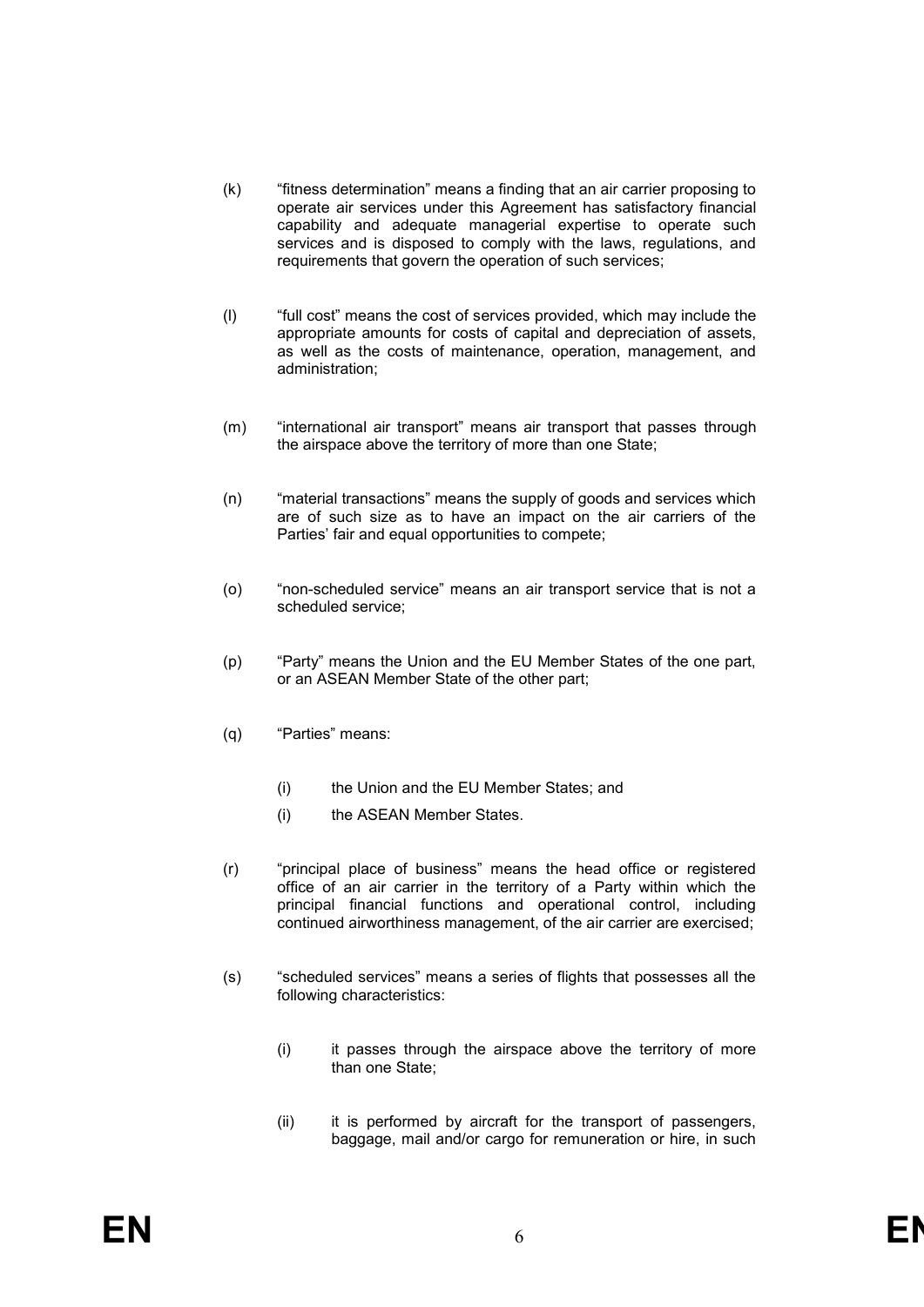a manner that each flight is open to use by members of the public;

- (iii) it is operated, so as to serve traffic between the same two or more points, either:
	- (A) according to a published timetable; or
	- (B) with flights so regular or frequent that they constitute a recognisably systematic series;
- (t) "self-handling" means a situation in which an air carrier directly provides for itself one or more categories of ground handling services and concludes no contract of any kind with a third party for the provision of such services. For the purposes of this definition, air carriers, as among themselves, shall not be deemed to be third parties where:
	- (i) one holds the majority in the other; or
	- (ii) a single body has a majority holding in each;
- (u) "serious disturbance in the economy of a Party" shall mean an exceptional, temporary and significant crisis which affects the whole economy of an ASEAN Member State or of an EU Member State rather than a specific region or economic sector;
- (v) "State-owned enterprise" means any enterprise involved in a commercial activity where:
	- (i) a Party owns more than 50% of the enterprise's subscribed capital or the votes attached to the shares issued by the enterprise; or
	- (ii) a Party exercises or has the possibility of exercising decisive influence, directly or indirectly, by virtue of its financial participation therein or by the rules or practices on its functioning, or by any other means relevant to establish such decisive influence over the enterprise. Decisive influence on the part of a Party shall be presumed when a Party, directly or indirectly, can appoint more than half of the members of the enterprise's administrative, managerial, or supervisory body;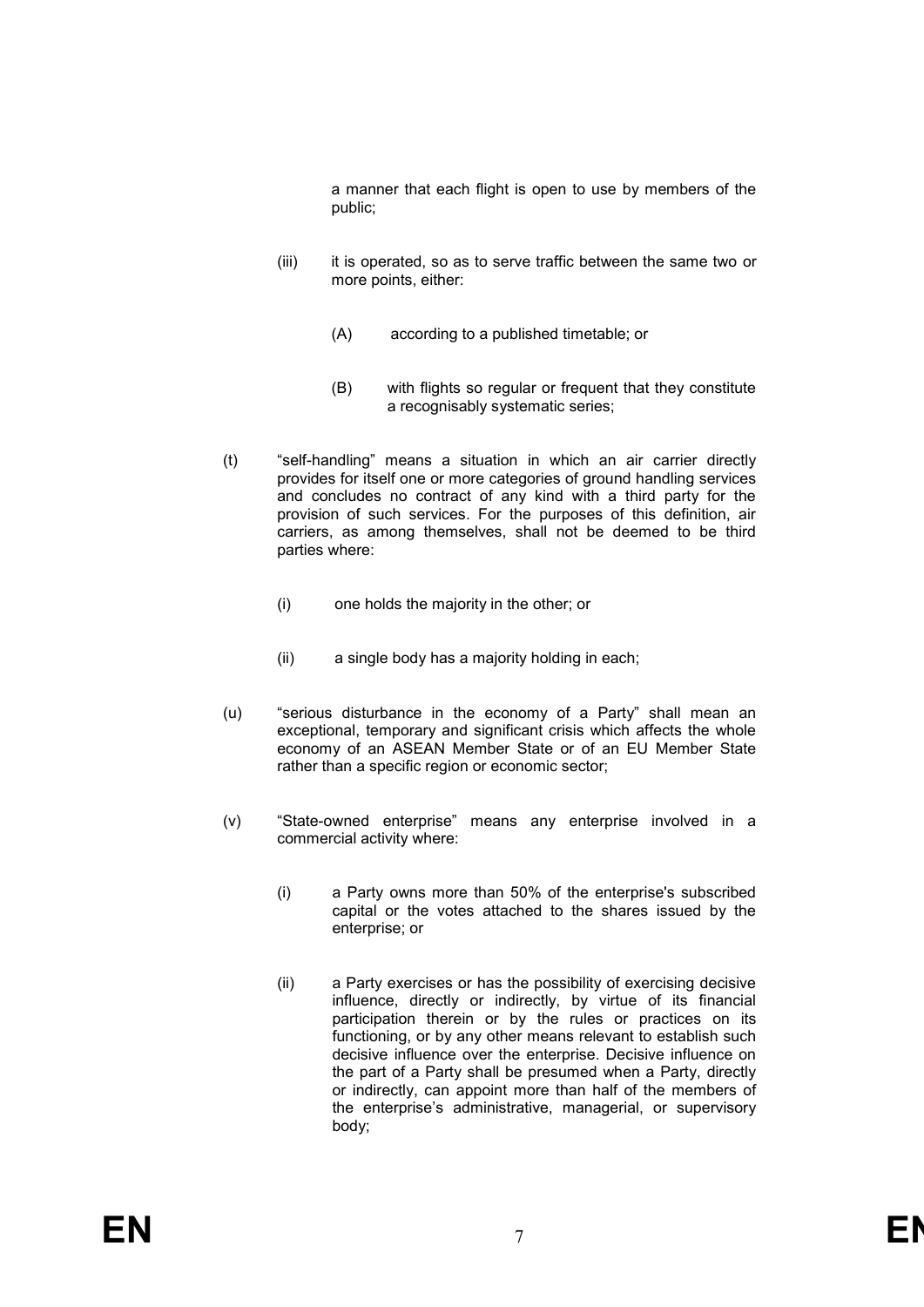- (w) "stop for non-traffic purposes" means a landing for any purpose other than taking on board or discharging passengers, baggage, cargo, and/or mail in air transport;
- (x) "subsidy" means any financial contribution granted by the government or any other public body, including:
	- (i) the direct transfer of funds, such as grants, loans or equity infusion, the potential direct transfer of funds, the assumption of liabilities, such as loan guarantees, capital injections, ownership, protection against bankruptcy, or insurance;
	- (ii) the forgoing or non-collection of revenue that is otherwise due;
	- (iii) the provision of goods or services other than general infrastructure, or the purchase of goods or services; or
	- (iv) the making of payments to a funding mechanism or entrustment or direction to a private body to carry out one or more of the functions mentioned under paragraphs  $1(x)(i)$ , (ii), and (iii) of this Article which would normally be vested in the government or other public body and the practice in no real sense differs from practices normally followed by governments,

limited to an entity, or industry, or group of entities or industries, within the jurisdiction of the granting authority and conferring a benefit to air carriers. No benefit is deemed to be conferred by a financial intervention carried out by a government or other public body if a private market operator solely driven by profitability prospects, in the same situation as the public body in question, would have carried out the same financial intervention;

- $(v)$  "tariff" means any fare, rate, or charge for the carriage of passengers, baggage, and/or cargo (excluding mail) in air transportation (including any other mode of transportation in connection therewith) charged by air carriers, including their agents, and the conditions governing the availability of such fare, rate, or charge;
- (z) "territory" means, for the ASEAN Member States, the land territory, internal waters, archipelagic waters, territorial sea, the seabed and the sub-soil thereof, and the airspace over them; and for the Union, the land territory, internal waters, and territorial sea to which the EU Treaties apply and under the conditions laid down in those Treaties,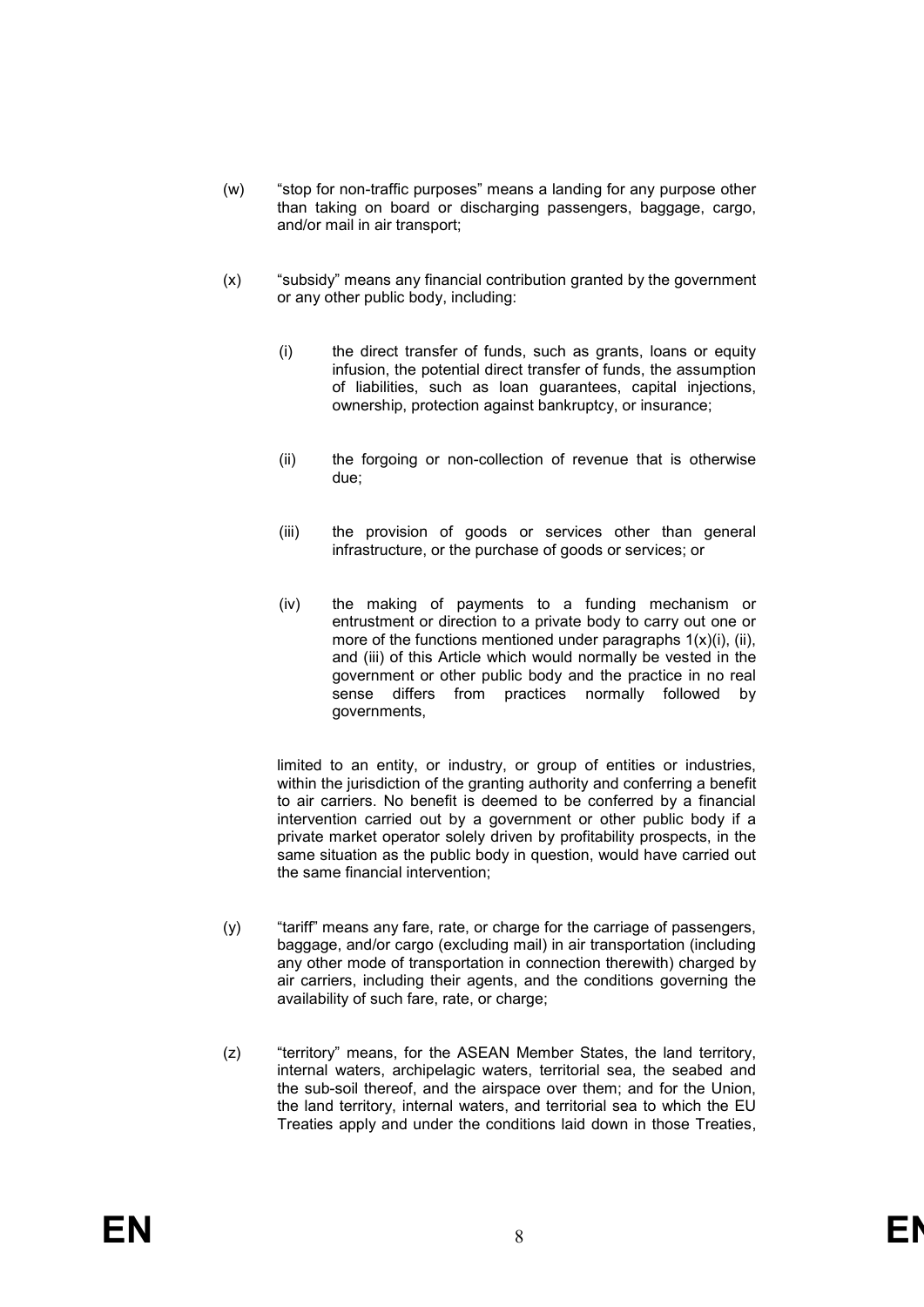as well as the seabed and the sub-soil thereof, and the air space over them; and

(aa) "user charge" means a charge imposed on air carriers for the provision of airport, air navigation, or aviation security facilities or services including related services and facilities, or a noise-related charge, and includes charges to address local air quality problems at or around airports. For the avoidance of doubt, this definition does not include schemes to address climate-related emissions from international aviation.

# **ARTICLE 3**

# **Grant of rights**

#### **Route schedule**

1. An ASEAN Member State shall permit the air carriers of the Union to operate on the following routes:

any points in the Union – any intermediate points – any points in that ASEAN Member State – any points beyond.

For the purposes of the routes set out above, intermediate points and points beyond shall include one or more points in any other ASEAN Member States.

2. The Union and its Member States shall permit the air carriers of an ASEAN Member State to operate on the following routes:

any points in that ASEAN Member State – any intermediate points – any points in the Union – any points beyond.

For the purposes of the routes set out above, points in the Union shall include one or more points in any of the EU Member States.

# **Traffic rights**

3. The Parties grant each other the following rights for the conduct of international air transport by their respective air carriers:

(a) the right to fly across the granting Party's territory without landing;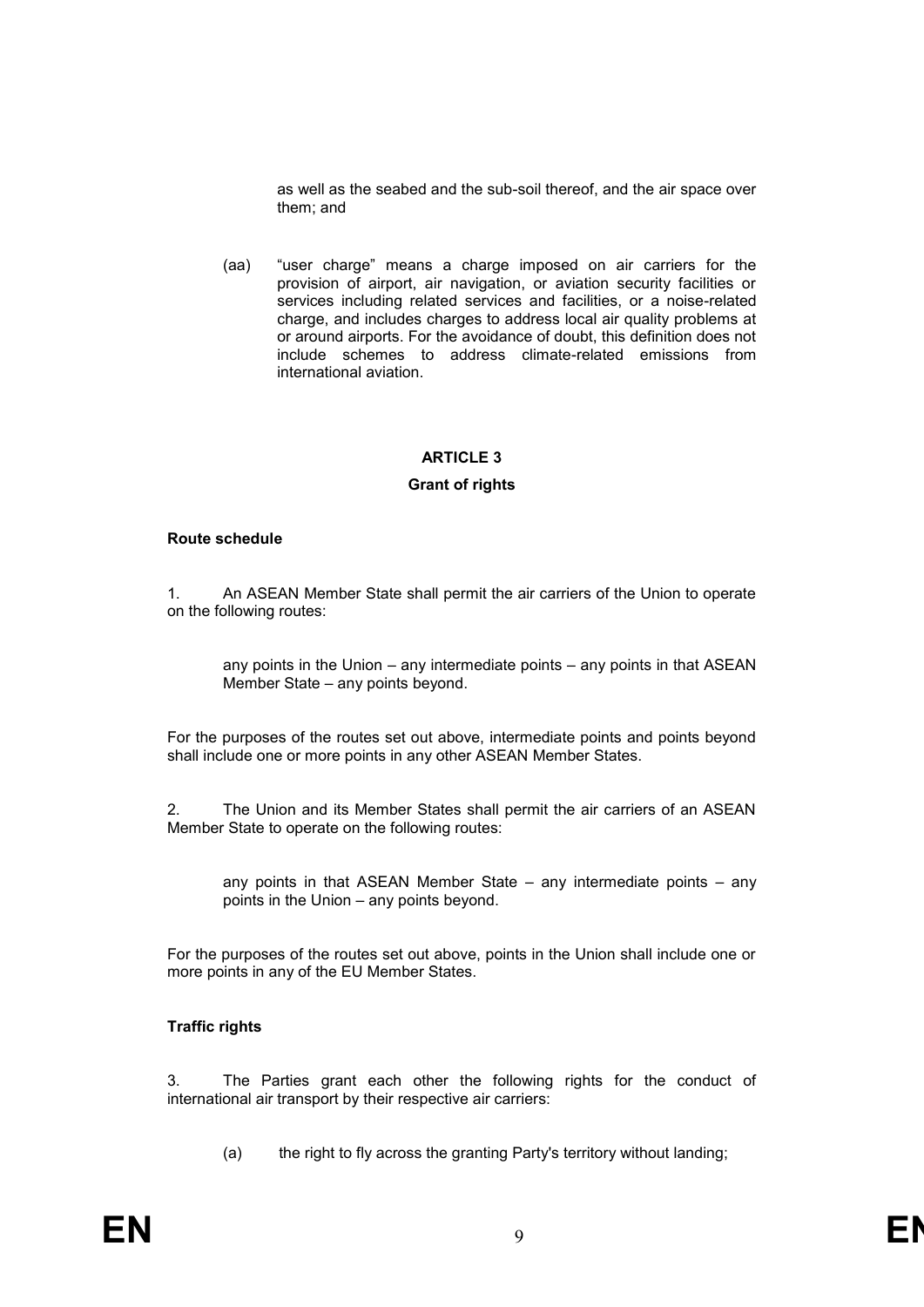- (b) the right to make stops for non-traffic purposes in the territory of the granting Party;
- (c) the right for the air carriers of an ASEAN Member State to carry out international air transport, by means of scheduled and non-scheduled passenger, cargo and combination services, between any points in that ASEAN Member State and any points in the Union (third and fourth freedom traffic rights);
- (d) the right for the air carriers of the Union to carry out international air transport, by means of scheduled and non-scheduled passenger, cargo and combination services, between any points in the Union and any points in the ASEAN Member States (third and fourth freedom traffic rights);
- (e) the right for the air carriers of an ASEAN Member State to carry out international air transport by means of scheduled and non-scheduled passenger, cargo and combination services, between any points in an EU Member State and any points in another EU Member State or any points in a third country, as part of a service with its origin or destination in that ASEAN Member State (fifth freedom traffic rights), subject to paragraph 4 of this Article;
- (f) the right for the air carriers of the Union to carry out international air transport by means of scheduled and non-scheduled passenger, cargo and combination services, between any points in an ASEAN Member State and any points in another ASEAN Member State or any points in a third country, as part of a service with its origin or destination in the Union (fifth freedom traffic rights), subject to paragraph 5 of this Article; and
- (g) other rights specified in this Agreement.

4. As regards passenger and combination services, the rights granted under paragraph 3(e) of this Article shall be subject, for each ASEAN Member State, to all the following conditions:

- (a) A maximum of seven (7) weekly flights with departure or arrival in each EU Member State may be operated in each direction immediately upon the entry into force of this Agreement;
- (b) A maximum of seven (7) additional weekly flights with departure or arrival in each EU Member State may be operated in each direction after two (2) years; and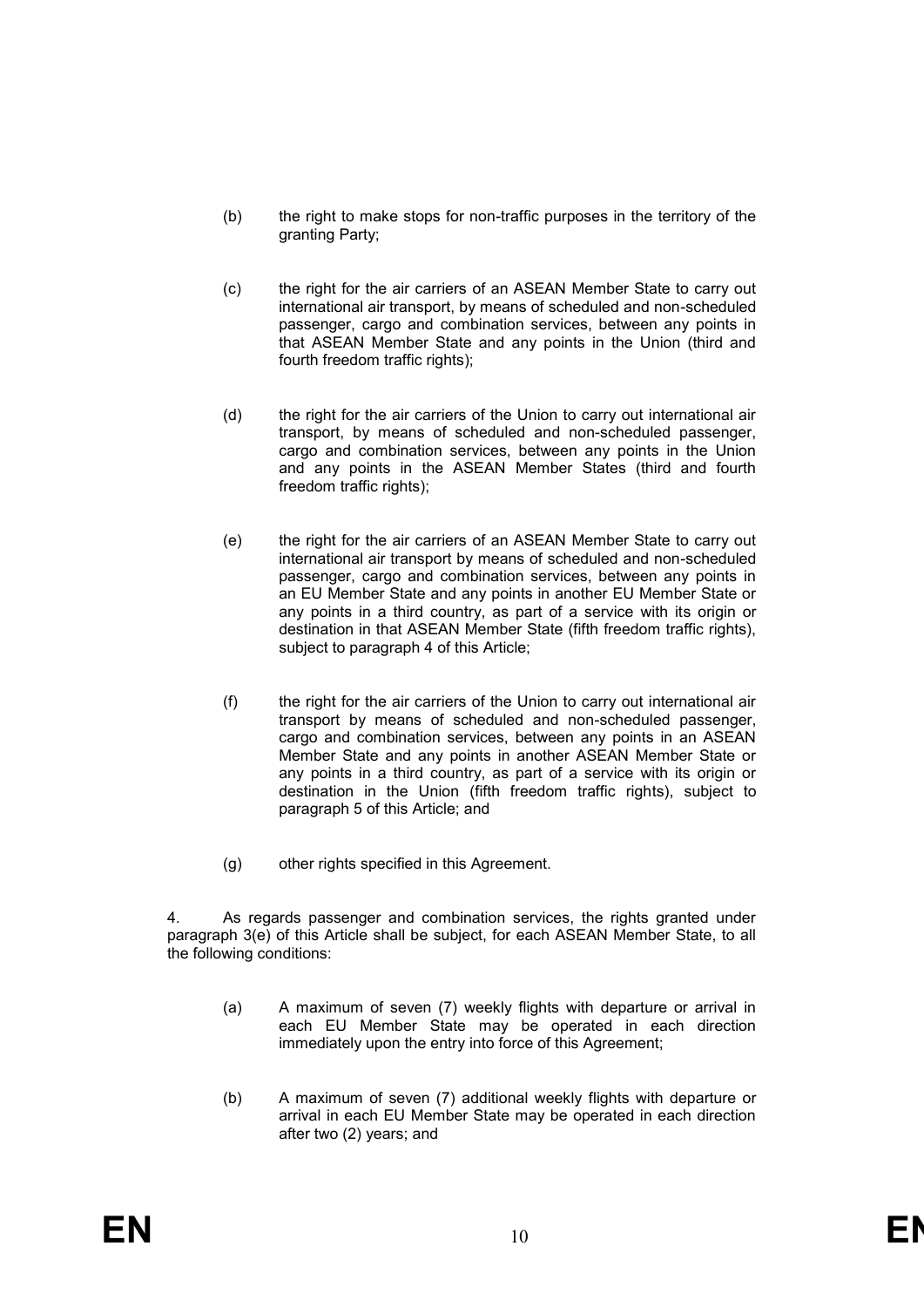- (c) The flights operated under paragraph 4(b) of this Article may not serve routes between an EU Member State and a third country which are already being served by an air carrier of the Union. For the purposes of this paragraph, a route shall be deemed to be served by an air carrier of the Union if that carrier operates the said route by means of scheduled services with its own aircraft, with aircraft leased with or without crew, or, in the case of non-stop services, by means of code sharing.
- 5. As regards passenger and combination services, the rights granted under paragraph 3(f) of this Article shall be subject, for each EU Member State, to all the following conditions:
	- (a) A maximum of seven (7) weekly flights with departure or arrival in each ASEAN Member State may be operated in each direction immediately upon the entry into force of this Agreement;
	- (b) A maximum of seven (7) additional weekly flights with departure or arrival in each ASEAN Member State may be operated in each direction after two years; and
	- (c) The flights operated under paragraph 5(b) of this Article may not serve routes between an ASEAN Member State and a third country which are already being served by an air carrier of that ASEAN Member State. For the purposes of this paragraph, a route shall be deemed to be served by a carrier of an ASEAN Member State if that carrier operates the said route by means of scheduled services with its own aircraft, with aircraft leased with or without crew, or, in the case of non-stop services, by means of code sharing.

# **Operational flexibility**

6. The air carriers of each Party may on any or all flights and at their option on the routes specified in paragraphs 1 and 2 of this Article:

- (a) operate flights in either or both directions;
- (b) combine different flight numbers within one aircraft operation;
- (c) serve intermediate and beyond points, and points in the territories of the Parties in any combination and in any order in accordance with the provisions of paragraph 3 of this Article;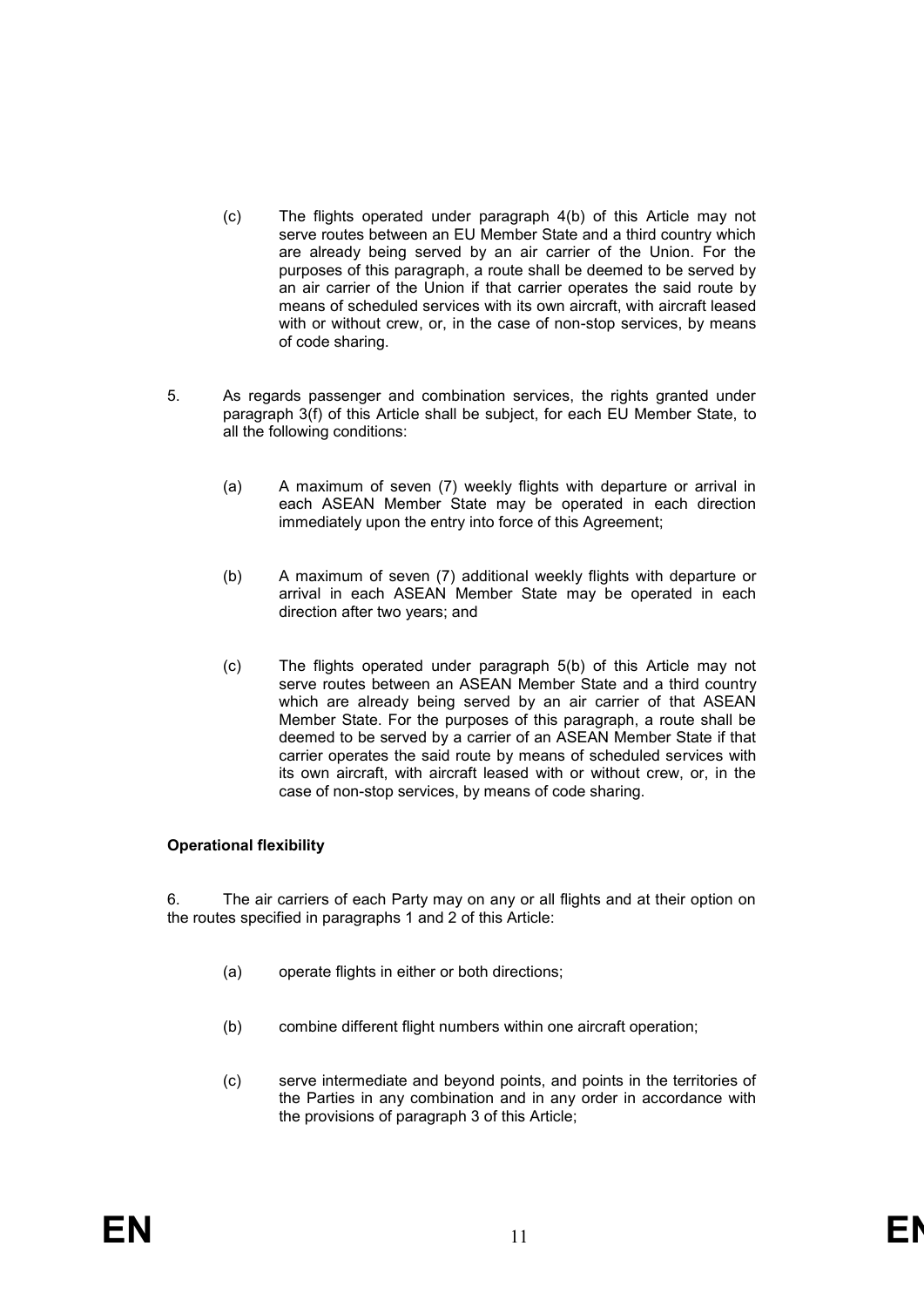- (d) omit stops at any point or points;
- (e) transfer traffic from any of its aircraft to any of its other aircraft at any point (change of gauge);
- (f) carry stopover traffic at any points whether within or outside the territory of the Parties;
- (g) carry transit traffic through the territory of another Party;
- (h) combine traffic on the same aircraft regardless of where such traffic originates; and
- (i) serve more than one point within the same EU Member State or ASEAN Member State on the same service (co-terminalisation).

7. The operational flexibility provided for in paragraph 6 of this Article may be exercised without directional or geographic limitation, provided that:

- (a) the services of the air carriers of an ASEAN Member State serve a point in that ASEAN Member State; and
- (b) the services of the air carriers of the Union serve a point in the Union.

8. Each Party shall allow each air carrier to determine the frequency and capacity of the international air transport it offers based on commercial considerations. Consistent with this right, no Party shall unilaterally limit the volume of traffic, frequency or regularity of service, routing, origin and destination of traffic, or the aircraft type or types operated by the air carriers of another Party, except for customs, technical, operational, air traffic management safety, environmental or health protection reasons, in a non-discriminatory manner, or unless otherwise provided for in this Agreement.

9. Nothing in this Agreement shall be deemed to confer any of the following rights:

(a) as regards the ASEAN Member States, the right of their air carriers to take on board in any EU Member State passengers, baggage, cargo, and/or mail carried for remuneration or hire and destined for another point in that same EU Member State; and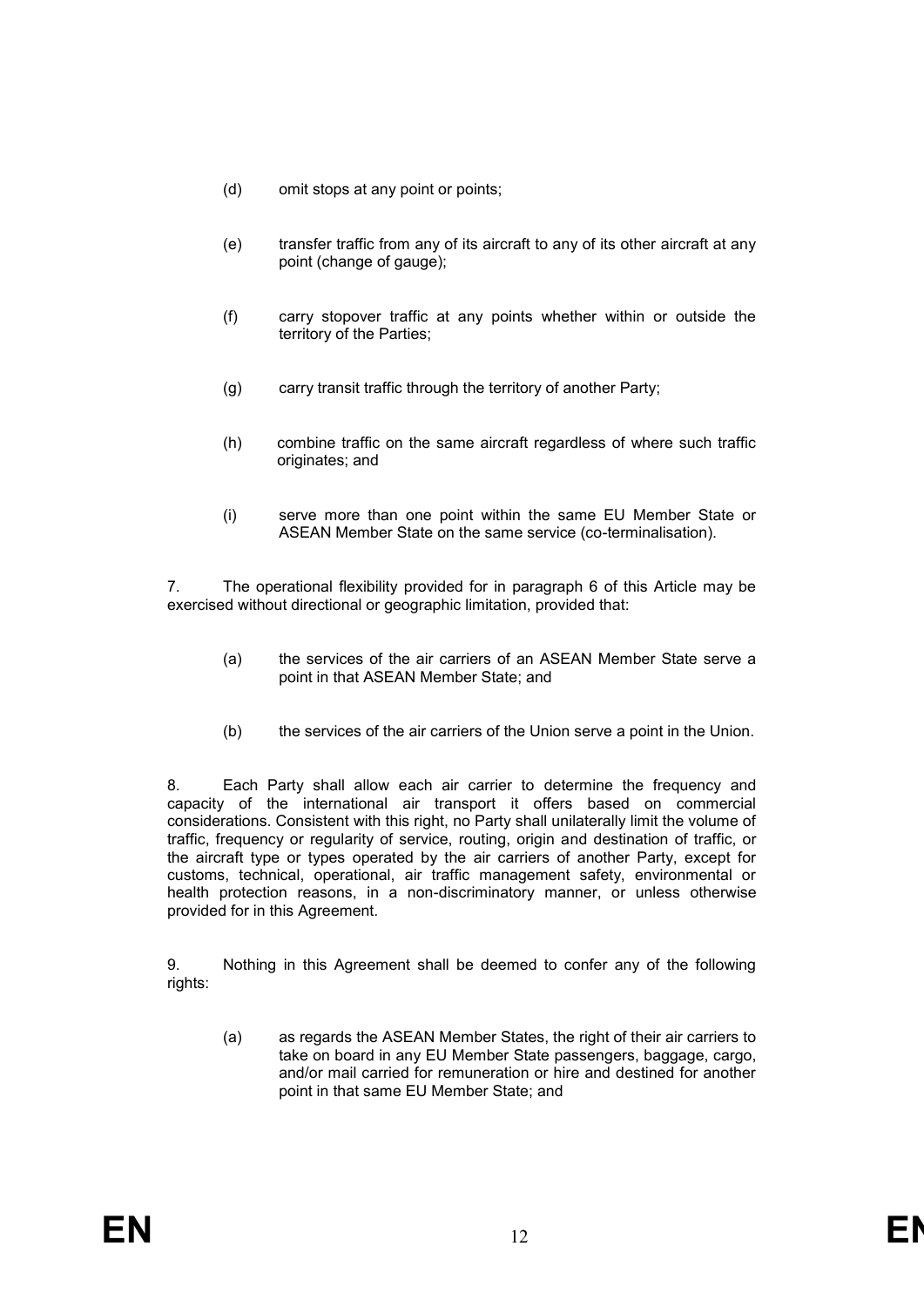(b) as regards the Union, the right of its air carriers to take on board in any ASEAN Member State passengers, baggage, cargo, and/or mail carried for remuneration or hire and destined for another point in that same ASEAN Member State.

#### **ARTICLE 4**

#### **Operating authorisations and technical permissions**

1. On receipt of an application for an operating authorisation from an air carrier of another Party, a Party shall grant the appropriate operating authorisations and technical permissions with minimum procedural delay, provided that all the following conditions are met:

- (a) In the case of an air carrier of an ASEAN Member State:
	- (i) the air carrier has its principal place of business in that ASEAN Member State, and holds a valid operating licence in accordance with the law of that same ASEAN Member State;
	- (ii) effective regulatory control of the air carrier is exercised and maintained by that ASEAN Member State which issued its air operator certificate and the competent authority is clearly identified; and
	- (iii) the air carrier is owned, directly or through majority ownership, and it is effectively controlled by that ASEAN Member State, its nationals, or both;
- (b) In the case of an air carrier of the Union:
	- (i) the air carrier is established in the territory of the Union and holds a valid operating licence in accordance with Union law;
	- (ii) effective regulatory control of the air carrier is exercised and maintained by the EU Member State responsible for issuing its air operator certificate and the competent authority is clearly identified; and
	- (iii) the air carrier is owned, directly or through majority ownership, and it is effectively controlled by one or more EU Member States, by other States party to the European Economic Area Agreement, by Switzerland, by nationals of such states, or by a combination thereof;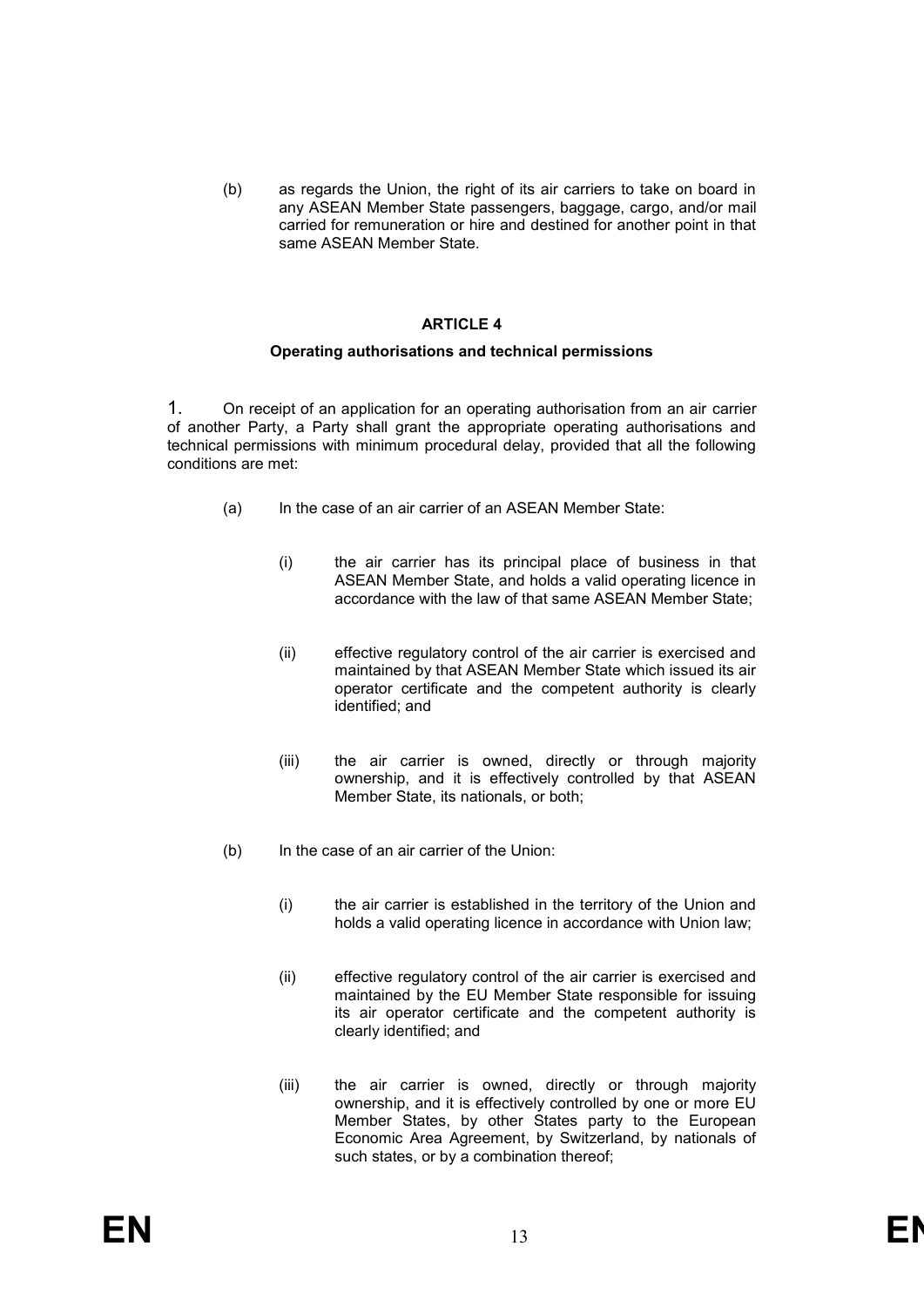- (c) Articles 15 and 16 are being complied with; and
- (d) The air carrier meets the conditions prescribed under the laws and regulations normally applied to the operation of international air transport by the Party considering the application.

2. For the purposes of this Article and Article 5, evidence of effective regulatory control of an air carrier includes the following:

- (a) The air carrier concerned holding a valid operating licence or permit issued by the competent authority of the Party concerned, and meeting the criteria of that Party issuing the operating licence or permit for the operation of international air services; and
- (b) That Party having and maintaining safety and security oversight programmes for that air carrier in compliance with the ICAO standards.

3. When granting operating authorisations and technical permissions, a Party shall treat all carriers of another Party in a non-discriminatory manner.

4. On receipt of an application for an operating authorisation from an air carrier of another Party, a Party shall recognise any fitness and/or citizenship determination made by that other Party with respect to that air carrier as if such determination had been made by its own competent authorities, and shall not enquire further into such matters, except as provided in paragraph 2 of Article 5. For the avoidance of doubt, this paragraph does not cover the recognition of determinations made in relation to safety certificates or licences, security arrangements, or insurance coverage.

# **ARTICLE 5**

# **Refusal, revocation, suspension, or limitation of operating authorisations or technical permissions**

1. A Party may refuse, revoke, suspend, impose conditions on, or limit the operating authorisations or technical permissions of an air carrier of another Party, or otherwise refuse, suspend, impose conditions on, or limit the operations of an air carrier of that other Party where:

(a) in the case of an air carrier of an ASEAN Member State: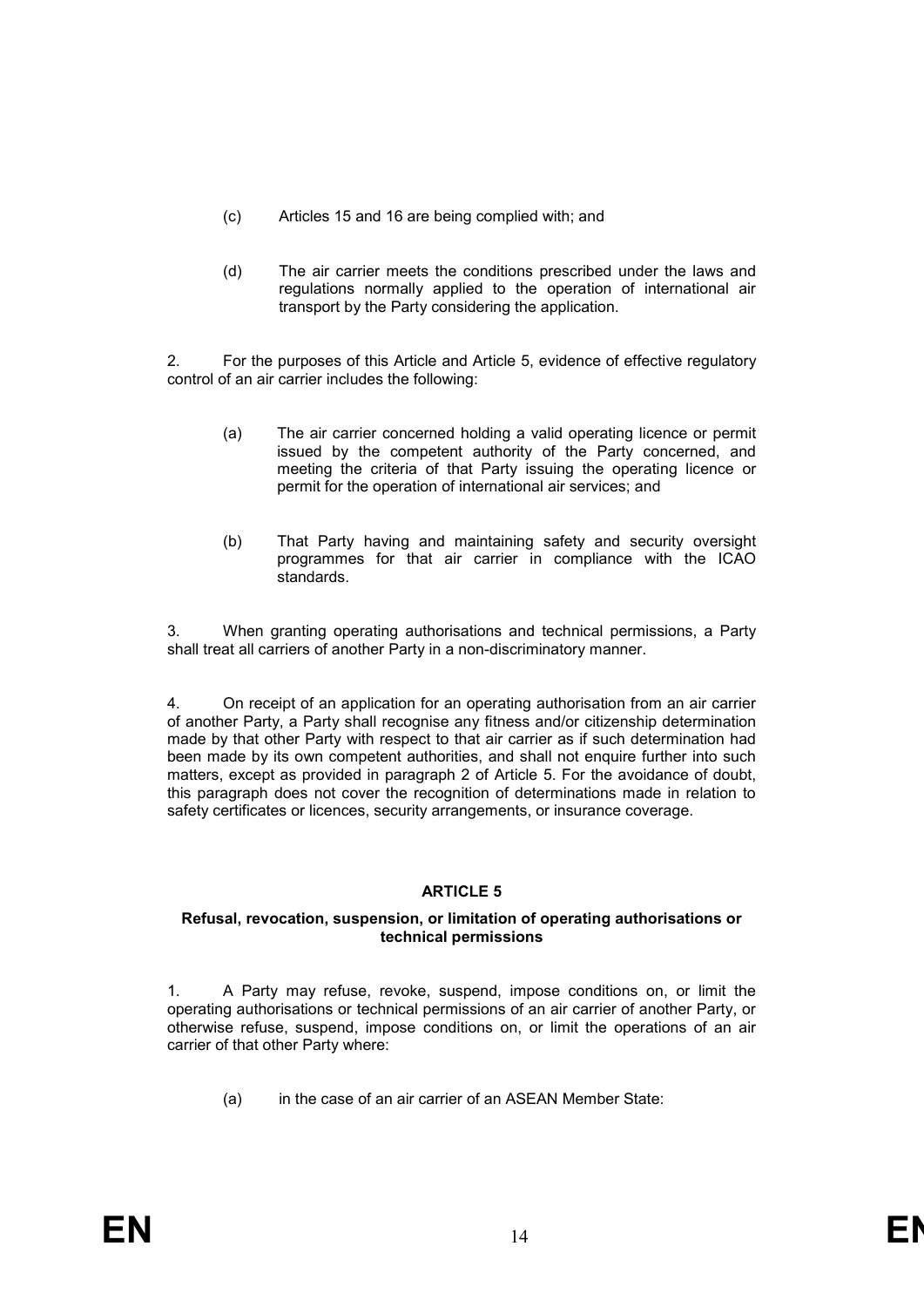- (i) the air carrier does not have its principal place of business in an ASEAN Member State or does not hold a valid operating licence in accordance with the law of that same ASEAN Member State; or
- (ii) effective regulatory control of the air carrier is not exercised or not maintained by that ASEAN Member State which issued its air operator certificate, or the competent authority is not clearly identified; or
- (iii) the air carrier is not owned, directly or through majority ownership, or it is not effectively controlled by that ASEAN Member State, its nationals, or both;
- (b) in the case of an air carrier of the Union:
	- (i) the air carrier is not established in the territory of the Union or does not have a valid operating licence in accordance with Union law; or
	- (ii) effective regulatory control of the air carrier is not exercised or not maintained by the EU Member State responsible for issuing its air operator certificate, or the competent authority is not clearly identified; or
	- (iii) the air carrier is not owned, directly or through majority ownership, or it is not effectively controlled by one or more EU Member States, by other States party to the European Economic Area Agreement, by Switzerland, by nationals of such States, or by a combination thereof; or
- (c) the air carrier has failed to comply with the laws and regulations referred to in Article 7.

2. Where a Party has reasonable grounds to believe that an air carrier of another Party is in any of the situations laid down in paragraph 1 of this Article, that Party may request consultations with that other Party.

Such consultations shall start as soon as possible, and not later than thirty (30) days after the date of receipt of the request for consultations. Failure to reach a satisfactory agreement within thirty (30) days or an agreed time period from the starting date of such consultations, or failure to take the agreed corrective action, shall constitute grounds for the Party that requested the consultations to take action to refuse, revoke, suspend, impose conditions on, or limit the operating authorisation or technical permissions of the air carrier concerned, or otherwise refuse, suspend,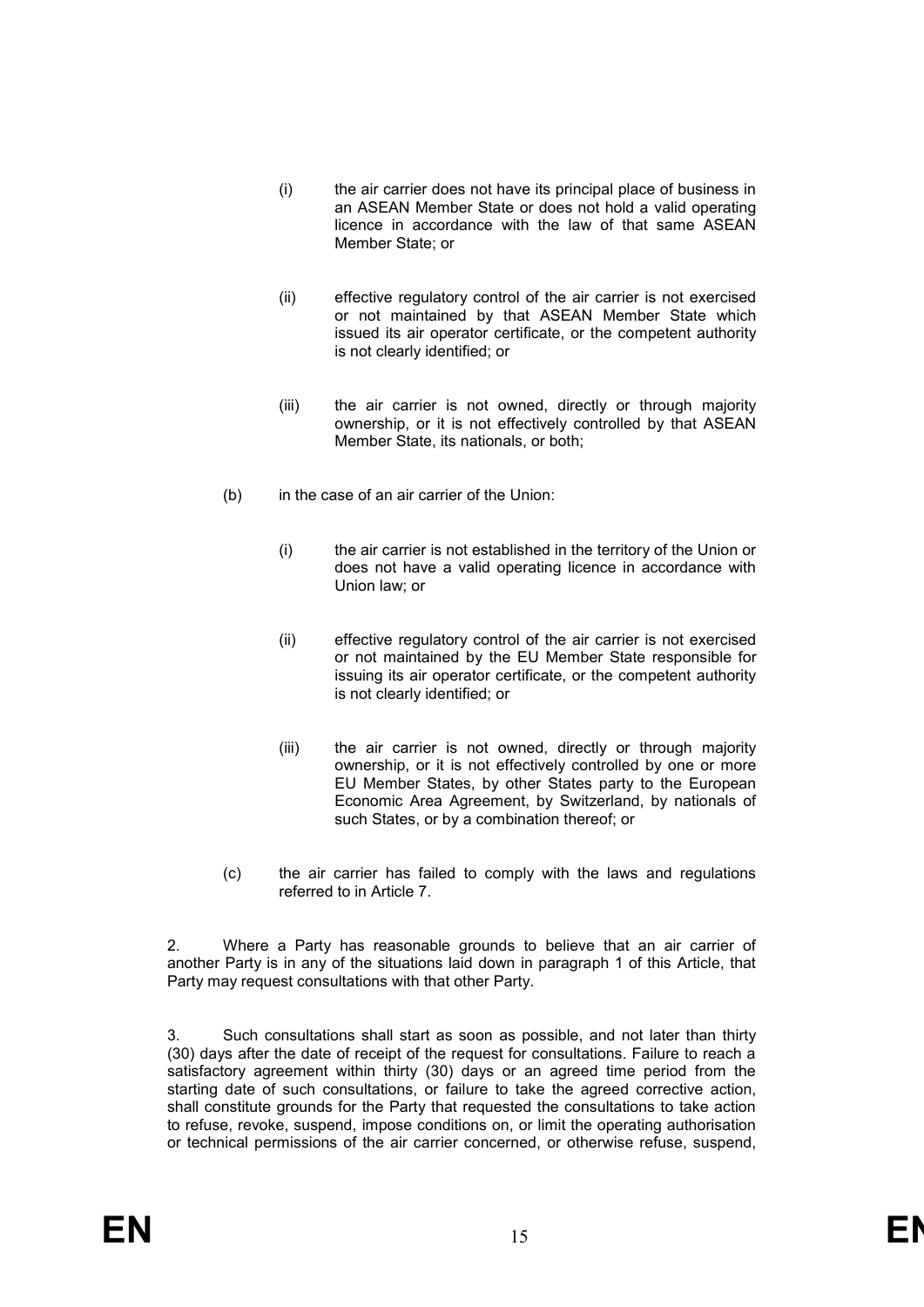impose conditions on, or limit the operations of the air carrier concerned, to ensure compliance with the provisions of Articles 4 and 7.

4. Notwithstanding paragraph 3 of this Article, in the case referred to in paragraph 1(c) of this Article, a Party may take immediate or urgent action when required by an emergency or to prevent further non-compliance. For the avoidance of doubt, further non-compliance requires that the question of non-compliance has already been raised between the competent authorities of the Parties concerned.

5. This Article does not limit the rights of any Party to refuse, revoke, suspend, impose conditions on, or limit the operating authorisation or technical permission of an air carrier or air carriers of another Party, or otherwise refuse, suspend, impose conditions on, or limit the operations of an air carrier or air carriers of another Party, in accordance with the provisions of Articles 8, 15, 16, or 25.

# **ARTICLE 6**

#### **Liberalisation of ownership and control**

The Parties recognise the potential benefits of the progressive liberalisation of ownership and control of their respective air carriers. The Parties may explore in the Joint Committee referred to in Article 23 at an opportune juncture, the reciprocal liberalisation of ownership and control of air carriers. The Joint Committee may thereafter propose amendments to this Agreement in accordance with paragraph 4(f) of Article 23 and Article 28.

# **ARTICLE 7**

# **Compliance with laws and regulations**

1. While entering, within, or leaving the territory of another Party, the laws and regulations relating to the admission to, operating within, or departure from its territory of aircraft engaged in international air transport shall be complied with by the air carriers of a Party.

2. While entering, within, or leaving the territory of another Party, its laws and regulations relating to the admission to, operating within, or departure from its territory of passengers, crew, baggage, cargo, and/or mail on aircraft (including regulations relating to entry, clearance, immigration, passports, customs and quarantine, or in the case of mail, postal regulations) shall be complied with by, or on behalf of, such passengers, crew, baggage, cargo, and mail of the air carriers of a Party.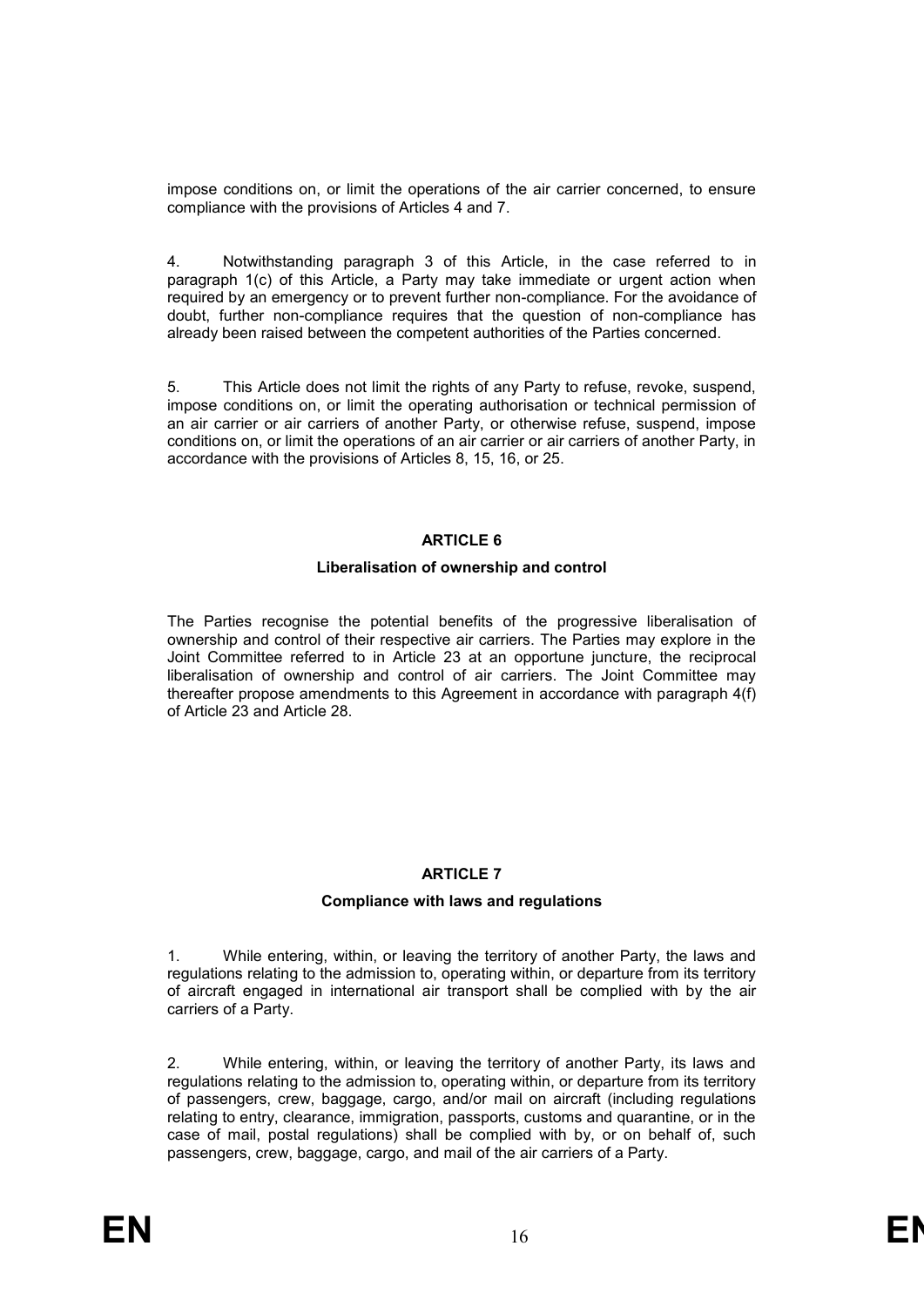3. Each Party shall permit, in its territory, the air carriers of another Party to take measures to ensure that only persons with the travel documents required for entry into or transit through the territory of that other Party are carried.

# **ARTICLE 8**

#### **Fair competition**

1. The Parties agree that it is their joint objective to have a fair and competitive environment in which the air carriers of the Parties enjoy fair and equal opportunities to compete in the provision of air transport services.

2. In order to attain the objective referred to in paragraph 1 of this Article, the Parties shall:

- (a) adopt or maintain competition law;
- (b) establish or maintain an operationally independent competition authority equipped with all necessary powers and resources, which shall effectively enforce the competition law of the Party. The decisions of the competition authority shall be subject to appeal and review by a court or tribunal of that Party;
- (c) eliminate, within their respective jurisdictions, all forms of discrimination or unfair practices which would adversely affect the fair and equal opportunity of the air carriers of another Party to compete in providing air transport services. For the avoidance of doubt, nothing in paragraph 2(c) of this Article shall include the conduct described in paragraph 1(g) of Article 2; and
- (d) not grant or maintain subsidies to any air carriers if these subsidies would adversely affect the fair and equal opportunity of the air carriers of another Party to compete in providing air transport services.
- 3. Notwithstanding paragraph 2(d) of this Article, the following may be granted:
	- (a) support to insolvent or ailing air carriers, provided that:
		- (i) this support is conditional on a credible restructuring plan based on realistic assumptions with a view to ensuring the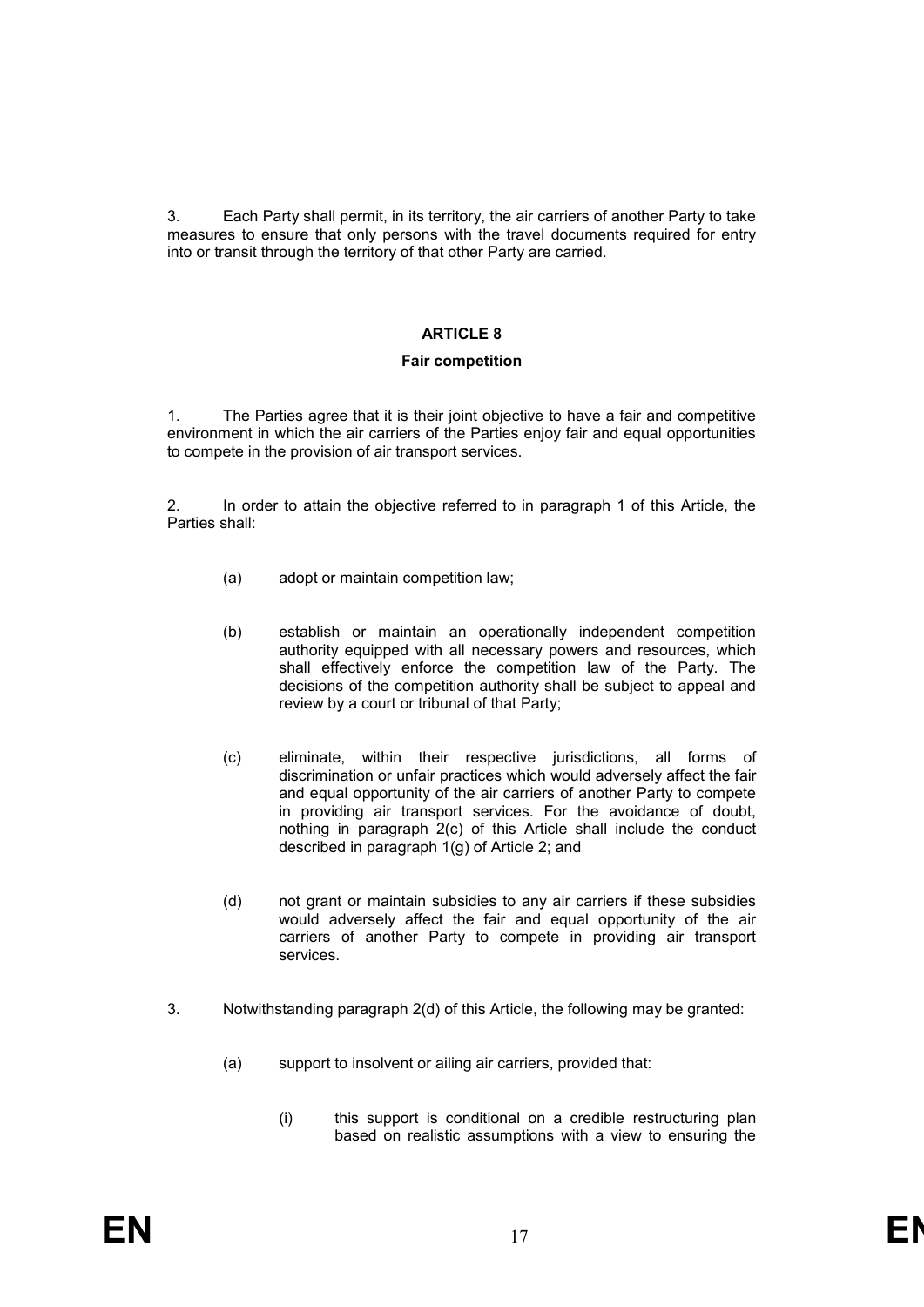return of the ailing air carrier within a reasonable time to long-term viability; and

- (ii) the air carrier concerned, its investors or shareholders significantly contribute themselves to the costs of restructuring;
- (b) temporary liquidity support to an ailing air carrier in the form of loans or loan guarantees limited to the amount needed merely to keep the air carrier concerned in business for the time necessary to work out a restructuring or liquidation plan;
- (c) provided that they are limited to the minimum amounts needed to achieve their objective and that the effects on the provision of air transport services between the Parties are kept to a minimum:
	- (i) subsidies to make good the damage caused by natural disasters or exceptional occurrences;
	- (ii) subsidies to remedy a serious disturbance in the economy of one of the Parties;
	- (iii) subsidies to air carriers entrusted with the operation of clearly defined public service obligations necessary to meet essential transport needs of the population which cannot be satisfied by market forces alone, provided that these subsidies are limited to a reasonable remuneration for the provision of the air services concerned; and
	- (iv) subsidies available to all carriers and which are not, de jure or de facto, limited to certain air carriers.

4. The Parties shall ensure that each of their air carriers providing air transport services under this Agreement publishes or otherwise prepares, and provides upon request, an annual financial report and accompanying financial statement that are independently audited and are in accordance with internationally recognised accounting and corporate financial disclosure standards such as the International Financial Reporting Standards. In any event, subsidies shall be separately identified in the financial report.

5. Specific to air transport, each Party shall ensure that material transactions between its air carriers and providers of goods and services which are State-owned enterprises (in whatever form) of that Party, are based on commercial terms equivalent to those that prevail in arm's length transactions.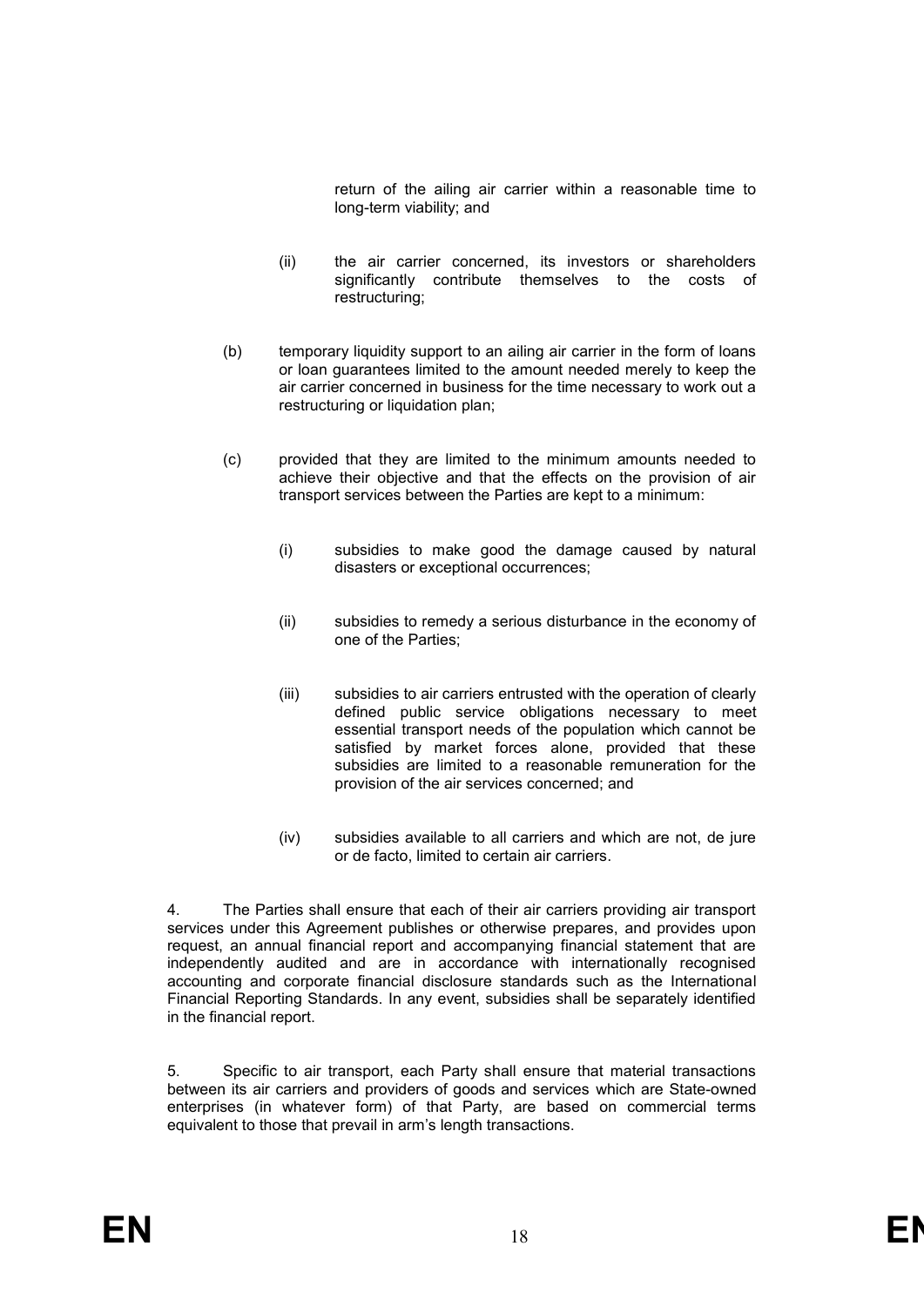6. Each Party shall, at the request of another Party, provide that other Party within thirty (30) days or an agreed time period with relevant information that may be reasonably requested to ensure that the provisions of this Article are being complied with. This may include additional information relating to subsidies and to the items mentioned in paragraphs 4 and 5 of this Article. If requested, such information shall be subject to confidential treatment by the Party receiving the information.

7. If one or several Parties (hereinafter referred to collectively as "the initiating party" for the purposes of this Article) consider that their air carriers' fair and equal opportunities to compete are adversely affected by:

- (a) discrimination or unfair practices prohibited under paragraph 2(c) of this Article;
- (b) a subsidy prohibited under paragraph 2(d) of this Article, other than those listed in paragraph 3 of this Article; or
- (c) failure to provide information requested under paragraph 6 of this Article,

it may proceed in accordance with paragraphs 8 to 10 of this Article.

8. The initiating party shall submit a written request for consultations to the Party or Parties concerned (hereinafter referred to collectively as "the responding party" for the purposes of this Article). Consultations shall start within a period of thirty (30) days from the date of receipt of the request, unless otherwise agreed by the said parties.

9. If the initiating party and the responding party fail to reach agreement on the matter within sixty (60) days from the date of receipt of the request for consultations, the initiating party may take measures against all or some of the air carriers of the responding party which have engaged in the contested conduct or which have benefited from the discrimination, unfair practices, or subsidies in question.

10. The measures taken pursuant to paragraph 9 of this Article shall be appropriate, proportionate, and restricted in their scope and duration to what is strictly necessary to mitigate the injury to the air carriers of the initiating party and remove the undue advantage gained by the air carriers of the responding party.

11. Where matters pertaining to this Article are referred to the dispute settlement procedure laid down in Article 25: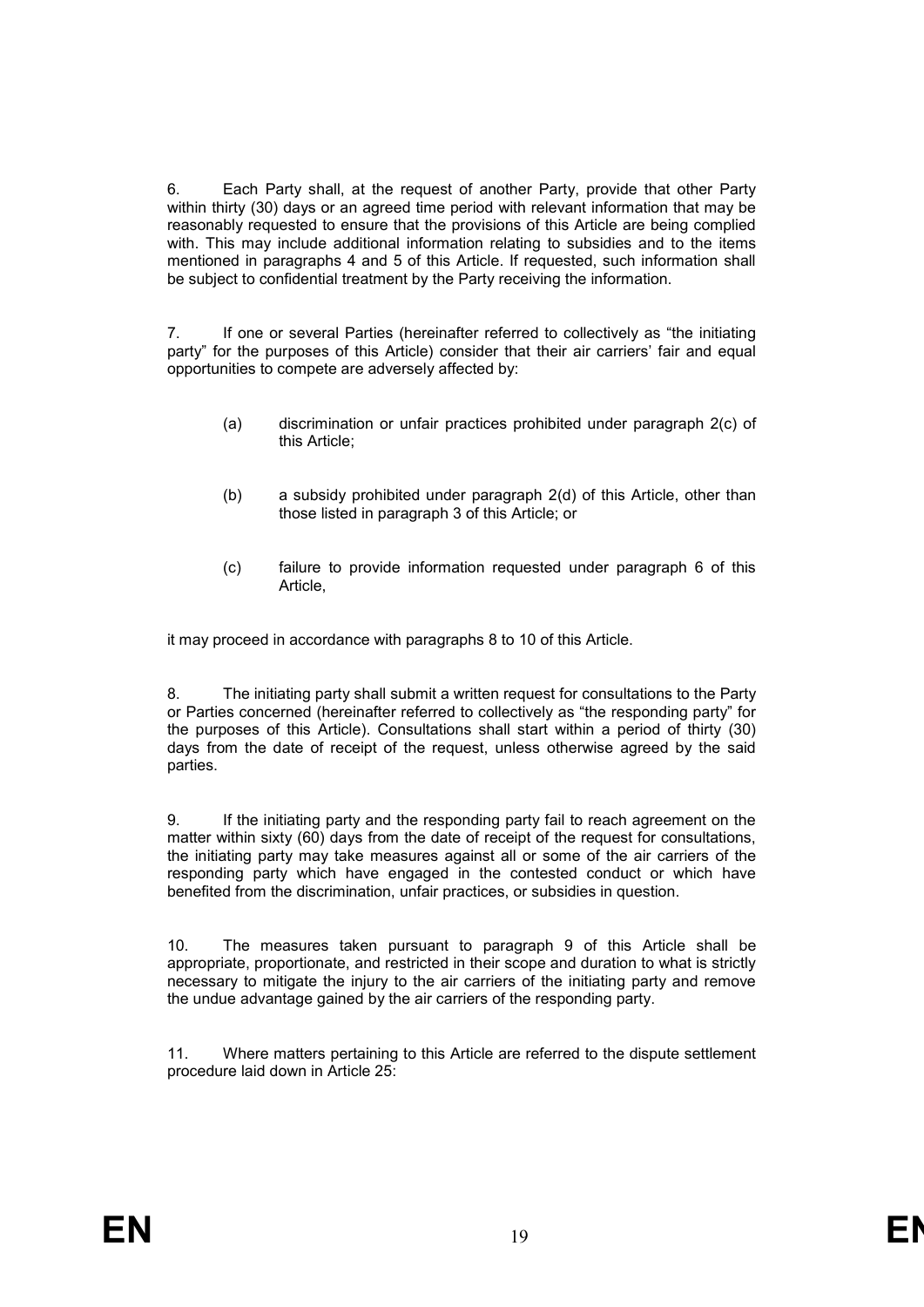- (a) notwithstanding paragraphs 2 and 3 of Article 25, the dispute may be immediately referred to a person or body for decision, or submitted to arbitration; and
- (b) the timelines stated in paragraphs 10, 11, and 12 of Article 25 shall be halved.

12. Nothing in this Agreement shall affect, limit, or jeopardise in any way the authority or powers of the competition authorities of the Parties or of the courts or tribunals which review the decisions of those authorities. Any action taken pursuant to paragraph 9 of this Article by an initiating party shall be without prejudice to any possible actions and measures taken by the said authorities and courts or tribunals, including those of the initiating party. The actions and measures of the competition authorities of the Parties and the courts or tribunals which review the decisions of those authorities shall be excluded from the dispute settlement mechanism laid down in Article 25.

# **ARTICLE 9**

# **Doing business**

1. The Parties agree that obstacles to doing business encountered by their air carriers would hamper the benefits to be achieved by this Agreement. The Parties agree to cooperate in removing such obstacles where such obstacles may hamper commercial operations, create distortions to competition, or affect equal opportunities to compete.

2. The Joint Committee shall monitor the progress made in effectively addressing obstacles to doing business encountered by air carriers of the Parties.

# **ARTICLE 10**

# **Commercial operations**

1. The Parties grant each other the rights set out in paragraphs 2 to 17 of this Article. Air carriers of the Parties shall not be required to retain a local partner for the purposes of this Article.

# **Air carrier representatives**

2. The air carriers of each Party shall be permitted to freely establish offices and facilities in the territory of another Party as necessary to provide services under this Agreement as far as practicable and without discrimination.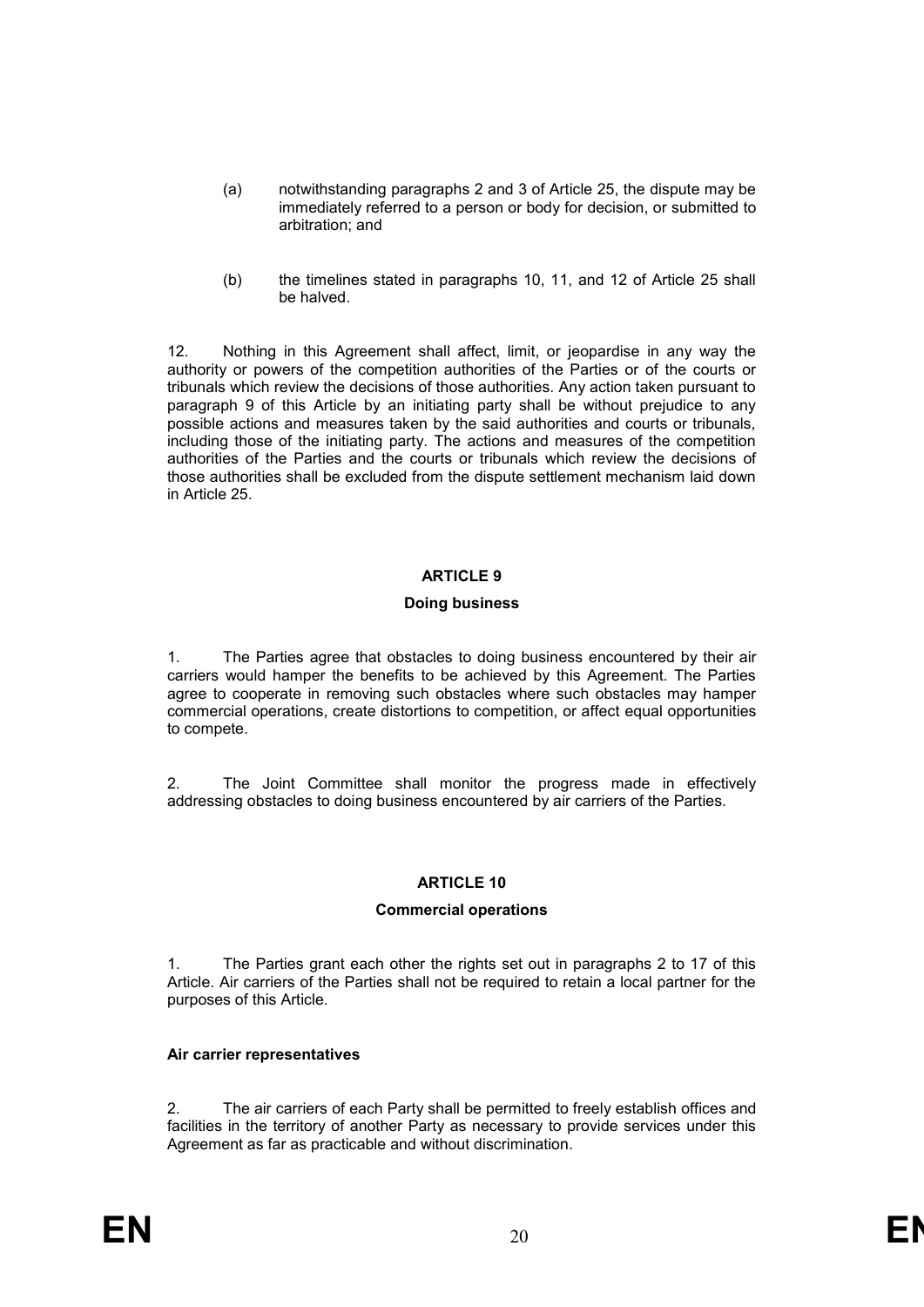3. Without prejudice to safety and security regulations, where such facilities are located in an airport, they may be subject to limitations on grounds of availability of space.

4. The air carriers of each Party shall be permitted, in accordance with the laws and regulations of another Party relating to entry, residence, and employment, to bring into and maintain in the territory of that other Party managerial, sales, technical, operational, and other specialist staff who are required to support the provision of air transport. The Parties shall process expeditiously the granting of employment authorisations, where required, for personnel employed in the offices referred to in this paragraph, including those performing certain temporary duties, subject to the relevant laws and regulations in force.

# **Ground handling**

- 5. (a) Without prejudice to paragraph 5(b) of this Article, the air carriers of each Party shall, in relation to ground handling in the territory of another Party, be permitted to:
	- (i) perform their own ground handling (self-handling); or
	- (ii) select among competing suppliers, where such suppliers are providing ground handling services in whole or in part, in accordance with the laws and regulations of the Party concerned.
	- (b) Paragraph 5(a) of this Article shall be subject to considerations of safety, security, and physical or operational constraints. Where such considerations limit, prevent, or preclude self-handling and where there is no effective competition between suppliers that provide ground handling services, the relevant Party shall ensure that all such services are available on both an equal and an adequate basis to all air carriers, and that the prices of such services are determined according to relevant, objective, transparent, and non-discriminatory criteria.

# **Allocation of slots at airports**

6. Each Party shall ensure that its regulations, guidelines, and procedures for allocation of slots at the airports in its territory are applied in a transparent, effective, non-discriminatory, and timely manner.

# **Operational plans, programmes, and schedules**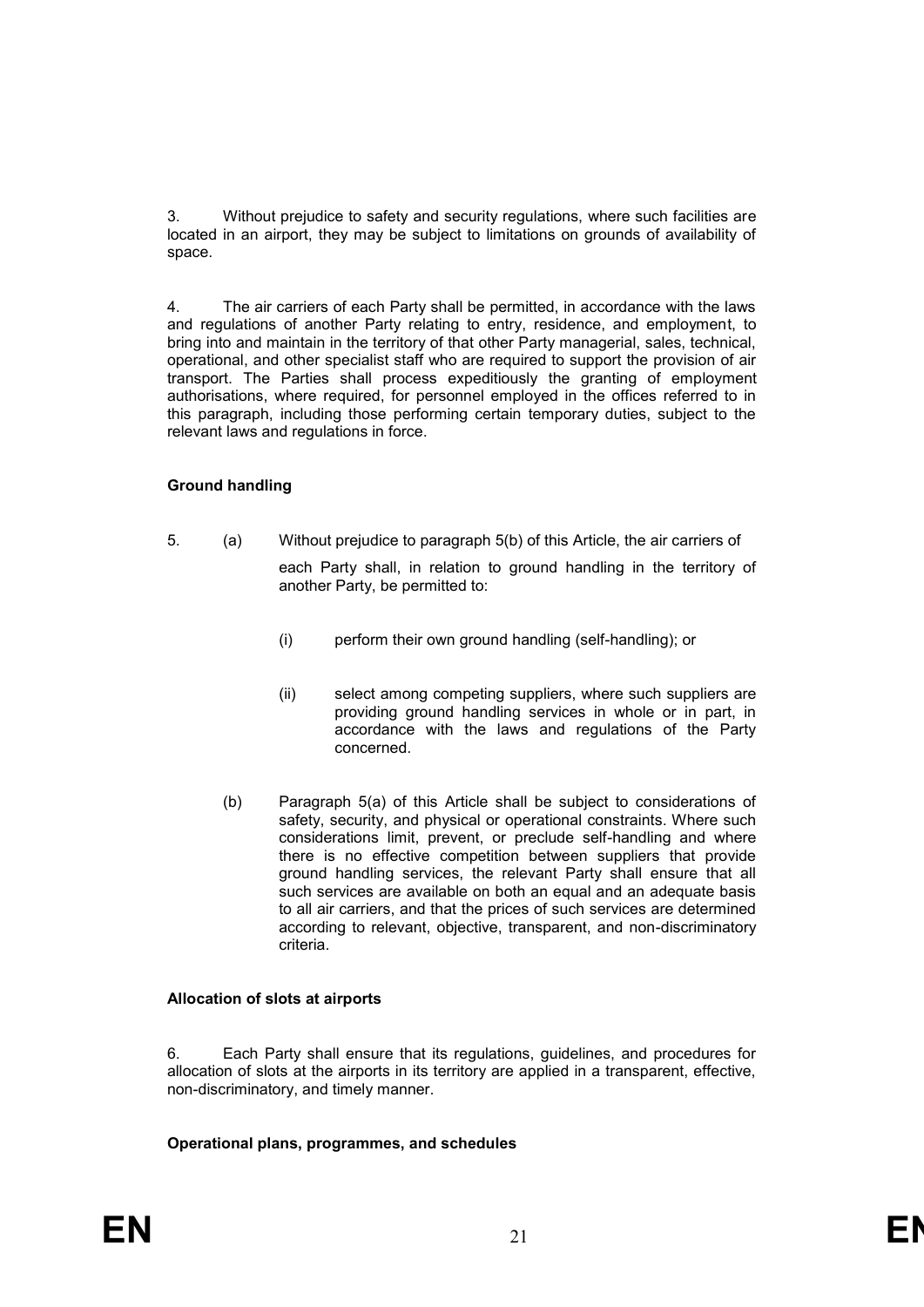7. Notification of operational plans, programmes, or schedules for air services operated under this Agreement may be required by a Party to be provided to its competent authorities for information purposes only. If a Party requires such notification, it shall minimise the administrative burden associated with its notification requirements and procedures that is borne by air transport intermediaries and the air carriers of another Party.

# **Sales, local expenses, and transfer of funds**

8. The air carriers of each Party shall be permitted to engage in the sale of air transport and related services, both of their own and that of any other air carrier, in the territory of another Party. An air carrier may, at its discretion, do so directly and/or through its sales agents, other intermediaries appointed by the air carrier or through the internet or any other available channel. The sale and purchase of such transport and related services shall be permitted in the currency of the territory of the sale or purchase, or in freely convertible currencies.

9. The air carriers of each Party shall be permitted to pay for local expenses, including purchases of fuel in the territory of another Party, in local currency, or, at their discretion, in freely convertible currencies at the market rate of exchange.

10. (a) The air carriers of each Party shall be permitted on demand to convert

> local revenues into freely convertible currencies and remit such revenues at any time, in any way, from the territory of another Party to the country of their choice. Conversion and remittance shall be permitted promptly without restrictions or taxation in respect thereof at the market rate of exchange applicable to current transactions and remittance on the date an air carrier makes the initial application for remittance and shall not be subject to any charges except those normally made by banks for carrying out such conversion and remittance.

(b) Where, in exceptional circumstances, capital movements and payments, including transfers, cause or threaten to cause serious difficulties for the operation of the economy of a Party, that Party may take measures which restrict the rights laid down in paragraph 10(a) of this Article, provided that such measures are temporary and strictly necessary to address such difficulties. Such measures shall not constitute a means of arbitrary or unjustified discrimination in respect of the air carriers of the other Parties compared to the carriers of any other country.

# **Cooperative marketing arrangements**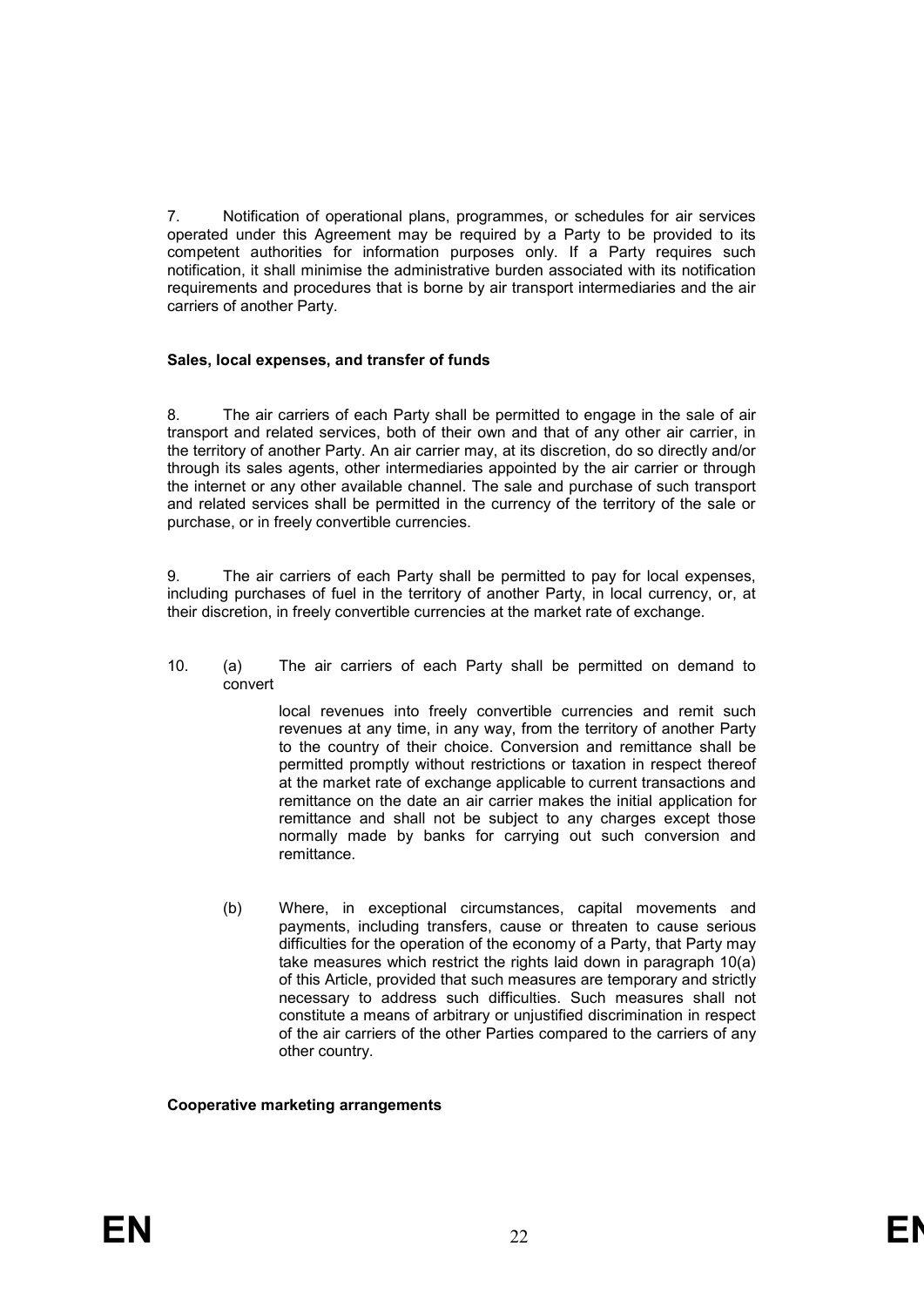11. In operating or holding out air transport services under this Agreement, the air carriers of each Party shall be permitted to enter into cooperative marketing arrangements, such as blocked-space or code-sharing arrangements, with:

- (a) any air carrier or carriers of the Parties;
- (b) any air carrier or carriers of a third country; and
- (c) any surface (land or maritime) transport provider of any country,

provided that (i) the operating carrier holds the appropriate traffic rights, (ii) the marketing carrier holds the appropriate underlying route rights, and (iii) the arrangements meet the requirements normally applied to such arrangements.

12. In operating or holding out air transport services under this Agreement, subject to Article A, the air carriers of each Party shall be permitted to enter into cooperative marketing arrangements, such as blocked-space or code-sharing arrangements, with an air carrier that is operating a domestic leg, provided that:

- (a) the domestic leg is part of an international journey; and
- (b) the arrangements meet the requirements normally applied to such arrangements.

For the purposes of this paragraph, a domestic leg means, where the operating carrier of the domestic leg is a carrier of the Union, a route within the territory of an EU Member State; and, where the operating carrier of the domestic leg is a carrier of an ASEAN Member State, a route within the territory of that ASEAN Member State.

13. In respect of the sale of passenger air transport involving cooperative marketing arrangements, the purchaser shall be informed at the point of sale, or in any case at check-in, or before boarding where no check-in is required for a connecting flight, which transport providers will operate each sector of the service.

# **Intermodal services**

14. In relation to the transport of passengers, surface transport providers shall not be subject to the laws and regulations governing air transport on the sole basis that such surface transport is held out by an air carrier under its own name.

15. Notwithstanding any other provision of this Agreement, the air carriers and indirect providers of cargo transport of each Party shall be permitted, without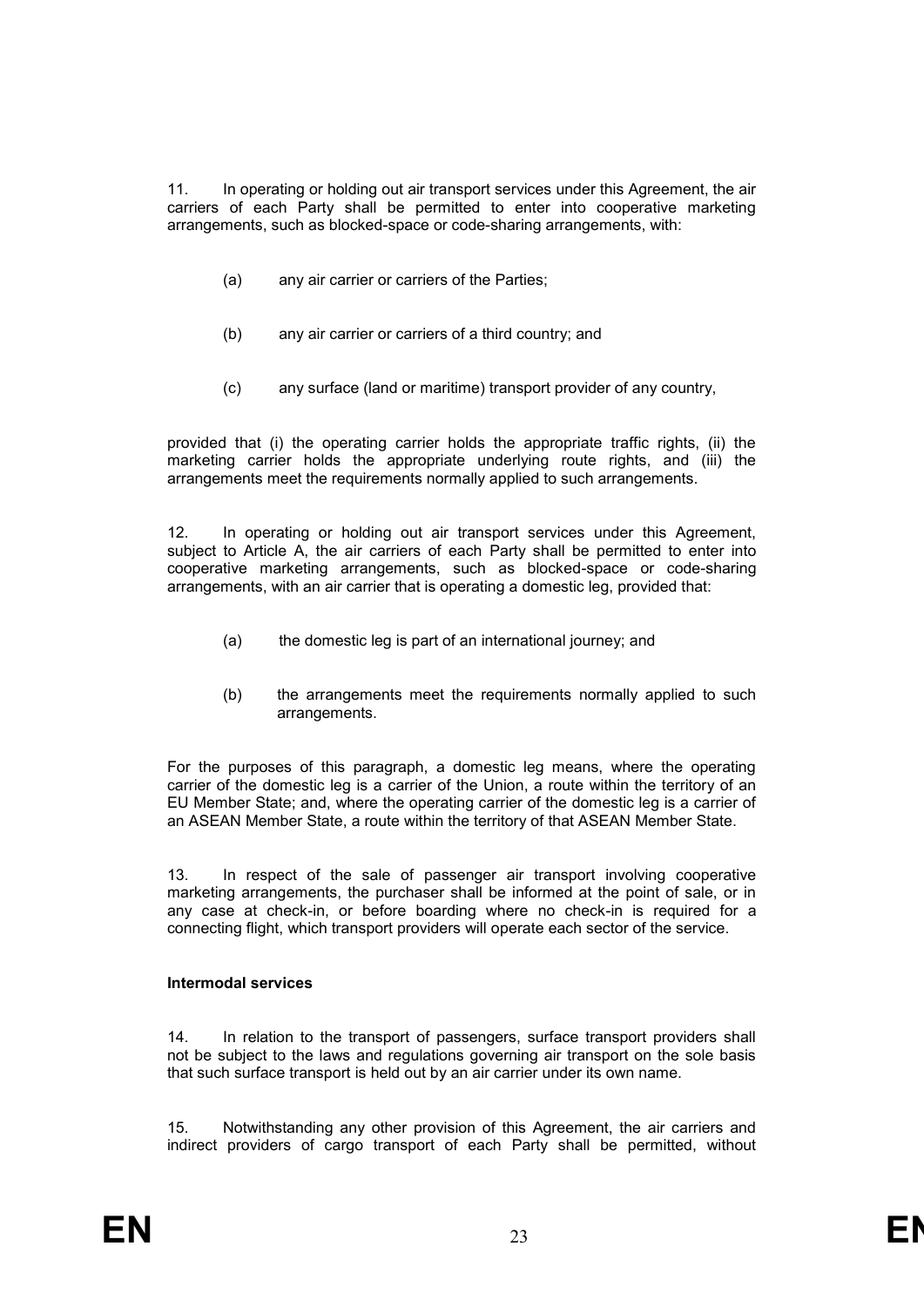restriction, to employ in connection with international air transport, any surface transport for cargo to or from any points in the territories of the Parties or in third countries, including transport to and from all airports with customs facilities, and (where applicable) the right to transport cargo in bond under the applicable laws and regulations. Such cargo, whether moving by surface or by air, shall have access to airport customs processing and facilities. An air carrier may elect to perform its own surface transport or to provide it through arrangements with other surface transport providers, including surface transport operated by other air carriers and indirect providers of cargo air transport. Such intermodal cargo services may be offered at a single, through price for the air and surface transport combined, provided that shippers are not misled as to the facts concerning such transport.

# **Leasing**

16. The air carriers of each Party shall be permitted to provide air transport services under this Agreement by:

- (a) using aircraft leased without crew from any lessor;
- (b) using aircraft leased with crew from other air carriers of the same Party as that of the lessee air carrier; or
- (c) using aircraft leased with crew from air carriers of a country other than that of the lessee air carrier, provided that the leasing is justified on the basis of exceptional needs, seasonal capacity needs or operational difficulties of the lessee and the leasing does not exceed the duration which is strictly necessary to fulfil those needs or overcome those difficulties.

17. The Parties concerned may require leasing arrangements to be approved by their competent authorities for the purpose of verifying compliance with the conditions set out in this paragraph and with the applicable safety and security requirements. However, where a Party requires such approval, it shall endeavour to expedite the approval procedures and minimise the administrative burden on the air carriers concerned. For the avoidance of doubt, the provisions of this paragraph are without prejudice to the laws and regulations of a Party as regards the leasing of aircraft by air carriers of that Party.

# **ARTICLE 11**

# **Customs duties and other taxes**

1. On arriving in the territory of another Party, aircraft operated in international air transport by the air carriers of a Party, their regular equipment, fuel, lubricants, consumable technical supplies, ground equipment, spare parts (including engines),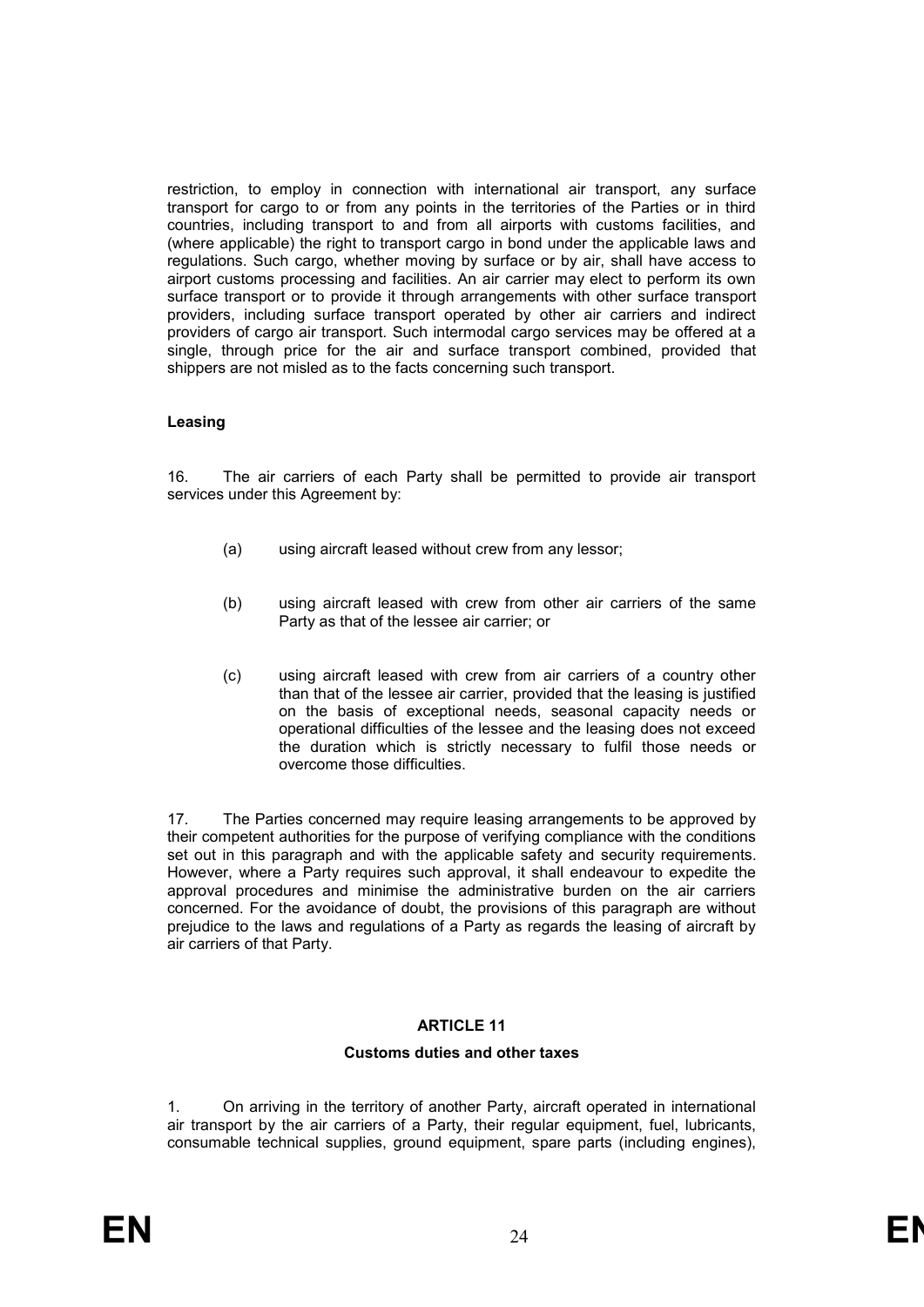aircraft stores (including such items as food, beverages and liquor, tobacco, and other products destined for sale to or use by passengers in limited quantities during flight), and other items intended for or used solely in connection with the operation or servicing of aircraft engaged in international air transport shall, on the basis of reciprocity, to the fullest extent possible under the Parties' respective domestic laws and regulations, provided that such equipment and supplies remain on board the aircraft, be exempt from all import restrictions, property taxes and capital levies, customs duties, excise taxes, inspection fees, value added tax or other similar indirect taxes, and similar fees, and charges that are:

- (a) imposed by the relevant authorities of that other Party; and
- (b) not based on the cost of service provided.

For the avoidance of doubt, aircraft and other goods referred to in this paragraph shall be considered as moveable property, and nothing in this Article shall affect the validity and application of Article 24 of the Chicago Convention.

2. The following shall also, to the fullest extent possible under the Parties' respective domestic laws and regulations and on the basis of reciprocity, be exempt from the taxes, levies, duties, fees, and charges referred to in paragraph 1 of this Article, with the exception of charges based on the cost of service provided:

- (a) aircraft stores introduced into or supplied in the territory of another Party and taken on board, within reasonable limits, for use on outbound aircraft of an air carrier of a Party engaged in international air transport, even when these stores are to be used on a part of the journey performed over the said territory;
- (b) ground equipment and spare parts (including engines) introduced into the territory of another Party for the servicing, maintenance, or repair of aircraft of an air carrier of a Party used in international air transport, even when such equipment and spare parts are to be used on a part of the journey performed over the said territory;
- (c) fuel, lubricants, and consumable technical supplies introduced into or supplied in the territory of another Party for use in an aircraft of an air carrier of a Party engaged in international air transport, even when these supplies are to be used on a part of the journey performed over the said territory; and
- (d) printed matter, as provided for by the customs legislation of another Party, introduced into or supplied in the territory of that other Party and taken on board for use on outbound aircraft of an air carrier of a Party engaged in international air transport, even when such printed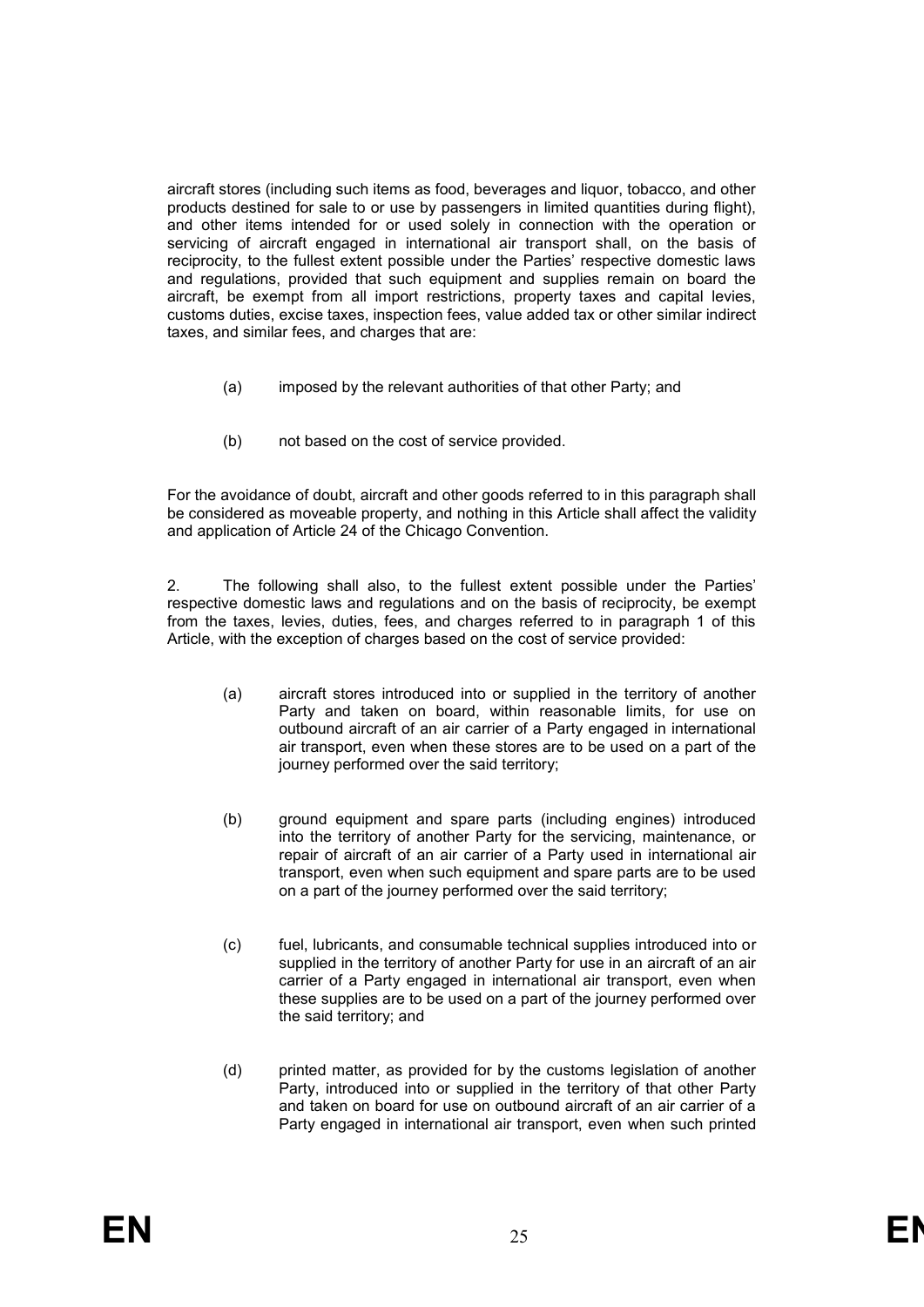matter is to be used on a part of the journey performed over the said territory.

3. With regard to the exemptions provided for in this Article, the Parties shall grant the air carriers of another Party treatment no less favourable than that they accord to their own air carriers or to the carriers of any third country, whichever is more favourable.

4. Nothing in this Agreement shall prevent a Party from imposing taxes, levies, duties, fees, or charges on fuel supplied in its territory, on a non-discriminatory basis, for use in aircraft of an air carrier of another Party that operates between two points in its territory.

5. The regular airborne equipment, as well as the material, supplies, and spare parts referred to in paragraphs 1 and 2 of this Article normally retained on board aircraft operated by an air carrier of a Party may be unloaded in the territory of another Party only with the approval of the customs authorities of that other Party and may be required to be kept under the supervision or control of the said authorities up to such time as they are re-exported or otherwise disposed of in accordance with customs regulation.

6. The exemptions provided by this Article shall also be available where the air carriers of a Party have contracted with another air carrier, which similarly enjoys such exemptions from another Party, for the loan or transfer in the territory of that other Party of the items specified in paragraphs 1 and 2 of this Article.

7. Nothing in this Agreement shall prevent a Party from imposing taxes, levies, duties, fees, or charges on goods sold, other than for consumption on board, to passengers during a sector of an air service between two points within its territory at which embarkation or disembarkation is permitted.

8. Baggage and cargo in direct transit across the territory of a Party shall be exempt from taxes, customs duties, fees, and other similar charges that are not based on the cost of service provided.

9. Equipment and supplies referred to in paragraphs 1 and 2 of this Article may be required to be kept under the supervision or control of the competent authorities.

10. The provisions of the respective agreements in force between ASEAN Member States and EU Member States for the avoidance of double taxation on income and on capital remain unaffected by this Agreement.

# **ARTICLE 12**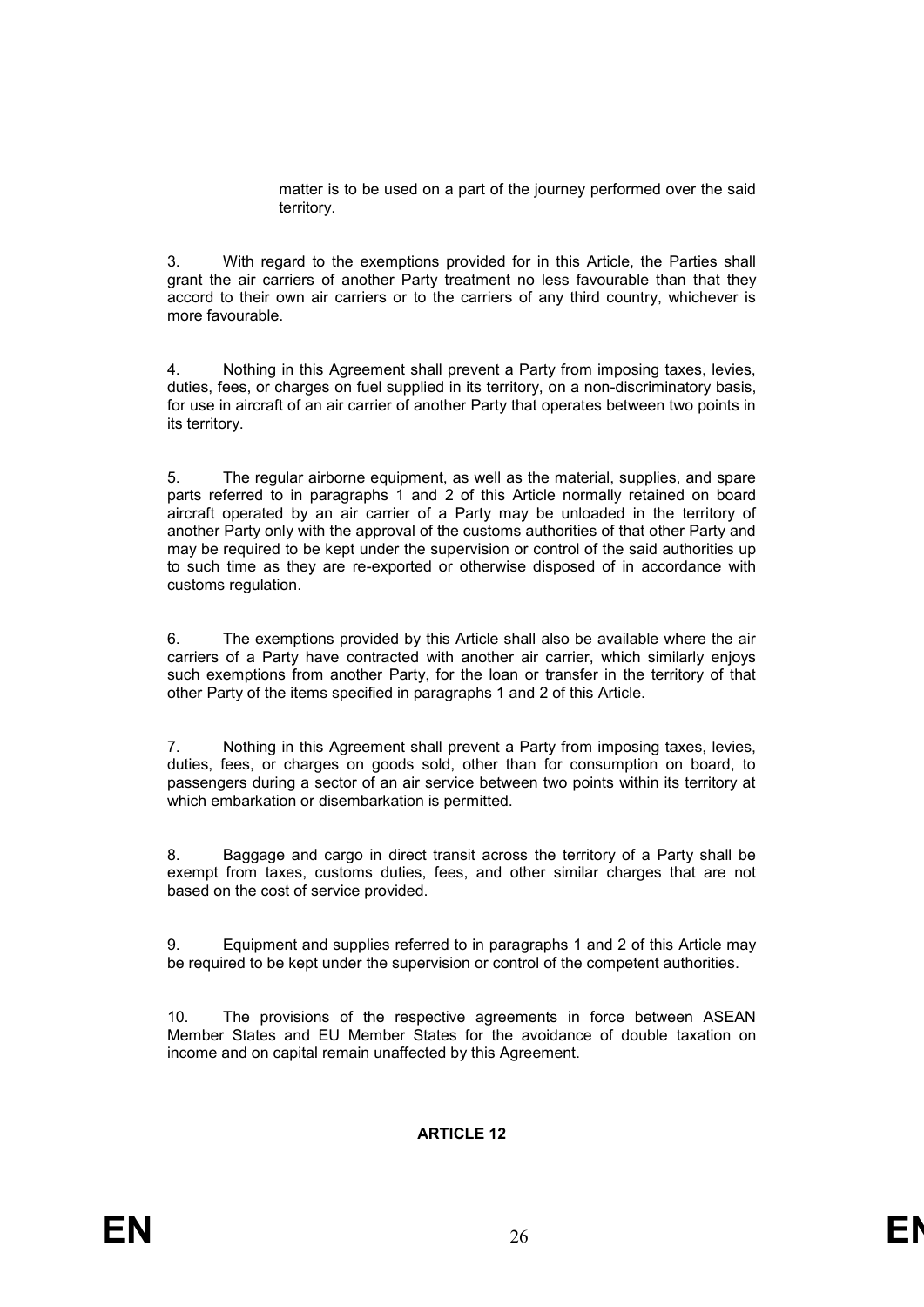# **User charges**

Each Party shall ensure that any user charges imposed by its competent charging authorities or bodies on the air carriers of another Party for the use of air navigation and air traffic control are cost-related and non-discriminatory, and are on terms no less favourable than the most favourable terms available to any other air carrier in like circumstances at the time the charges are applied.

2. With the exception of charges levied with respect to the services described in paragraph 5 of Article 10, each Party shall ensure that any user charges imposed by its competent charging authorities or bodies on the air carriers of another Party for the use of airport, aviation security, and related facilities and services shall not be unjustly discriminatory, and shall be equitably apportioned among categories of users. These charges shall not exceed the full cost to the competent charging authorities or bodies of providing the appropriate airport and aviation security facilities and services at that airport or those airports at which a common charging system applies. These charges may, however, include a reasonable return on assets, after depreciation. Facilities and services for which user charges are imposed shall be provided on an efficient and economic basis. In any event, these charges shall be imposed on the air carriers of another Party on terms no less favourable than the most favourable terms available to any other air carrier in like circumstances at the time the charges are applied.

3. Each Party shall require its competent charging authorities or bodies to consult with the air carriers using the services and facilities and exchange with them such information as may be necessary to permit an accurate assessment of the reasonableness of the charges in accordance with the principles set out in paragraphs 1 and 2 of this Article. Each Party shall ensure that its competent charging authorities or bodies provide the air carriers with reasonable notice of any proposal for changes in user charges to enable them to express their views and provide comments before any changes are made.

# **ARTICLE 13**

# **Tariffs**

1. The Parties shall permit tariffs to be freely established by the air carriers of the Parties.

2. Any Party may require, on a non-discriminatory basis, notification to its competent authorities of tariffs offered for services originating from its territory by air carriers of any of the Parties on a simplified basis and for information purposes only. Such notification by the air carriers may be required to be made no earlier than the initial offering of a tariff.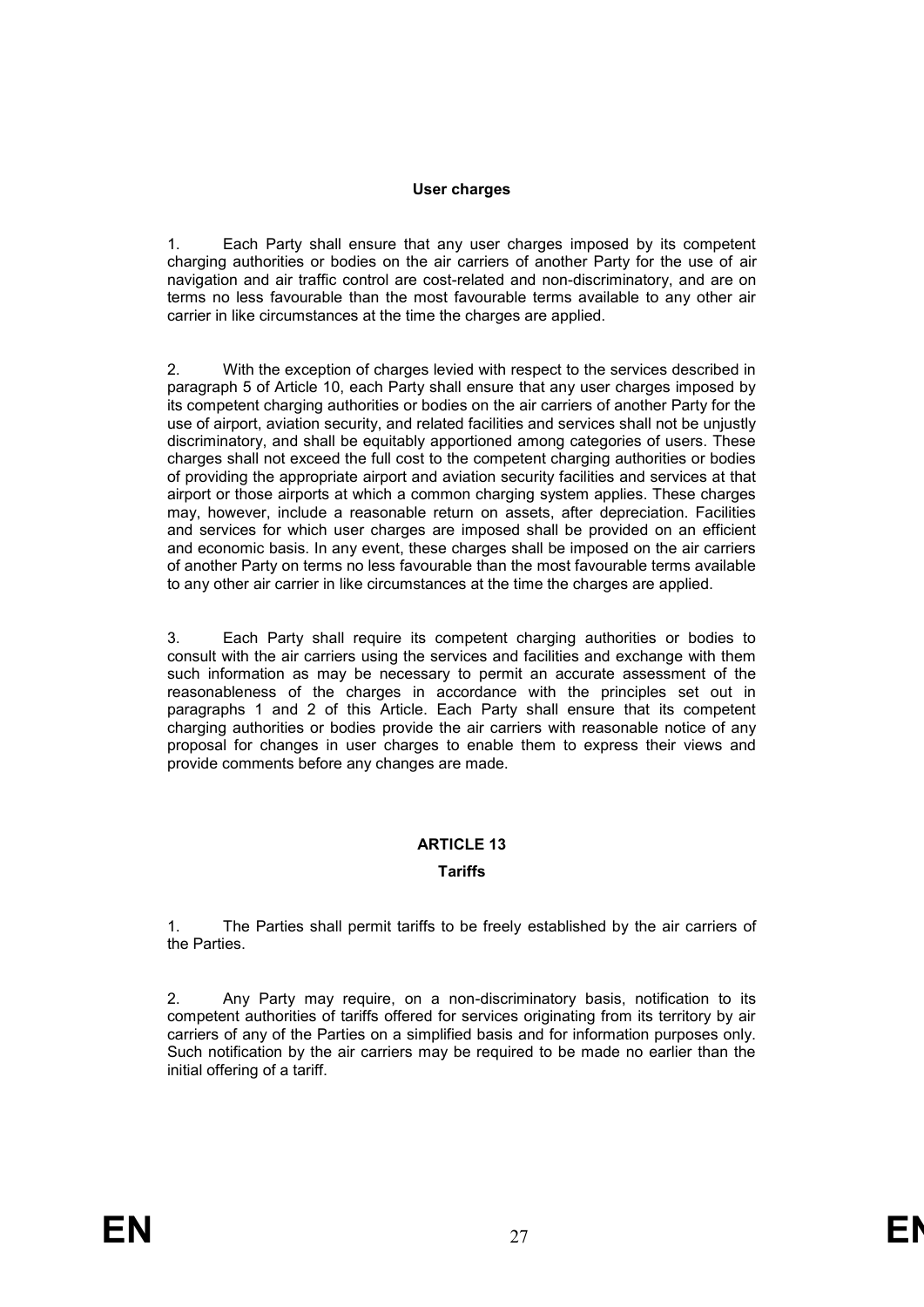# **ARTICLE 14**

# **Statistics**

1. Each Party shall provide the other Parties with available statistics related to air transport under this Agreement as may reasonably be required, subject to the respective laws and regulations of the Parties and on a non-discriminatory basis.

2. The Parties agree to cooperate to facilitate the exchange of statistical information between them for the purpose of monitoring the development of air transport under this Agreement.

# **ARTICLE 15**

# **Aviation safety**

1. The Parties reaffirm the importance of close cooperation in the field of aviation safety. In that context, the Parties agree to engage in further cooperation where appropriate, notably the facilitation of the exchange of safety information, the possible participation in each other's oversight activities or the conduct of joint oversight activities, as well as the development of joint projects and initiatives, including with countries not party to this Agreement.

2. Certificates of airworthiness, certificates of competency, and licences issued or rendered valid by a Party and still in force shall be recognised as valid by another Party and its competent authorities for the purpose of operating air services under this Agreement, provided that such certificates or licences were issued or rendered valid pursuant to, and in conformity with, as a minimum, the relevant international standards established under the Chicago Convention.

3. Each Party may at any time request consultations concerning the safety standards maintained and administered by another Party in areas relating to aeronautical facilities, flight crew, aircraft, and the operation of aircraft. Such consultations shall take place within thirty (30) days from the date of receipt of the request.

4. If, following such consultations referred to in paragraph 3 of this Article, the requesting Party finds that that other Party does not effectively maintain and administer safety standards in the areas referred to in paragraph 3 of this Article that are at least equal to the minimum standards established pursuant to the Chicago Convention, that other Party shall be notified of such findings and the steps considered necessary to conform with these minimum standards. Failure by that other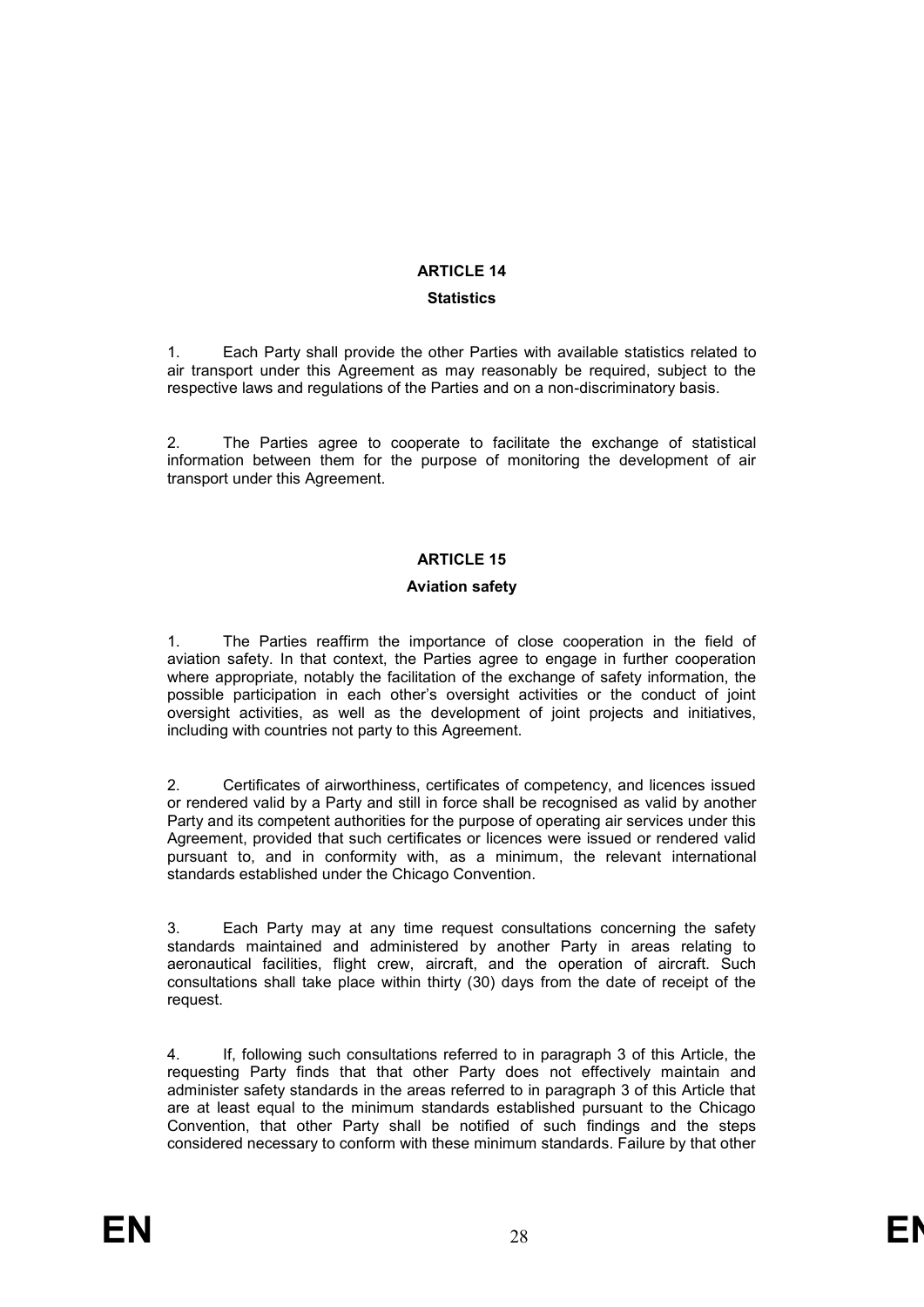Party to take appropriate corrective action within fifteen (15) days from the date of receipt of such notification or an agreed time period shall constitute grounds for the requesting Party referred to in paragraph 3 of this Article to refuse, revoke, suspend, impose conditions on, or limit the operating authorisations or technical permissions of an air carrier which is under the safety oversight of that other Party, or to otherwise refuse, revoke, suspend, impose conditions on, or limit the operations of an air carrier which is under the safety oversight of that other Party.

5. Any aircraft operated by, or on behalf of, an air carrier of a Party may, while within the territory of another Party, be the subject of a ramp inspection by the competent authorities of that other Party, to verify the validity of the relevant aircraft documents and those of its crew members and the apparent condition of the aircraft and its equipment, provided that such examination does not cause unreasonable delay in the operation of the aircraft.

6. If a Party, after carrying out a ramp inspection, finds that an aircraft or the operation of an aircraft does not comply with the minimum standards established pursuant to the Chicago Convention or that there is a lack of effective maintenance and administration of safety standards established pursuant to the Chicago Convention, or if it is denied access for ramp inspection, that Party shall notify the competent authorities of that other Party that are responsible for the safety oversight of the air carrier operating the aircraft of such findings and the steps considered necessary to conform with these minimum standards. Failure to take appropriate corrective action within fifteen (15) days from the date of receipt of such notification or an agreed time period shall constitute grounds for the first Party to refuse, revoke, suspend, impose conditions on, or limit the operating authorisations or technical permissions of the air carrier operating the aircraft, or to otherwise refuse, revoke, suspend, impose conditions on, or limit the operations of the air carrier operating the aircraft.

7. Each Party shall have the right to take immediate action including the right to revoke, suspend, or limit the operating authorisations or technical permissions of an air carrier of another Party, or to otherwise suspend or limit the operations of an air carrier of another Party, if it concludes that such action is necessary in view of an immediate threat to aviation safety. The Party taking such measures shall promptly inform that other Party and provide reasons for its action.

8. Any action by a Party in accordance with paragraphs 4, 6, or 7 of this Article shall be discontinued once the basis for the taking of that action ceases to exist.

# **ARTICLE 16**

# **Aviation security**

1. The Parties reaffirm their obligations to each other to provide for the security of civil aviation against acts of unlawful interference, and in particular their obligations under the Chicago Convention, the Convention on Offences and Certain Other Acts Committed on Board Aircraft signed at Tokyo on 14 September 1963, the Convention for the Suppression of Unlawful Seizure of Aircraft signed at The Hague on 16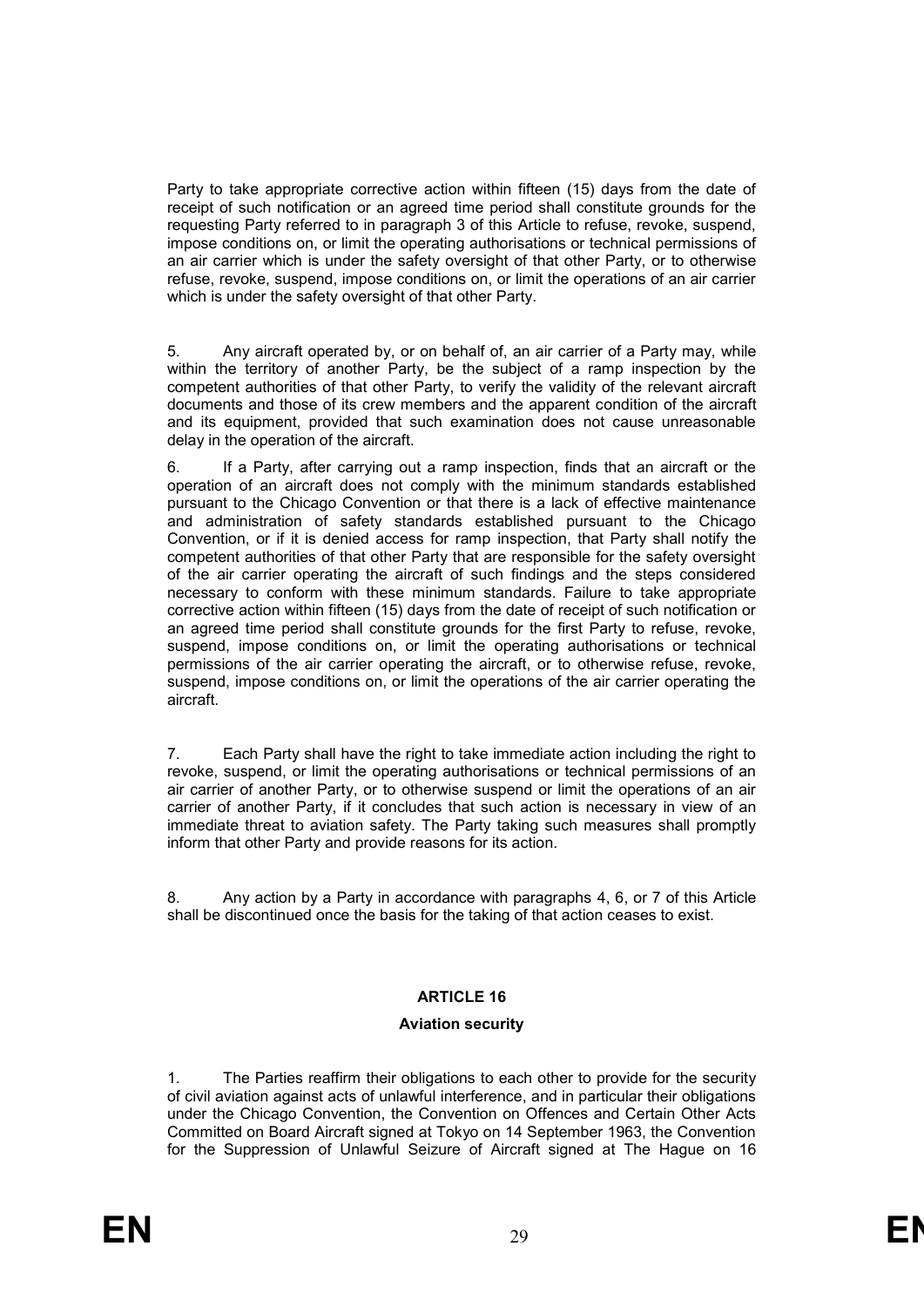December 1970, the Convention for the Suppression of Unlawful Acts against the Safety of Civil Aviation signed at Montreal on 23 September 1971, the Protocol for the Suppression of Unlawful Acts of Violence at Airports Serving International Civil Aviation signed at Montreal on 24 February 1988, and the Convention on the Marking of Plastic Explosives for the Purpose of Detection done at Montreal on 1 March 1991, insofar as the Parties are parties to these conventions, as well as all other conventions and protocols relating to civil aviation security to which the Parties are parties.

2. The Parties shall provide upon request all necessary assistance to each other to address any threat to the security of civil aviation, including the prevention of acts of unlawful seizure of civil aircraft and other unlawful acts against the safety of such aircraft, their passengers and crew, airports and air navigation facilities, and any other threat to the security of civil aviation.

3. The Parties shall, in their mutual relations, conform with the aviation security standards established by the ICAO. They shall require that operators of the aircraft in their registries, operators of aircraft who have their principal place of business or permanent residence in their territory, and the operators of airports in their territory conform with such aviation security standards.

4. Each Party shall ensure that effective measures are taken within its territory to protect civil aviation against acts of unlawful interference, including the screening of passengers and their cabin baggage, screening of hold baggage, screening and security controls for persons other than passengers (including crew) and their items carried, screening and security controls for cargo, mail, in-flight and airport supplies, and access control to airside and security restricted areas. Such measures shall be adjusted to meet increases in the threat to the security of civil aviation. Each Party agrees that the security provisions required by another Party relating to the admission to, operating within, or departure from its territory of aircraft must be observed.

5. With full regard and mutual respect for each other's sovereignty, a Party may adopt security measures for entry into its territory, as well as emergency measures, in order to meet a specific security threat, which should be communicated to the Party or Parties concerned without delay. Each Party shall give positive consideration to any request from another Party for reasonable special security measures, and that other Party shall take into account the security measures already applied by the first Party and any views that that first Party may offer. Except where not reasonably possible in cases of emergency, each Party shall inform the Party or Parties concerned in advance of any special security measures it intends to introduce which could have a significant financial or operational impact on the air transport services provided under this Agreement. Any Party may request a meeting of the Joint Committee to discuss such security measures, as provided for in Article 23.

6. Each Party recognises, however, that nothing in this Article limits the ability of another Party to refuse entry into its territory to any flight or flights that it deems to present a threat to its security.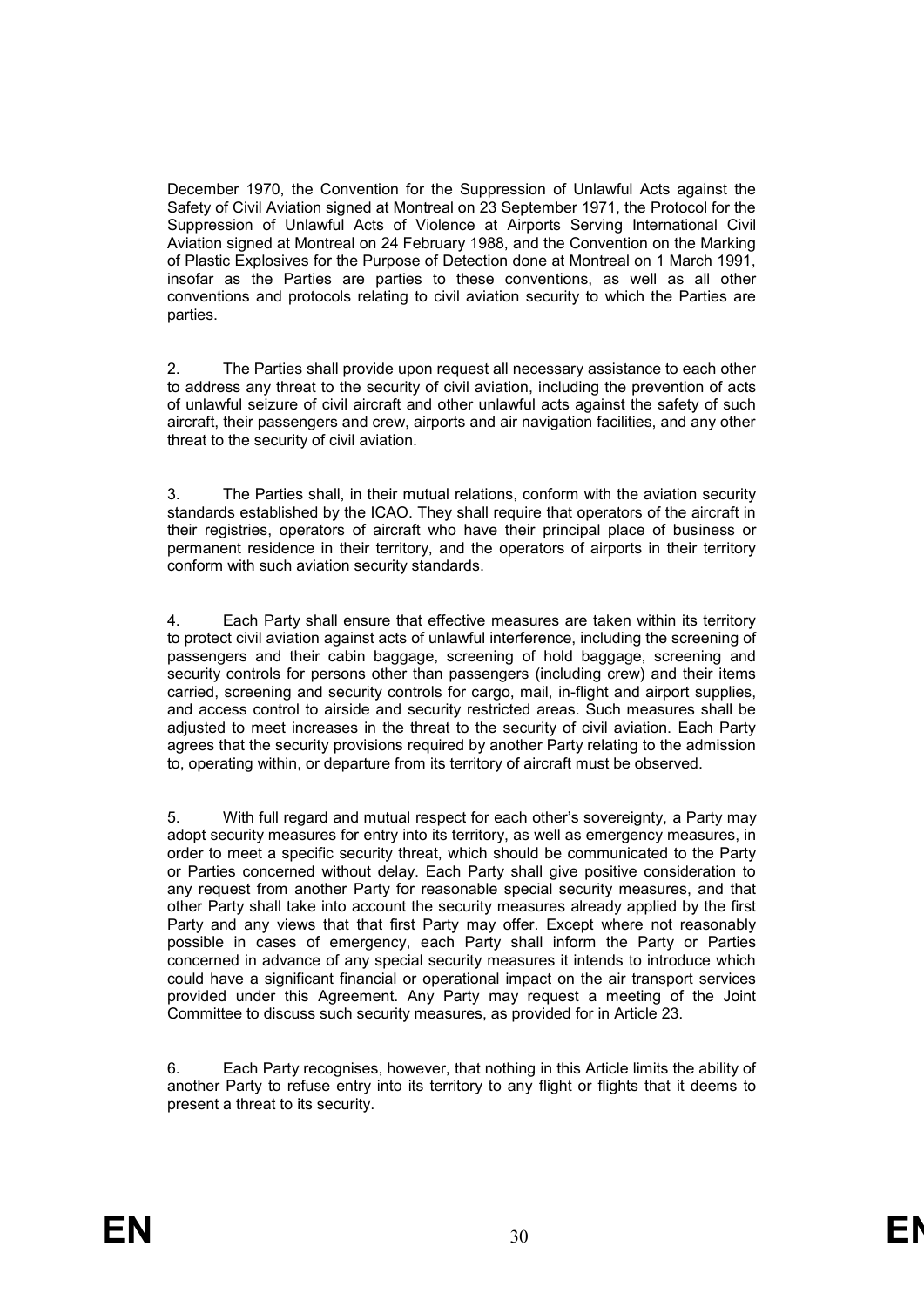7. Without prejudice to the need to take immediate action in order to protect aviation security, the Parties affirm that, when considering security measures, a Party shall evaluate possible adverse effects on international air transport and, unless constrained by law, shall take such factors into account when it determines what measures are necessary and appropriate to address those security concerns.

8. When unlawful seizure of civil aircraft (or threat thereof) or other unlawful acts against the safety of aircraft, passengers, crew, airports, or air navigation facilities occur, the Parties shall assist each other by facilitating communications and other appropriate measures intended to terminate rapidly and safely such incident or threat.

9. Each Party shall take all measures it finds practicable to ensure that an aircraft that is subject to an act of unlawful seizure or other acts of unlawful interference which is on the ground in its territory is detained on the ground unless its departure is necessitated by the overriding duty to protect human life. Where practicable, such measures shall be taken on the basis of mutual consultations with the Party or Parties concerned.

10. When a Party has reasonable grounds to believe that another Party has not complied with the provisions of this Article, the first Party may request immediate consultations with that other Party. Such consultations shall start within thirty (30) days from the date of receipt of such a request. Failure to reach a satisfactory agreement within fifteen (15) days or an agreed time period from the starting date of such consultations shall constitute grounds for the Party that requested the consultations to take action to refuse, revoke, suspend, impose conditions on, or limit the operating authorisation or technical permissions of air carriers of that other Party to ensure compliance with the provisions of this Article. When required by an emergency, or to prevent further non-compliance with this Article, the first Party may take interim action to refuse, revoke, suspend, impose conditions on, or limit the operating authorisation or technical permissions of air carriers of that other Party to ensure compliance with the provisions of this Article.

11. Any action taken in accordance with paragraph 10 of this Article by the first Party referred to in that paragraph shall be discontinued upon compliance with this Article by the other Party concerned.

# **ARTICLE 17**

# **Air traffic management**

1. The Parties agree to cooperate on matters concerning air navigation services, including their safety oversight. They agree to address any policy issues relating to the performance of air traffic management, with a view to optimising overall flight efficiency, reducing costs, minimising environmental impact, and enhancing the safety and capacity of air traffic flows between the existing air traffic management systems of the Parties.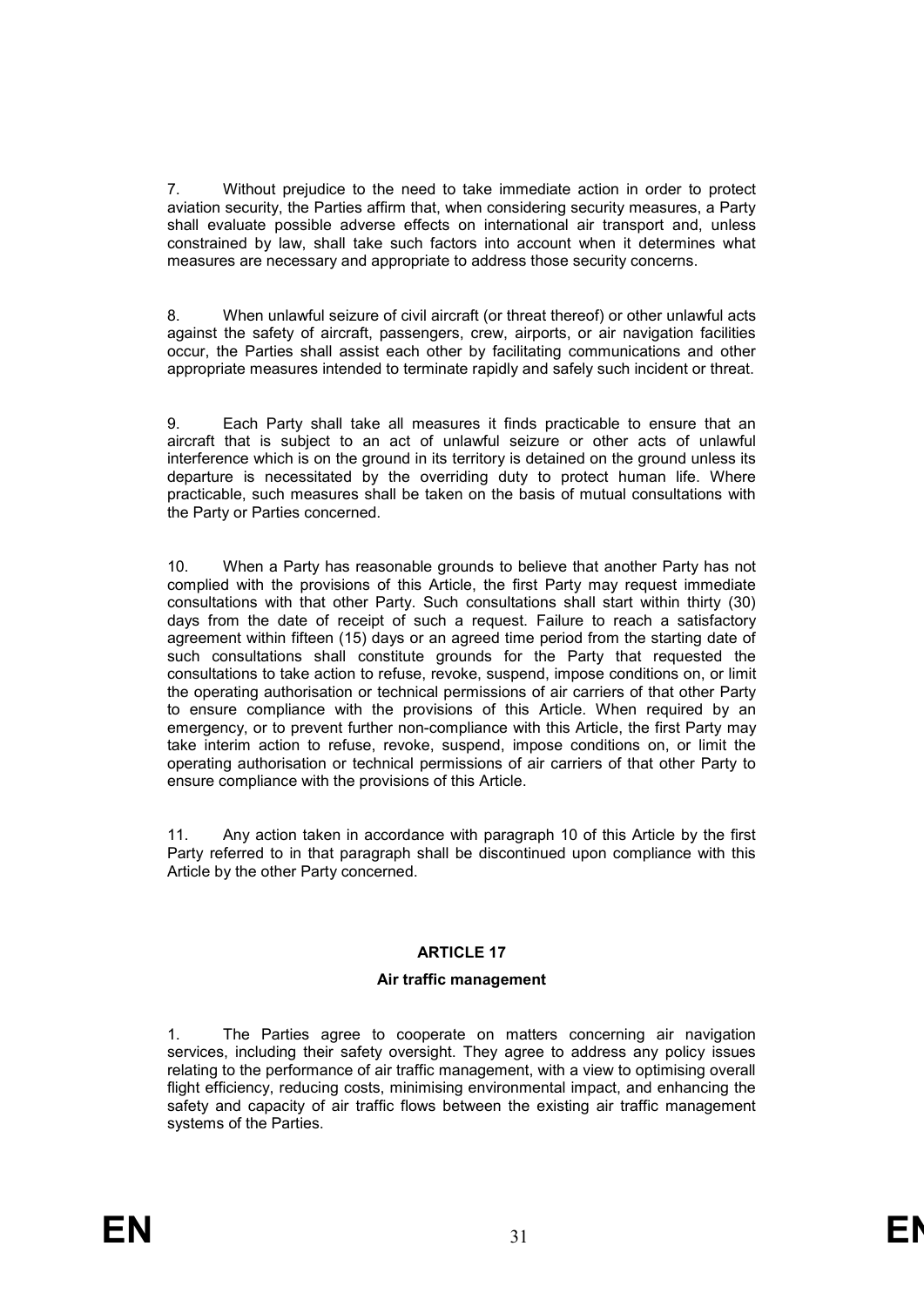2. The Parties agree to encourage their competent authorities and air navigation service providers to cooperate on ensuring interoperability between the air traffic management systems of the Parties and explore further integration of the Parties' systems, to reduce the environmental impact of aviation, and to share information where appropriate.

3. The Parties agree to promote cooperation between their air navigation service providers in order to exchange flight data and coordinate traffic flows to optimise flight efficiency, with a view to achieving improved predictability, punctuality, and service continuity for air traffic.

4. The Parties agree to cooperate on their air traffic management modernisation programmes, including both development and deployment activities, and to encourage cross-participation in validation and demonstration activities.

# **ARTICLE 18**

# **Environment**

1. The Parties support the need to protect the environment by promoting the sustainable development of aviation. The Parties intend to work together to identify issues related to the impacts of international aviation on the environment.

2. The Parties recognise the importance of working together and with the global community, to consider and minimise the effects of aviation on the environment.

3. The Parties reiterate the importance of tackling climate change and towards this end, agree to cooperate in addressing greenhouse gas (hereinafter referred to as "GHG") emissions associated with aviation, both at domestic and international levels.

4. The Parties agree to exchange information and have regular dialogue among experts to enhance cooperation to address the environmental impact of international aviation including in areas such as research and development, sustainable aviation fuels, noise related matters, and on other measures aimed at addressing GHG emissions, taking into account their multilateral environmental rights and obligations.

5. The Parties recognise the need to take appropriate measures to prevent or otherwise address the environmental impacts of air transport provided that such measures are fully consistent with their rights and obligations under international law.

# **ARTICLE 19**

# **Air carrier liability**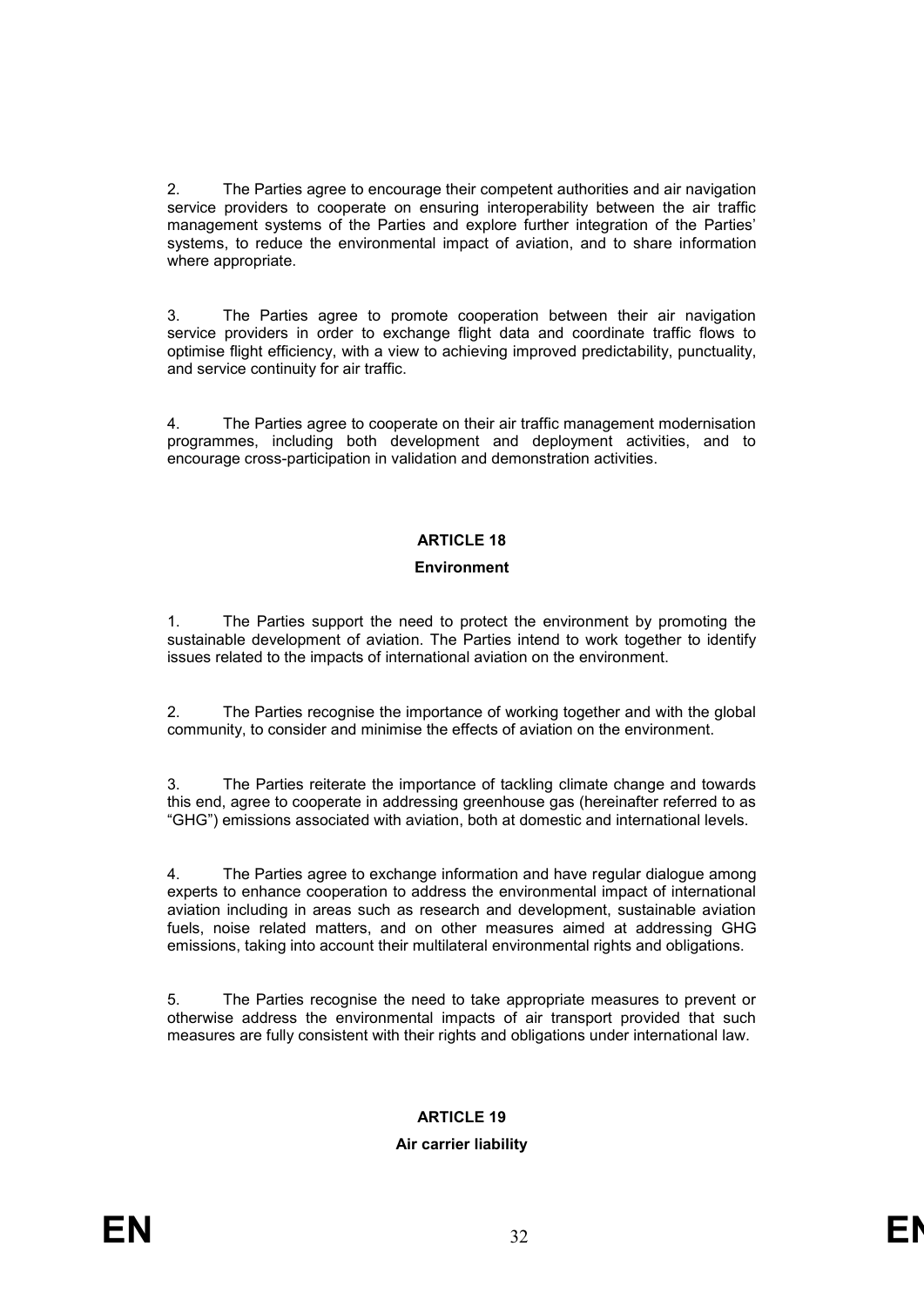The Parties which have ratified the Montreal Convention reaffirm their obligations under the Montreal Convention. The remaining Parties undertake to ratify the Montreal Convention at the earliest possible date and notify the Joint Committee accordingly.

# **ARTICLE 20**

#### **Consumer protection**

The Parties agree to cooperate to protect the interests of consumers in air transport. The objective of this cooperation shall be to achieve a high level of consumer protection, considering the interest of all stakeholders and the Parties' different characteristics. To this end, the Parties shall consult each other in the Joint Committee on matters of consumer interest, including their planned measures, with a view to achieving increased compatibility between the Parties' respective regimes, to the extent possible.

# **ARTICLE 21**

# **Computer reservation systems**

1. CRS vendors operating in the territory of a Party shall be permitted to bring in, maintain, and make freely available their CRS to travel agencies or travel companies whose principal business is the distribution of travel-related products in the territory of another Party, provided that the CRS complies with any relevant regulatory requirements of that other Party.

2. The Parties shall annul any existing requirement which could restrict free access by a Party's CRS to another Party's market or otherwise limit competition between CRS vendors. The Parties shall refrain from adopting such requirements in the future.

3. No Party shall, in its territory, impose or permit to be imposed on the CRS vendors of another Party requirements with regard to CRS displays which are different from those imposed on its own CRS vendors or any other CRS operating on its market. No Party shall prevent the conclusion of agreements between CRS vendors, their providers, and their subscribers which facilitate the display of comprehensive and unbiased travel information to consumers, or the fulfilment of regulatory requirements on neutral displays.

4. The owners and operators of CRS of a Party, subject to the relevant regulatory requirements of another Party, shall have the same opportunity to own or operate CRS within the territory of that other Party as do the owners and operators of any other CRS operating in the market of that other Party.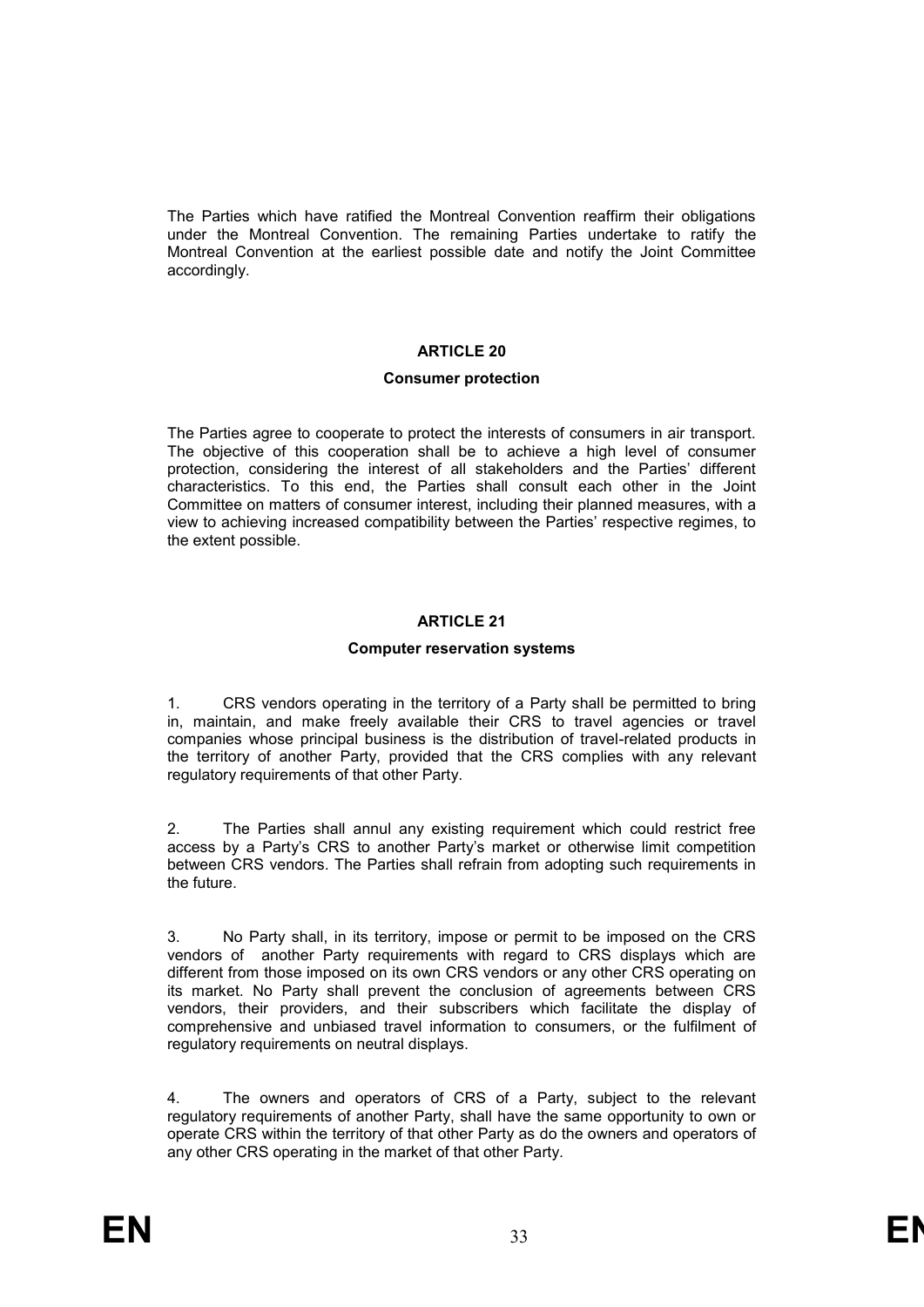5. Where CRS are covered by a free trade agreement (falling under paragraph 1 of Article V.1 of the General Agreement on Trade in Services) which is signed or in negotiation between the Union and an ASEAN Member State, paragraphs 1 to 4 of this Article shall not apply to that ASEAN Member State.

# **ARTICLE 22**

#### **Social aspects**

1. The Parties recognise the importance of considering the effects of this Agreement on labour, employment, and working conditions. The Parties agree to cooperate on labour matters within the scope of this Agreement, including in relation to impacts on employment, fundamental rights at work, working conditions, social protection, and social dialogue.

2. The Parties recognise the right of each Party to establish its own level of domestic labour protection as it deems appropriate, and to adopt or modify accordingly its relevant laws and policies, consistent with the principles of internationally recognised standards in the international conventions to which it is a party. The Parties shall ensure that the rights and principles contained in their respective laws and regulations are not undermined but effectively enforced.

3. Each Party shall continue to improve its laws and policies, and shall strive towards providing and encouraging high levels of labour protection in the aviation sector. The Parties recognise that the violation of fundamental principles and rights at work cannot be invoked or otherwise used as a legitimate comparative advantage and that labour standards should not be used for protectionist purposes.

4. The Parties reaffirm their commitment, in accordance with their obligations deriving from their membership in the International Labour Organization (hereinafter referred to as "ILO") and the ILO Declaration on Fundamental Principles and Rights at Work and its Follow-up adopted at Geneva on 18 June 1998, to respect, promote, and realise that Declaration.

5. The Parties shall promote the objectives included in the ILO Decent Work Agenda and the ILO Declaration on Social Justice for a Fair Globalization adopted at Geneva on 10 June 2008.

6. Each Party undertakes to make best endeavours towards ratifying, to the extent it has not yet done so, the fundamental ILO conventions. The Parties will also consider the ratification and effective implementation of other ILO conventions and international standards in the labour and social domain of relevance to the civil aviation sector, taking into account domestic circumstances.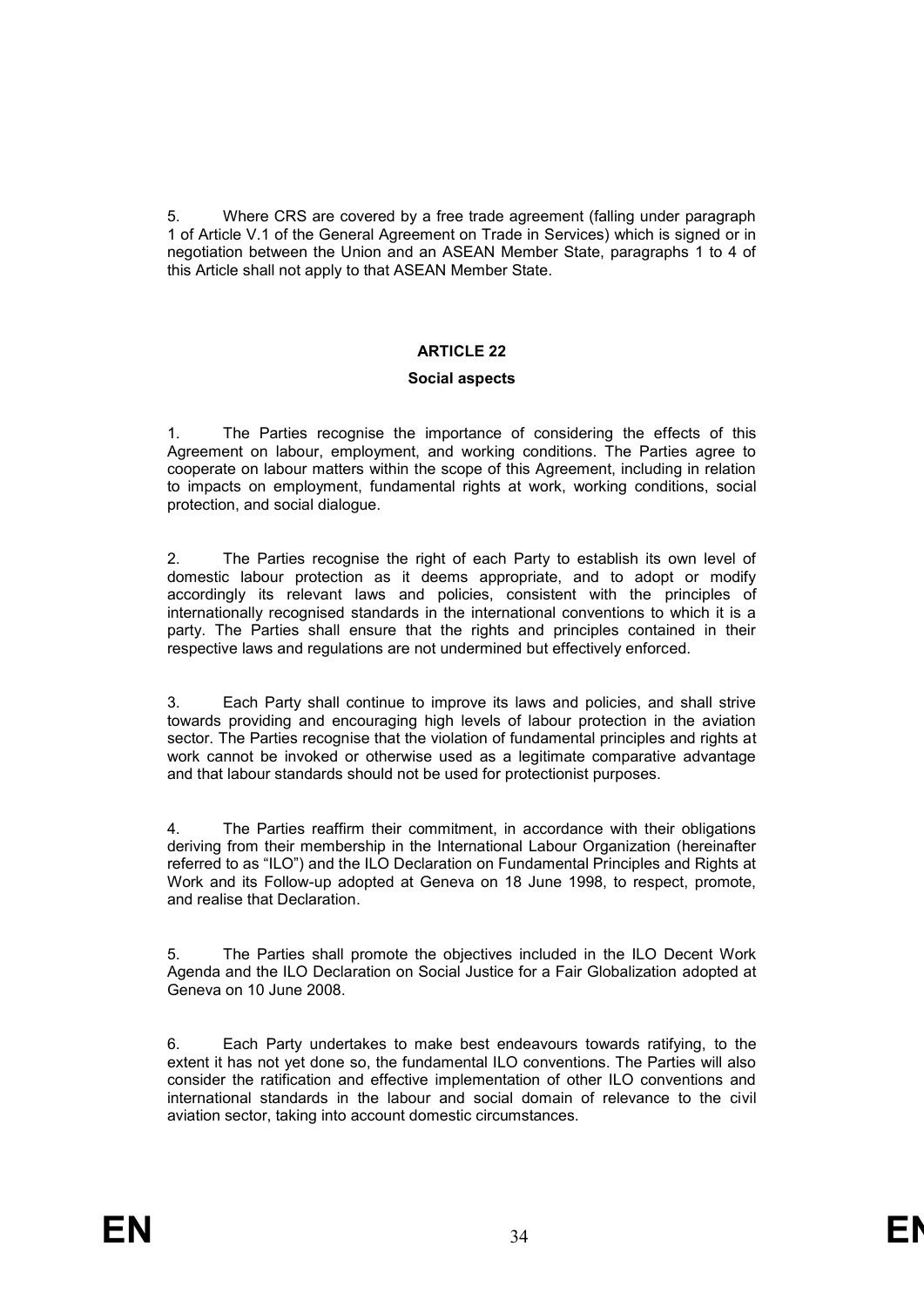7. Any Party may request a meeting of the Joint Committee to address labour issues and exchange relevant information that it identifies as significant.

# **ARTICLE 23**

# **Joint Committee**

1. A Joint Committee composed of representatives of the Parties shall be responsible for overseeing the administration of this Agreement and ensuring its proper implementation.

2. The Joint Committee shall establish and adopt its rules of procedure.

3. The Joint Committee shall meet as and when necessary and at least once a year. Any Party may at any time request the convening of a meeting of the Joint Committee. Such a meeting shall begin at the earliest possible date, and not later than two (2) months from the date of receipt of the request, unless otherwise agreed by the Parties.

4. For the purpose of the proper implementation of this Agreement, the Joint Committee shall:

- (a) exchange information, including on changes to laws, regulations, and policies of the respective Parties which may affect air services, as well as statistical information for the purpose of monitoring the development of air services under this Agreement;
- (b) make recommendations and take decisions where expressly provided for in this Agreement;
- (c) develop cooperation, including on regulatory matters;
- (d) hold consultations on any questions relating to the application or interpretation of this Agreement;
- (e) hold consultations, where appropriate, on air transport issues dealt with by international organisations, in relations with third countries, in multilateral arrangements or agreements, including whether to adopt a joint approach;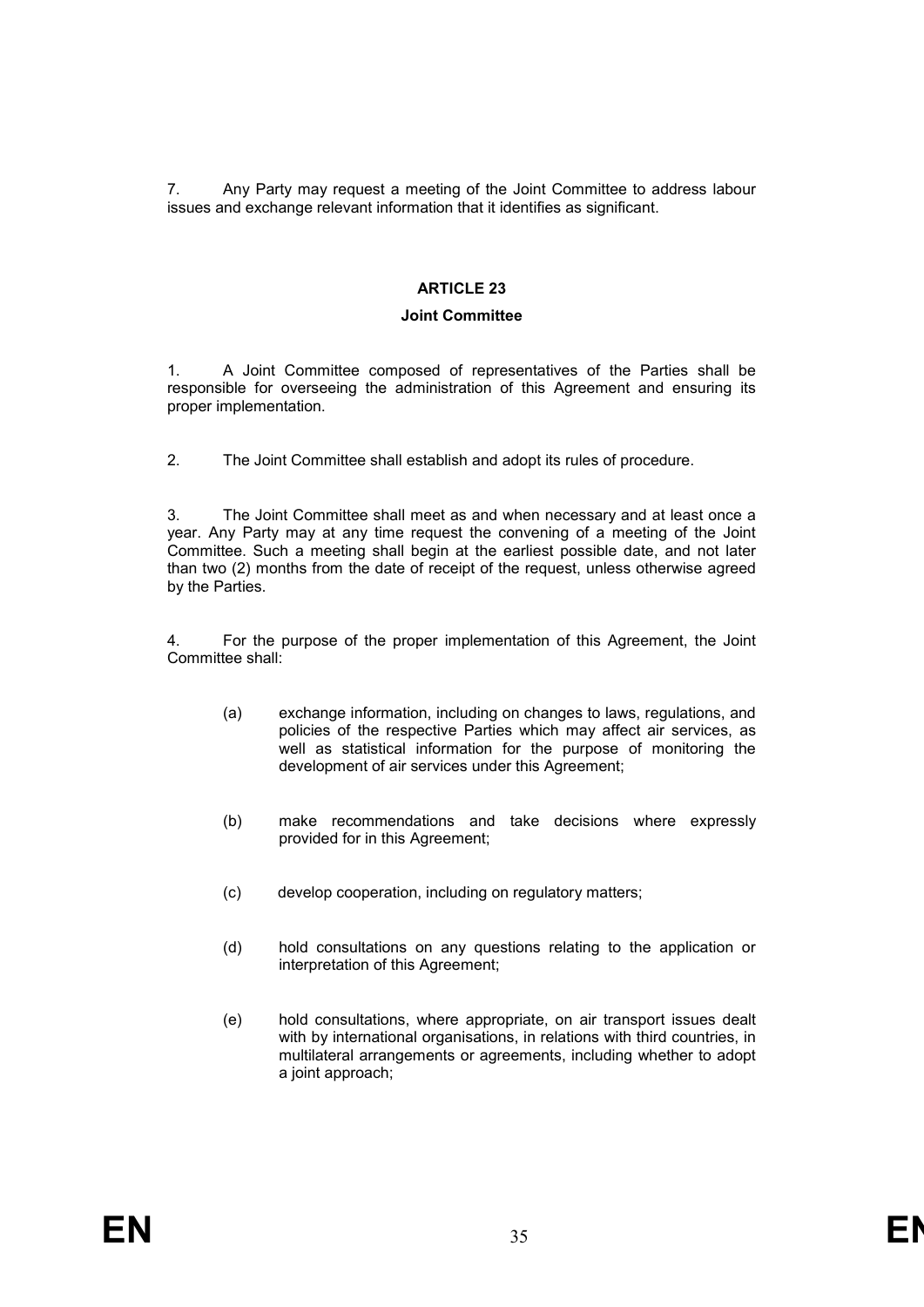- (f) consider potential areas for the further development of this Agreement, including the recommendation of amendments to this Agreement; and
- (g) decide on any new authentic language version of this Agreement in the event of the accession thereto of new EU Member States.

5. Recommendations and decisions shall be adopted by consensus between the Union and its Member States, of the one part, and all of the ASEAN Member States acting together, of the other part. Decisions taken by the Joint Committee shall be binding on the Parties.

# **ARTICLE 24**

# **Implementation**

1. Nothing in this Agreement shall be construed as intending to confer rights or to impose obligations which can be directly invoked by the nationals of a Party before the courts or tribunals of any Party.

2. The Parties shall take all appropriate measures, whether general or specific, to ensure fulfilment of the obligations arising out of this Agreement.

3. In exercising their rights under this Agreement, the Parties shall take measures which are appropriate and proportionate to their respective objectives.

4. The Parties shall refrain from any measures which would jeopardise the attainment of the objectives of this Agreement.

5. Each Party shall be responsible, in its own territory, for the proper enforcement of this Agreement.

6. Each Party shall, subject to the applicable laws and regulations of the respective Parties, give another Party all necessary information and assistance, in the case of investigations on possible infringements which that other Party carries out in accordance with this Agreement.

7. This Agreement shall not preclude consultation and discussions between the competent authorities of the Parties outside the Joint Committee, including in the fields of air transport development, security, safety, environment, social policy, air traffic management, aviation infrastructure, competition matters, and consumer protection. The Parties shall inform the Joint Committee of the outcome of such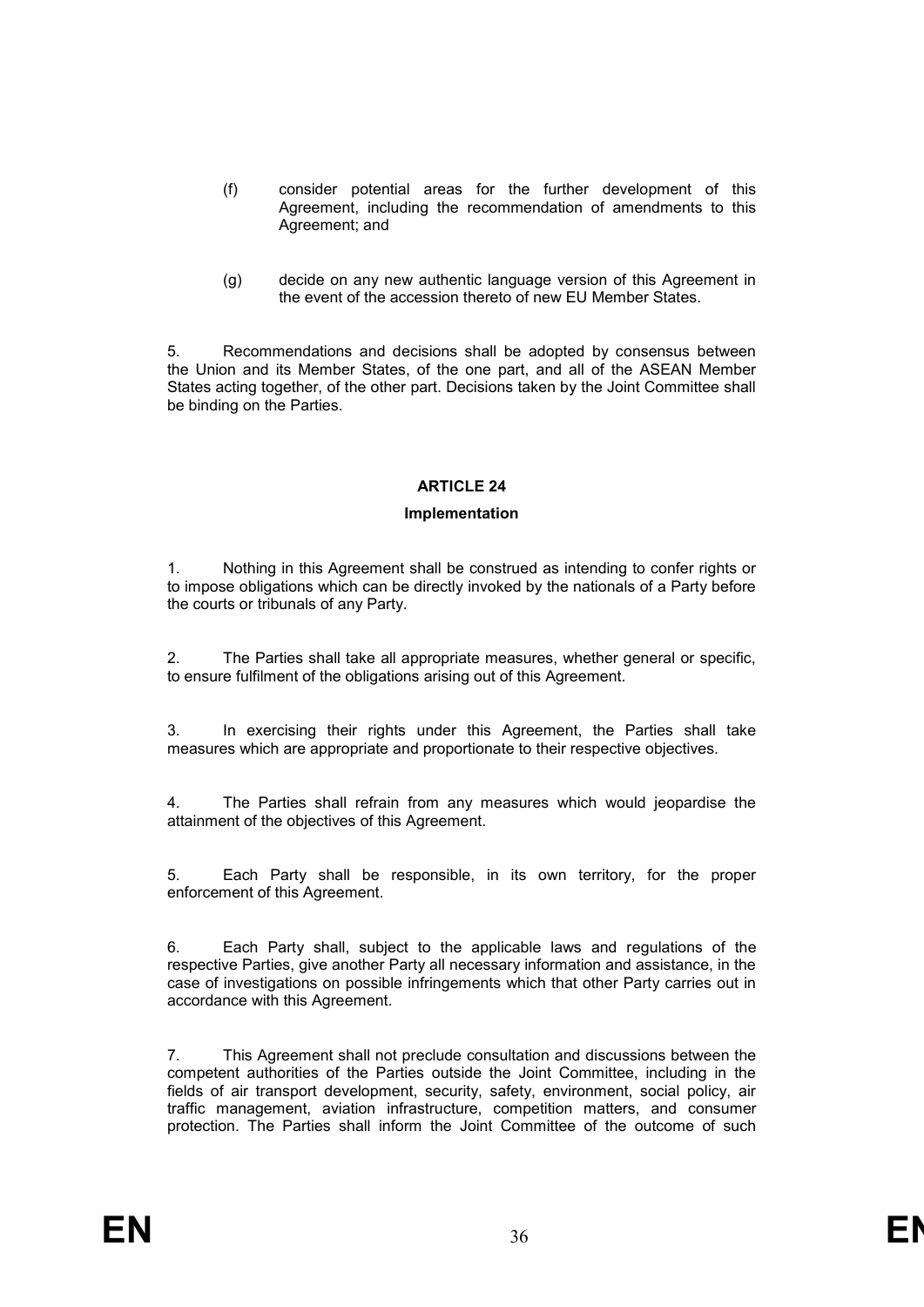consultations and discussions which may have an impact on the interpretation or application of this Agreement.

8. Where reference is made in this Agreement to cooperation between the Parties, they shall endeavour to find common ground for joint action to further develop this Agreement and/or improve its functioning in the areas concerned, on the basis of mutual consent.

# **ARTICLE 25**

# **Dispute resolution and arbitration**

1. Without prejudice to Articles 5 and 8, any dispute relating to the application or interpretation of this Agreement may be referred by one or several Parties to the dispute settlement mechanism provided for in this Article.

2. Without prejudice to any previous consultations between the Parties under this Agreement, where a Party wishes to have recourse to the dispute settlement mechanism provided for in this Article, it shall notify the Party or Parties concerned in writing of its intention and request a meeting of the Joint Committee for consultations.

- 3. (a) If:
	- (i) the Joint Committee has not discussed the matter within two (2) months of the date of receipt of the request referred to in paragraph 2 of this Article or by the date agreed by the Parties; or
	- (ii) the dispute is not resolved within six (6) months of the said request,

the dispute may be referred to a person or body for decision by agreement of the Parties concerned.

(b) If the Parties concerned cannot reach a mutual agreement to refer the dispute to a person or body for decision, the dispute shall, at the request of any of the Parties, be submitted to arbitration in accordance with this Article.

4. Notwithstanding paragraphs 2 and 3 of this Article, if a Party has taken action to refuse, revoke, suspend, impose conditions on, or limit the operating authorisation or technical permissions of an air carrier of another Party, or to otherwise refuse, suspend, impose conditions on, or limit the operations of an air carrier of that other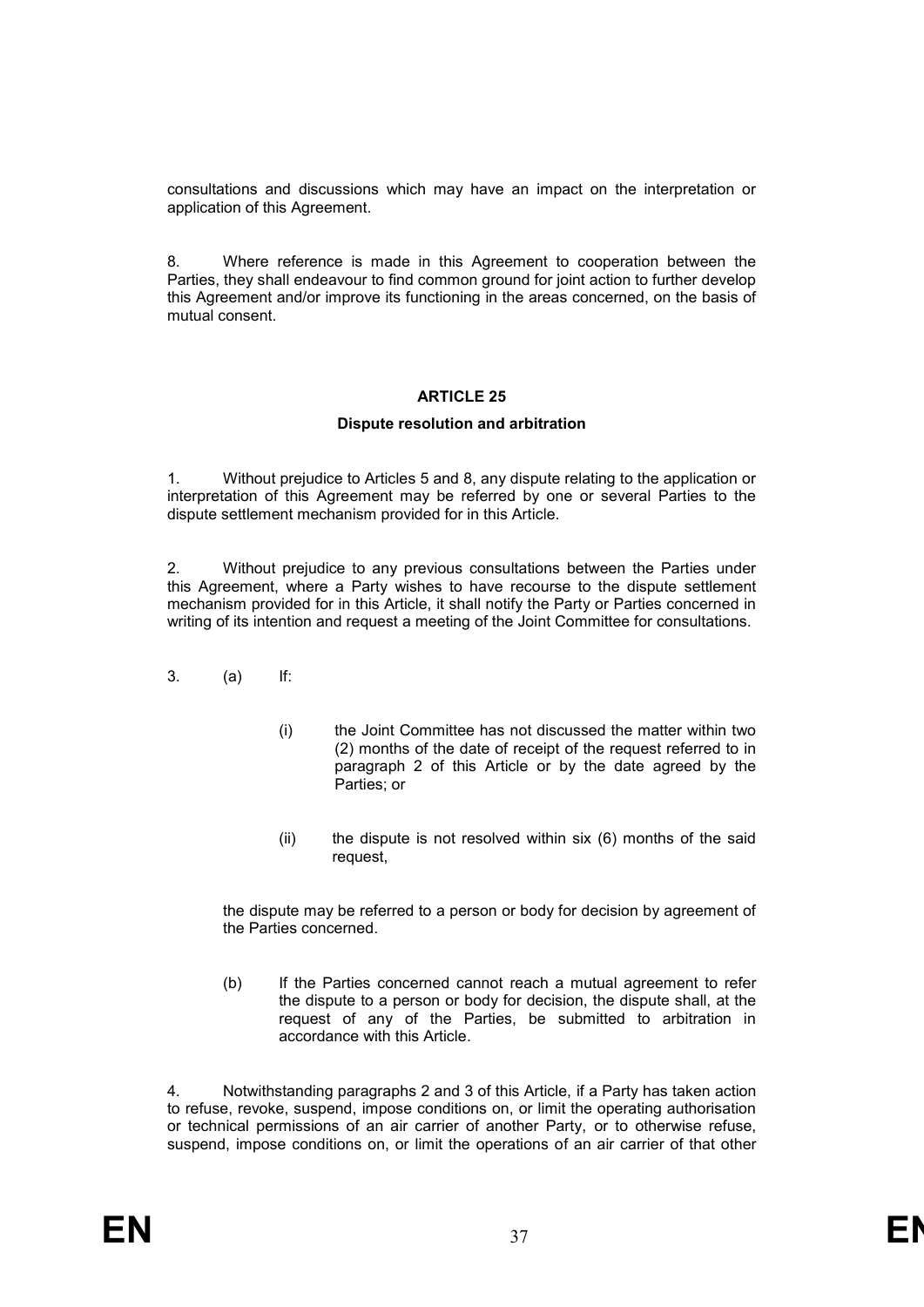Party, the dispute may be immediately referred to a person or body for decision, or submitted to arbitration. The respective timelines stated in paragraphs 10, 11, and 12 of this Article shall be halved.

5. The request for arbitration shall be made in writing by one or several Parties (hereinafter referred to collectively as "the initiating party" for the purposes of this Article) to the Party or Parties concerned (hereinafter referred to collectively as "the responding party" for the purposes of this Article). In its request, the initiating party shall present the issues to be resolved, describe the measure at issue, and explain the reasons why it considers such measure to be inconsistent with this Agreement.

6. Unless the initiating party and the responding party otherwise agree, arbitration shall be by a tribunal of three arbitrators to be constituted as follows:

- (a) Within twenty (20) days after the date of receipt of a request for arbitration, the initiating party and the responding party shall each appoint one arbitrator. Within thirty (30) days after these two arbitrators have been appointed, the initiating party and the responding party shall by agreement appoint a third arbitrator, who shall act as the President of the tribunal.
- (b) If the initiating party or the responding party fails to appoint an arbitrator, or if the third arbitrator is not appointed in accordance with paragraph 6(a) of this Article, either the initiating party or the responding party may request the President of the Council of the ICAO to appoint the necessary arbitrator or arbitrators within thirty (30) days from the date of receipt of that request. If the President of the Council of the ICAO is a national of either an ASEAN Member State or an EU Member State, the most senior Vice President of that Council who is neither a national of an ASEAN Member State nor a national of an EU Member State shall make the appointment.

7. The date of establishment of the tribunal shall be the date on which the last of the three (3) arbitrators accepts the appointment.

8. The arbitration proceedings shall be conducted in accordance with the rules of procedure to be adopted by the Joint Committee at its first meeting, subject to the provisions of this Article and in accordance with paragraphs 4(b) and 5 of Article 23. Until such time as the Joint Committee has adopted the rules of procedure, the tribunal shall establish its own procedural rules.

9. At the request of the initiating party or the responding party, the tribunal may, pending its final ruling, order the adoption of interim relief measures, including the modification or suspension of measures taken by either the initiating party or the responding party under this Agreement.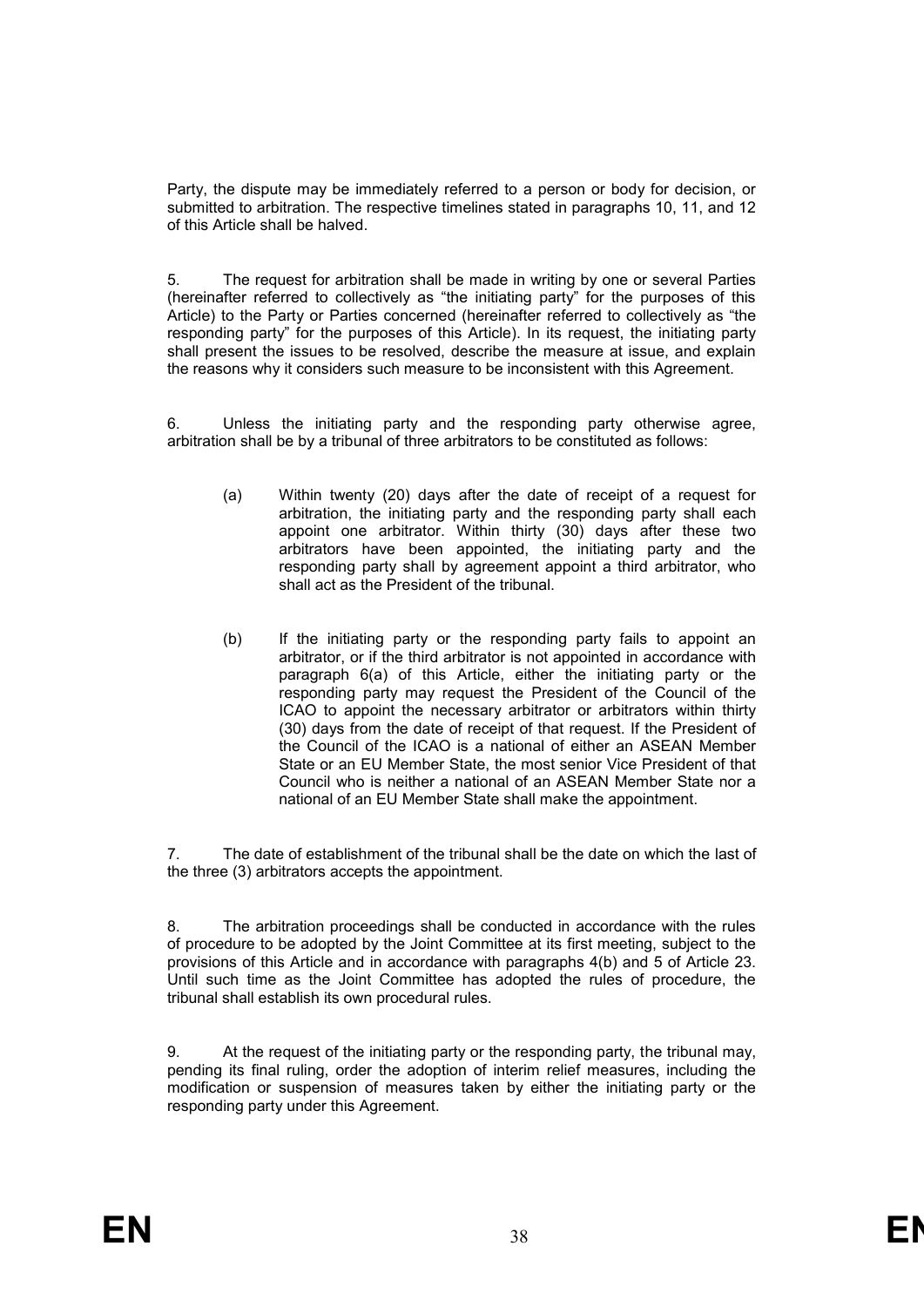10. The tribunal shall issue an interim report to the initiating party and the responding party setting out the findings of fact, the applicability of relevant provisions, and the basic rationale behind any findings and recommendations that it makes, not later than ninety (90) days after the date of its establishment. Where it considers that this deadline cannot be met, the President of the tribunal shall notify the initiating party and the responding party in writing, stating the reasons for the delay and the date on which the tribunal plans to issue its interim report. Under no circumstances shall the tribunal issue the interim report later than one hundred and twenty (120) days after the date of its establishment.

11. Within fourteen (14) days from the date of issuance of the interim report, the initiating party or the responding party may submit a written request to the tribunal to review specific aspects of the interim report. After considering any written comments by the initiating party and the responding party on the interim report, the tribunal may modify its report and make any further examination it considers appropriate. The findings of the tribunal's final ruling shall include a sufficient discussion of the arguments made at the interim review stage, and shall clearly answer the questions and observations of the initiating party and the responding party.

12. The tribunal shall issue its final ruling to the initiating party and the responding party within one hundred and twenty (120) days from the date of its establishment. Where it considers that that deadline cannot be met, the President of the tribunal shall notify the initiating party and the responding party in writing, stating the reasons for the delay and the date on which the tribunal plans to issue its ruling. Under no circumstances shall the tribunal issue its final ruling later than one hundred and fifty (150) days after the date of its establishment.

13. In addition to the circumstances referred to in paragraph 4 of this Article, the respective timelines stated in paragraphs 10, 11, and 12 of this Article shall be halved:

- (a) upon request by the initiating party or the responding party, if the tribunal rules that the case is urgent within ten (10) days from its establishment; or
- (b) if the initiating party and the responding party so agree.

14. The initiating party and the responding party may submit requests for clarification of the tribunal's final ruling within ten (10) days from the date of its issuance, and any clarification by the tribunal shall be issued within fifteen (15) days from the date of receipt of such request.

15. If the tribunal determines that there has been a violation of this Agreement and the party found in violation of this Agreement does not comply with the tribunal's final ruling, or does not reach an agreement with the other party on a mutually satisfactory resolution within forty (40) days after the date of issuance of the tribunal's final ruling, the other party may suspend the application of comparable benefits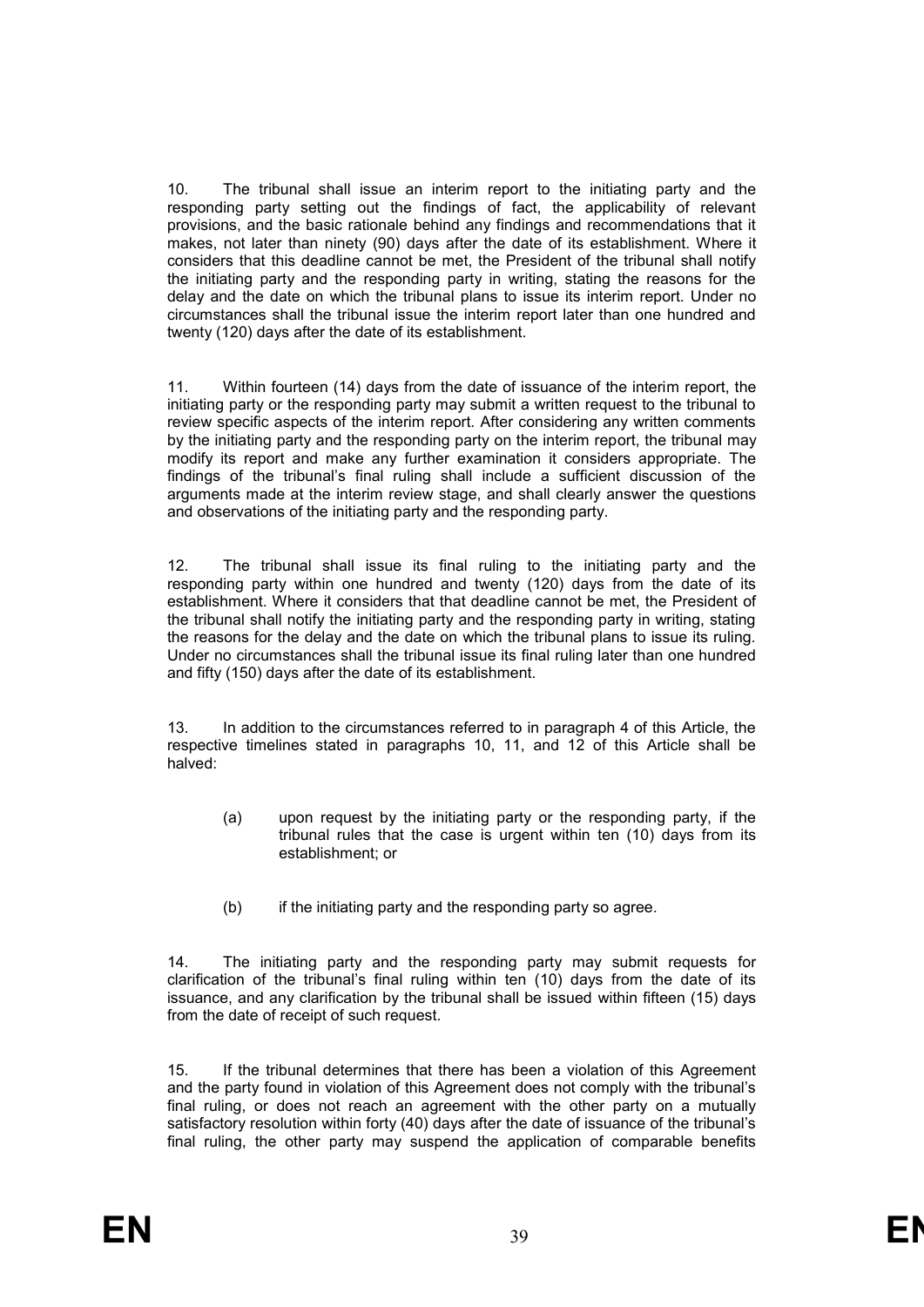arising under this Agreement until such time as the party in violation complies with the tribunal's final ruling or the initiating party and the responding party reach agreement on a mutually satisfactory resolution.

# **ARTICLE 26**

# **Relationship to other agreements**

1. Subject to paragraphs 2 and 7 of this Article, any earlier air services agreement or arrangement between an EU Member State and an ASEAN Member State or between the Union and an ASEAN Member State shall be suspended while this Agreement is in force between those Parties.

2. Without prejudice to paragraph 1 of this Article, provisions in an earlier air services agreement or arrangement between an EU Member State and an ASEAN Member State concerning the issues covered under Articles 3, 4, 10, and 13 shall continue to apply as a matter of this Agreement where they are more favourable for the air carriers concerned. All rights and benefits enjoyed by the air carriers of the EU Member State concerned in accordance with those provisions shall accrue to all air carriers of the Union.

3. For the purposes of paragraph 2 of this Article, any difference of interpretation shall first be resolved through consultation between the Parties concerned, before being brought before the Joint Committee for consultations. If the issue is not resolved through the Joint Committee, it may be referred to the dispute settlement mechanism provided in Article 25.

4. Any additional traffic rights that might be granted to an EU Member State by an ASEAN Member State, or vice versa, after the date of entry into force of this Agreement, shall be subject to this Agreement and shall not discriminate between air carriers of the Union. These arrangements shall be notified to the Joint Committee forthwith.

5. The Joint Committee shall draw up and keep up-to-date an informative list of the provisions and arrangements on traffic rights referred to in paragraphs 2 and 4 of this Article.

6. If the Parties become parties to a multilateral agreement, or endorse a decision adopted by the ICAO or another international organisation, that addresses matters covered by this Agreement, they shall consult in the Joint Committee pursuant to Article 23 to determine whether this Agreement should be revised to take into account such developments.

7. Nothing in this Agreement shall affect the validity and application of existing and future agreements between the EU Member States and the ASEAN Member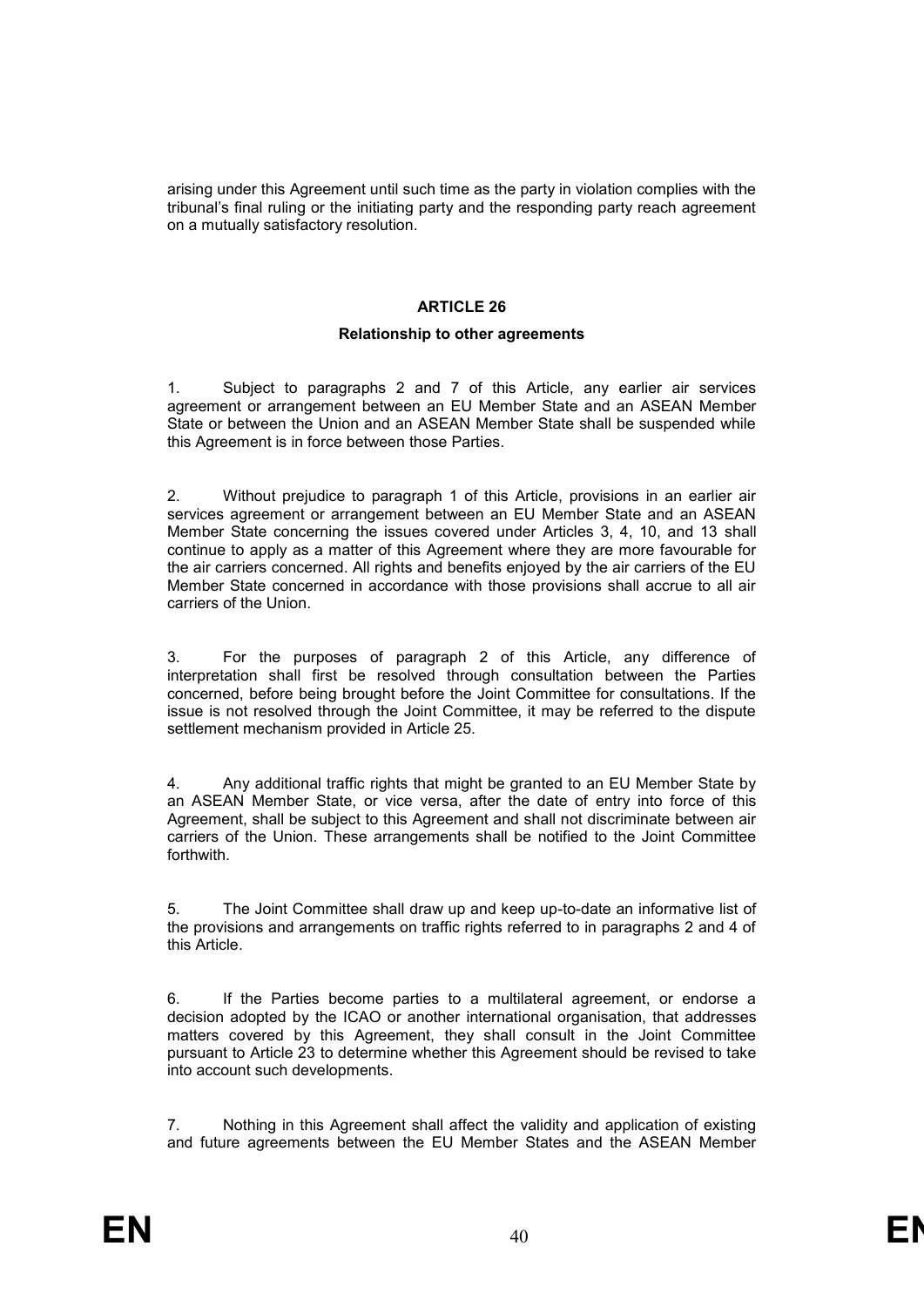States as regards territories under their respective sovereignty which are not encompassed within the definition of "territory" in Article 2.

# **ARTICLE 27**

#### **Annex**

The Annex to this Agreement shall form an integral part thereof. Any amendments to the Annex shall be made in accordance with Article 28.

#### **ARTICLE 28**

#### **Amendments**

Any amendment to this Agreement may be agreed by the Parties pursuant to consultations held in accordance with Article 23. Such amendment shall enter into force in accordance with the procedure set out in Article 33.

# **ARTICLE 29**

#### **Termination**

1. This Agreement may be terminated by the Union and its Member States, or by all of the ASEAN Member States acting together, by written notification to the European Union or the Secretary-General of ASEAN, as the case may be. The termination shall become effective eighteen (18) months after the date of receipt of the notification by the Secretary-General of ASEAN or the European Union, as the case may be.

2. In the event that a Member State withdraws from the Union or from ASEAN, this Agreement ceases to apply to that State pursuant to Article 32 with effect from the date on which its withdrawal from the Union or ASEAN, as the case may be, becomes effective.

# **ARTICLE 30**

# **Registration of this Agreement**

This Agreement and any amendments thereto shall be registered upon its entry into force with the ICAO by the Secretary-General of ASEAN.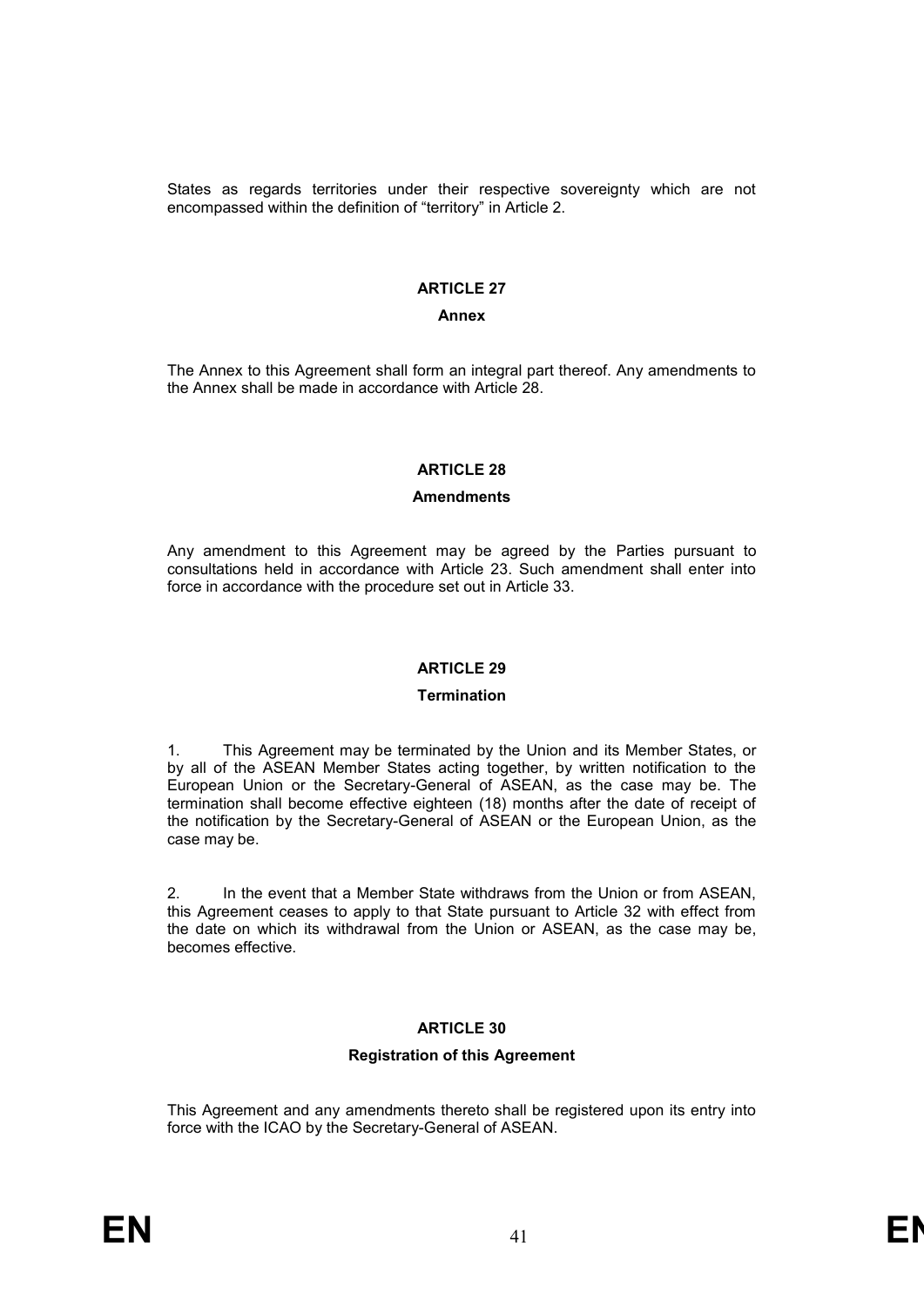# **ARTICLE 31**

# **Accession by new EU Member States**

1. This Agreement shall be open for accession by States which have become Member States of the Union after the date of signature of this Agreement.

2. Accession to this Agreement by an EU Member State shall be effected by the deposit of an instrument of accession to this Agreement with the European Union, which shall notify the Parties and the Secretary-General of ASEAN of the deposit of the instrument of accession and the date thereof. The accession shall take effect as from the fifteenth (15th) day after the date of the deposit of the instrument of accession.

3. Paragraphs 1, 2, 3, and 7 of Article 26 shall apply mutatis mutandis to existing agreements and arrangements which are in place at the time of accession of an EU Member State to this Agreement.

# **ARTICLE 32**

# **Territorial application**

This Agreement shall apply, on the one hand, to the territory of the Union, and, on the other hand, to the territory of the ASEAN Member States, as defined in paragraph 1(z) of Article 2.

#### **ARTICLE 33 Entry into force**

1. This Agreement shall be subject to ratification, acceptance, or approval in accordance with the Parties' respective procedures.

2. The Secretary-General of ASEAN shall provide written notification to the European Union confirming that the respective procedures for ratification, acceptance, or approval by the ASEAN Member States have been completed. The European Union shall provide written notification to the Secretary-General of ASEAN confirming that the respective procedures for ratification, acceptance, or approval by the Union and its Member States have been completed.

3. Subject to Article N, this Agreement shall enter into force thirty (30) days after the date of the receipt of the later written notification provided for in paragraph 2 of this Article.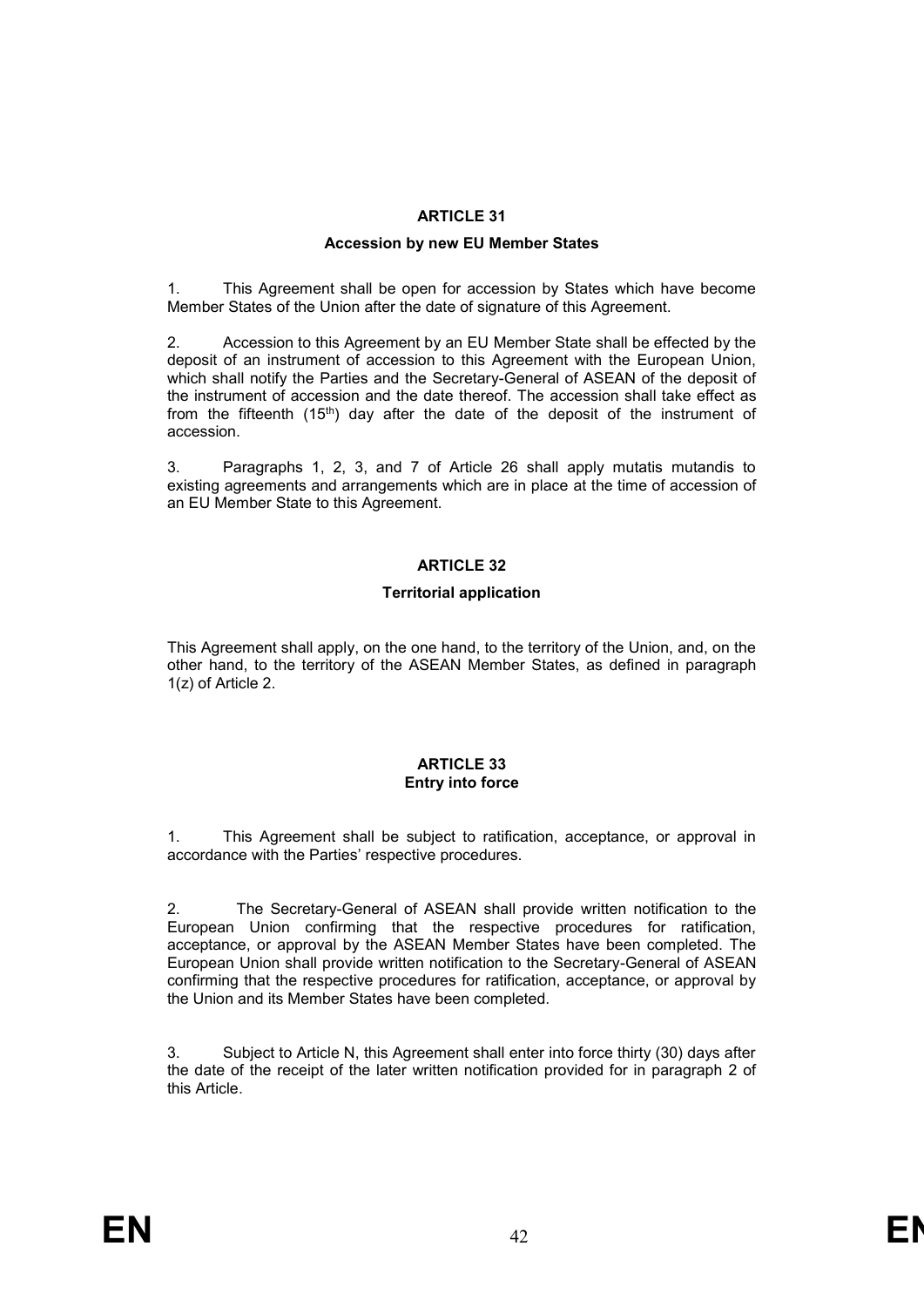# **ARTICLE 34 Authentic texts**

1. This Agreement shall be drawn up in two original texts, in the Bulgarian, Croatian, Czech, Danish, Dutch, English, Estonian, Finnish, French, German, Greek, Hungarian, Irish, Italian, Latvian, Lithuanian, Maltese, Polish, Portuguese, Romanian, Slovak, Slovenian, Spanish, and Swedish languages, each text being equally authentic.

2. In the event of any divergence between language versions, the Joint Committee shall decide on the language of the text to be used.

3. One of the original texts of the Agreement including any amendments thereto shall be deposited with the Secretary-General of ASEAN, who shall promptly furnish a certified copy thereof, to each ASEAN Member State. The other original text of the Agreement including any amendments thereto shall be deposited with the European Union.

**IN WITNESS WHEREOF the undersigned, being duly authorised to that effect,**  have signed this Agreement, in duplicate, at [...] on the [...] day of [...] in the **year […].**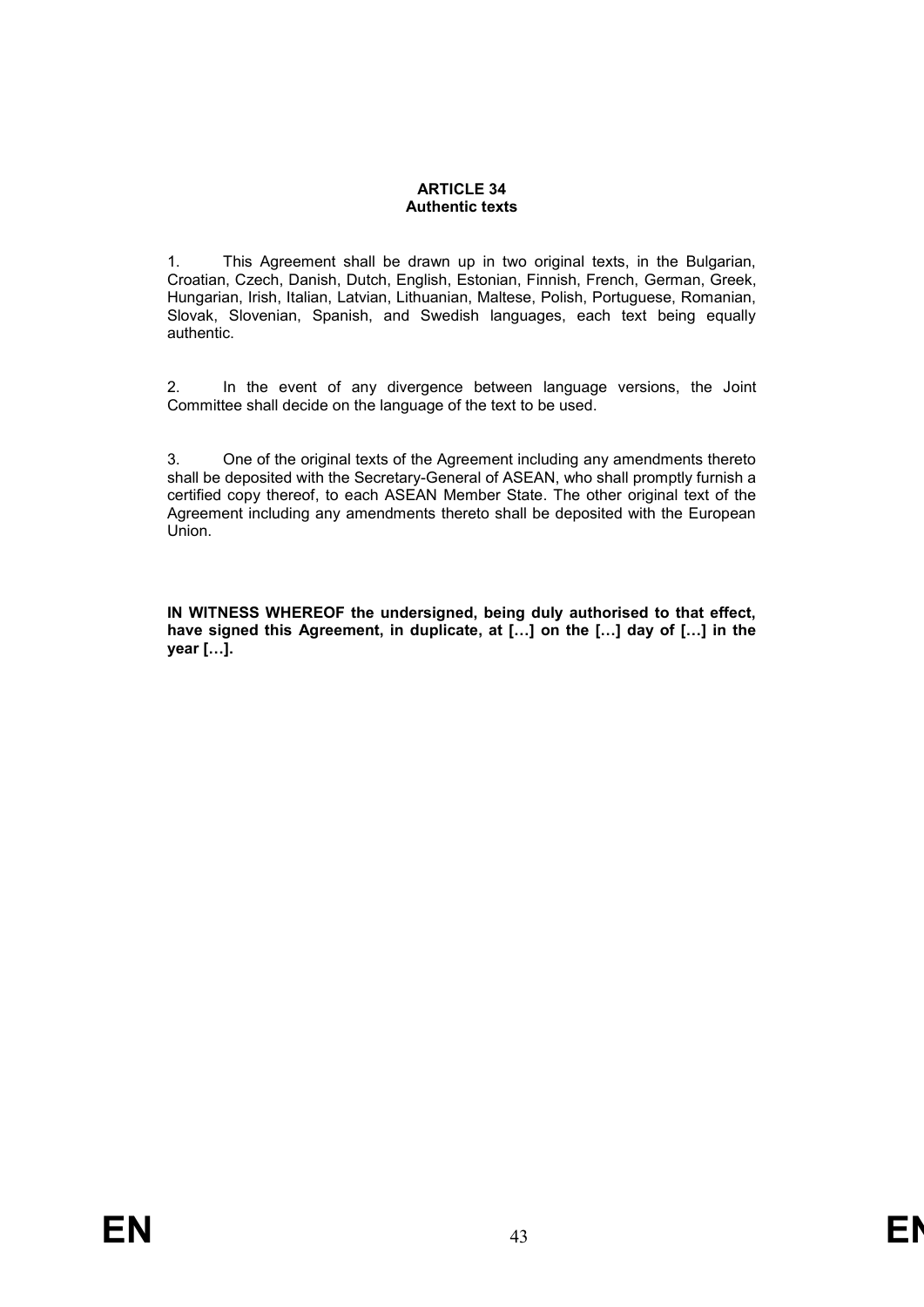**For the Kingdom of Belgium:**

**For the Republic of Bulgaria:**

**For the Czech Republic:**

**For the Kingdom of Denmark:**

**For the Federal Republic of Germany:**

**For the Republic of Estonia: For Ireland:**

**For the Hellenic Republic:**

**For the Kingdom of Spain:**

**For the French Republic:**

**For the Republic of Croatia:**

**For the Italian Republic:**

**For the Republic of Cyprus:**

**For the Republic of Latvia:**

**For the Republic of Lithuania:**

**For the Grand Duchy of Luxembourg:**

**For Hungary:**

**For the Republic of Malta:**

**For the Kingdom of the Netherlands:**

**For the Republic of Austria:**

**For the Republic of Poland:**

**For the Portuguese Republic:**

**For Romania:**

**For the Republic of Slovenia:**

- **For the Slovak Republic:**
- **For the Republic of Finland:**

**For the Kingdom of Sweden:**

**For the European Union:**

**For the Government of Brunei Darussalam:**

**For the Government of the Kingdom of Cambodia:**

**For the Government of the Republic of Indonesia:**

**For the Government of the Lao People's Democratic Republic:**

**For the Government of Malaysia:**

**For the Government of the Republic of the Union of Myanmar:**

**For the Government of the Republic of the Philippines:**

**For the Government of the Republic of Singapore:**

**For the Government of the Kingdom of Thailand:**

**For the Government of the Socialist Republic of Viet Nam:**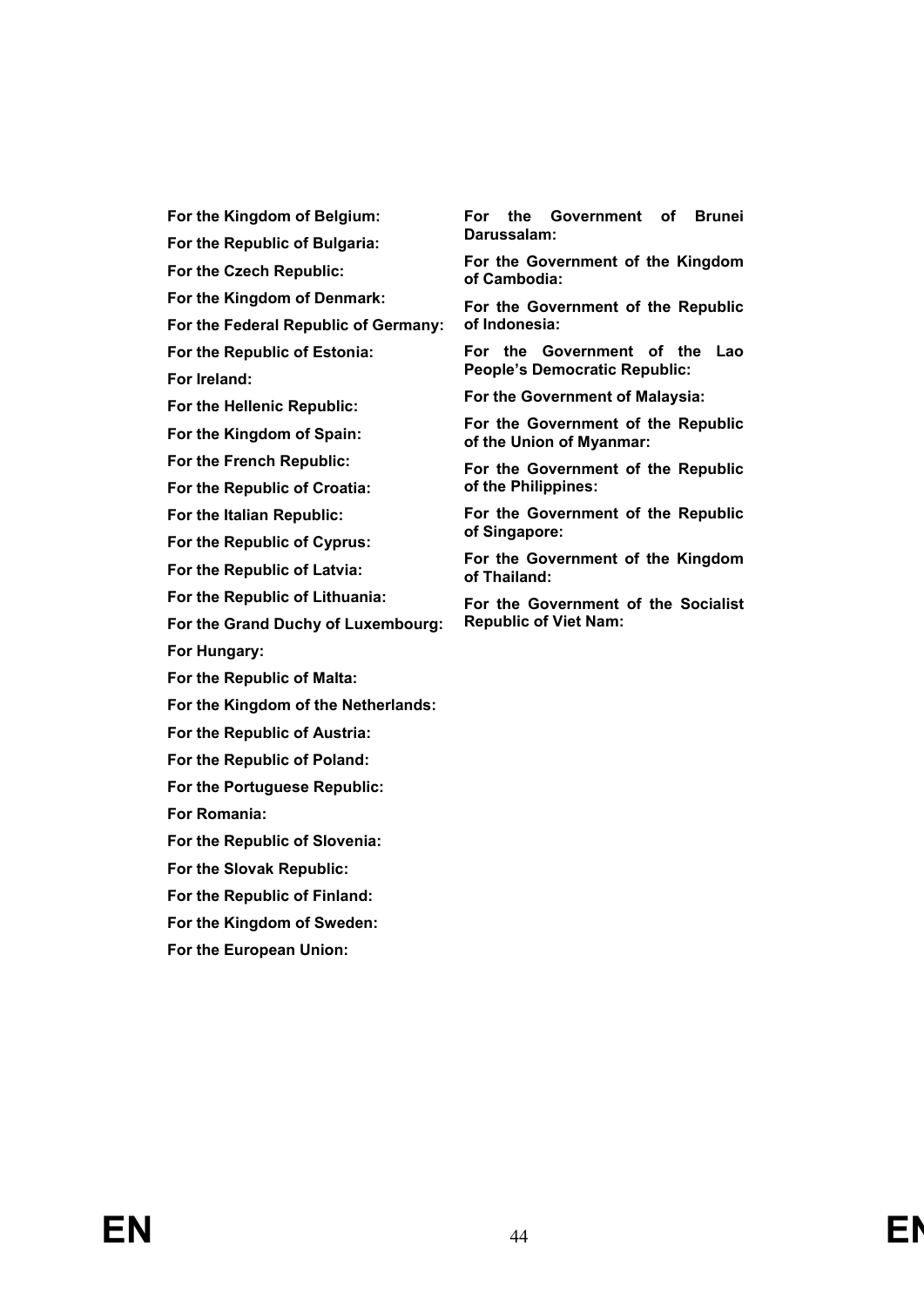#### **ARTICLE A Route schedule**

1. Notwithstanding paragraphs 1 and 2 of Article 3 and subject to the domestic laws and regulations of Indonesia, for the operation of passenger and combination air services between Indonesia and the Union, points in Indonesia shall refer to Denpasar, Jakarta, Makassar, Medan, and Surabaya.

2. If:

- (a) an air services agreement among the ASEAN Member States; or
- (b) an air services agreement between the ASEAN Member States collectively and any other country,

allows carriers to operate passenger and combination air services to points in Indonesia other than Denpasar, Jakarta, Makassar, Medan, and Surabaya, points in Indonesia shall also include those points.

3. For the purposes of paragraph 12 of Article 10, for Indonesia, the domestic code-share rights shall be exercised via the points identified in paragraphs 1 and 2 of this Article to any other points in Indonesia, or vice versa.

# **ARTICLE B Traffic rights**

Notwithstanding paragraph 2 of Article 3, the following provisions shall apply:

- (a) The grant of fifth freedom traffic rights under paragraph 3(f) of Article 3 to an air carrier of the Union to perform passenger and combination services between points in Myanmar and points within ASEAN shall take effect from 1 July 2024.
- (b) The grant of fifth freedom traffic rights under paragraph 3(e) of Article 3 to an air carrier of Myanmar to perform passenger and combination services between points in the Union shall take effect from 1 July 2024.
- (c) The grant of fifth freedom traffic rights under paragraph 3(f) of Article 3 to an air carrier of the Union to perform passenger and combination services between points in the Union and points in Viet Nam to points outside ASEAN shall only be on routes not operated by an air carrier of Viet Nam.
- (d) The grant of fifth freedom traffic rights under paragraph 3(e) of Article 3 to an air carrier of Viet Nam to perform passenger and combination services between points in Viet Nam and points in the Union to points outside the Union shall only be on routes not operated by an air carrier of the Union.

# **ARTICLE C Stopover rights**

1. Notwithstanding paragraph 6(f) of Article 3, the exercise of own stopover rights by air carriers of the Union on co-terminal operations within the same ASEAN Member State shall take effect two (2) years after such rights have been exchanged in an air services agreement among the ASEAN Member States. The exercise of stopover rights on co-terminal operations within the same EU Member State by air carriers of the ASEAN Member States shall take effect at the same time.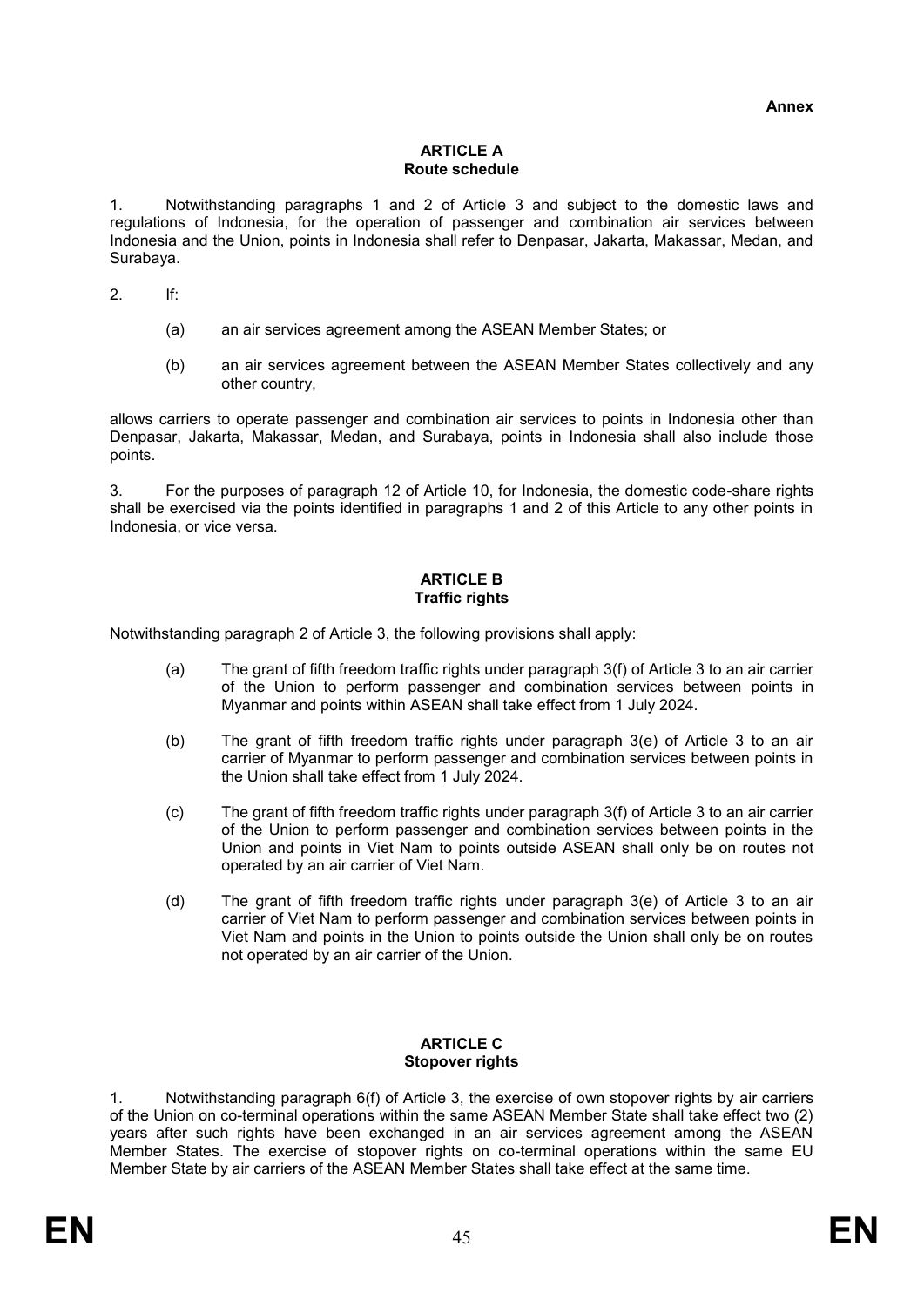2. Until then, each Party shall give favourable consideration to applications from air carriers of another Party to carry own stopover traffic on co-terminal operations within the same ASEAN Member State or EU Member State on an extra bilateral basis, if such rights are not already available.

# **ARTICLE D Designation of air carriers**

1. Notwithstanding paragraph 1 of Article 4, Indonesia, Myanmar, the Philippines, and Viet Nam may maintain the requirement for designation of air carriers existing in their respective domestic laws and regulations at the time of signature of this Agreement.

2. For the purposes of paragraph 1 of this Article, the publication by the Union of a "List of EU air carriers holding an active operating licence" shall be deemed to meet those national designation requirements for the carriers included in that list, provided that the said list is made readily available to the competent authorities of the said ASEAN Member States by electronic means.

3. Indonesia, Myanmar, the Philippines, and Viet Nam shall endeavour to remove the said designation requirements at the earliest possible occasion and notify the Joint Committee accordingly.

# **ARTICLE F Fair competition**

1. For the avoidance of doubt, the Parties confirm that paragraphs 2(a) and (b) of Article 8 only prescribe the obligation of Parties to adopt or maintain competition law and establish an independent competition authority to enforce this competition law. The Parties also confirm that this Agreement does not constrain the independent functioning of the said competition authorities. The decisions by these competition authorities are not subject to the dispute settlement mechanism under Article 25.

2. A Party may thus only seek redress in relation to paragraphs 2(a) and (b) of Article 8 if another Party does not maintain competition law or an operationally independent competition authority which effectively enforces that Party's competition law. Nothing in paragraphs 2(a) and (b) of Article 8 shall be construed to challenge decisions or judgments adopted by a Party's competition authority, courts, or tribunals to enforce a Party's competition law.

3. Notwithstanding paragraph 1 of Article 25, the dispute settlement mechanism in that Article shall not apply to disputes relating to the application or interpretation of Article 8 arising before 1 January 2025.

# **ARTICLE F**

# **Operational plans, programmes, and schedules**

1. Without prejudice to Article 3 and paragraphs 11 and 12 of Article 10, and notwithstanding paragraph 7 of Article 10, Cambodia, Indonesia, Lao PDR, Malaysia, Myanmar, the Philippines, Thailand, and Viet Nam may maintain the procedures existing in their respective domestic laws and regulations at the time of the signature of this Agreement as regards the approval of operational plans, programmes, and schedules, including information on services operating under cooperative marketing arrangements, established by air carriers of the Union for the provision of air services to and from the territories of the said States.

2. Cambodia, Indonesia, Lao PDR, Malaysia, Myanmar, the Philippines, Thailand, and Viet Nam shall minimise the administrative burden of such requirements and procedures. The approval of the said operational plans, programmes, and schedules shall be granted within ten (10) working days from the date of receipt of the air carrier's application, provided the air carrier has obtained the appropriate operating authorisations and technical permissions in accordance with Article 4.

3. Cambodia, Indonesia, Lao PDR, Malaysia, Myanmar, the Philippines, Thailand, and Viet Nam shall endeavour to remove the said procedures at the earliest possible occasion and notify the Joint Committee accordingly.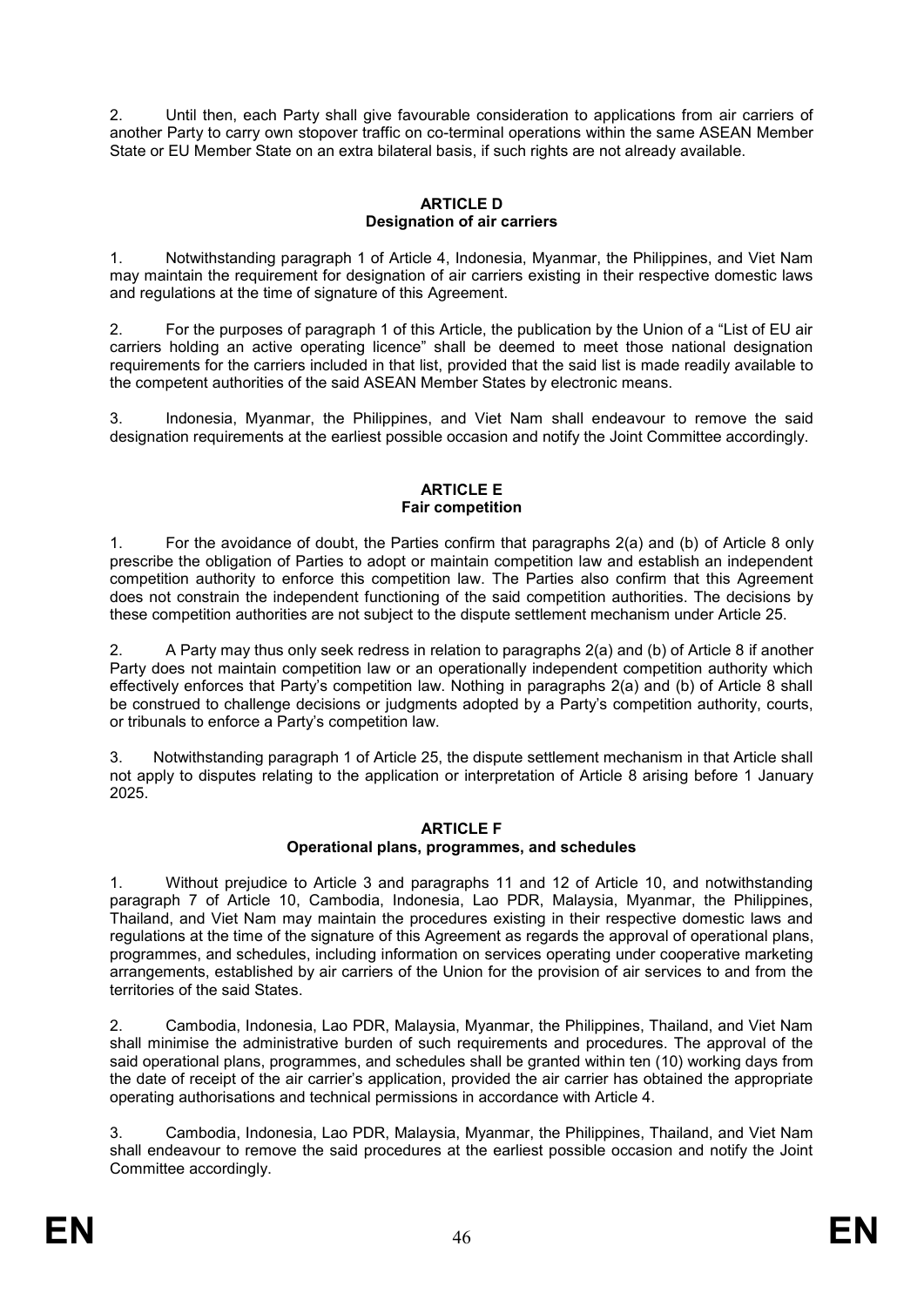# **ARTICLE G Sales and local expenses**

1. Notwithstanding paragraphs 8 and 9 of Article 10, Indonesia, Myanmar, and Viet Nam may maintain the requirements existing in their respective domestic laws and regulations at the time of the signature of this Agreement as regards the use of their national currency in domestic sales of transport and related services and in the payment for local expenses.

2. Indonesia, Myanmar, and Viet Nam shall endeavour to remove the said requirements at the earliest possible occasion and notify the Joint Committee accordingly.

#### **ARTICLE H Remittance of local revenues**

1. For the avoidance of doubt, the term "remittance" in paragraph 10(a) of Article 10 refers, in the case of the Philippines, to remittance other than those made by a branch office of a foreign corporation engaged in trade or business within the Philippines.

2. With regard to profit remittance by a branch office of a foreign corporation engaged in trade or business within the Philippines, the Philippines shall have the right to levy a branch profit remittance tax in accordance with its domestic laws, unless a lower rate or an exemption is available under a double taxation agreement between the Philippines and the country of residence of the foreign carrier.

3. The Philippines shall endeavour to work with the Union to develop a common framework for the treatment of remittance by air carriers of the Union operating in the Philippines and notify the Joint Committee accordingly.

#### **ARTICLE I Tariffs**

1. Without prejudice to paragraph 1 of Article 13, and notwithstanding paragraph 2 of Article 13, the Philippines may maintain the procedures existing in its respective domestic laws and regulations at the time of the signature of this Agreement as regards the approval of the tariffs established by the air carriers of the Union for air services to and from the territory of the Philippines. The said tariffs shall be approved within ten (10) working days after their filing.

2. The Philippines shall endeavour to remove the said procedures at the earliest possible occasion and notify the Joint Committee accordingly.

#### **ARTICLE J Loan guarantees**

The provisions of paragraph 2(d) of Article 8 shall not apply to subsidies in the form of loan guarantees granted by Viet Nam before the signature of this Agreement and until the expiry of such arrangements. However, should such guarantees give rise to any disbursements, these shall be made pursuant to paragraphs 3(a) and (b) of Article 8, as the case may be.

# **ARTICLE K Non-discrimination**

1. Notwithstanding Article D, the ASEAN Member States referred to therein shall accord no less favourable treatment to the air carriers of the Union than that which they accord to the air carriers of any other country with regard to the designation of air carriers.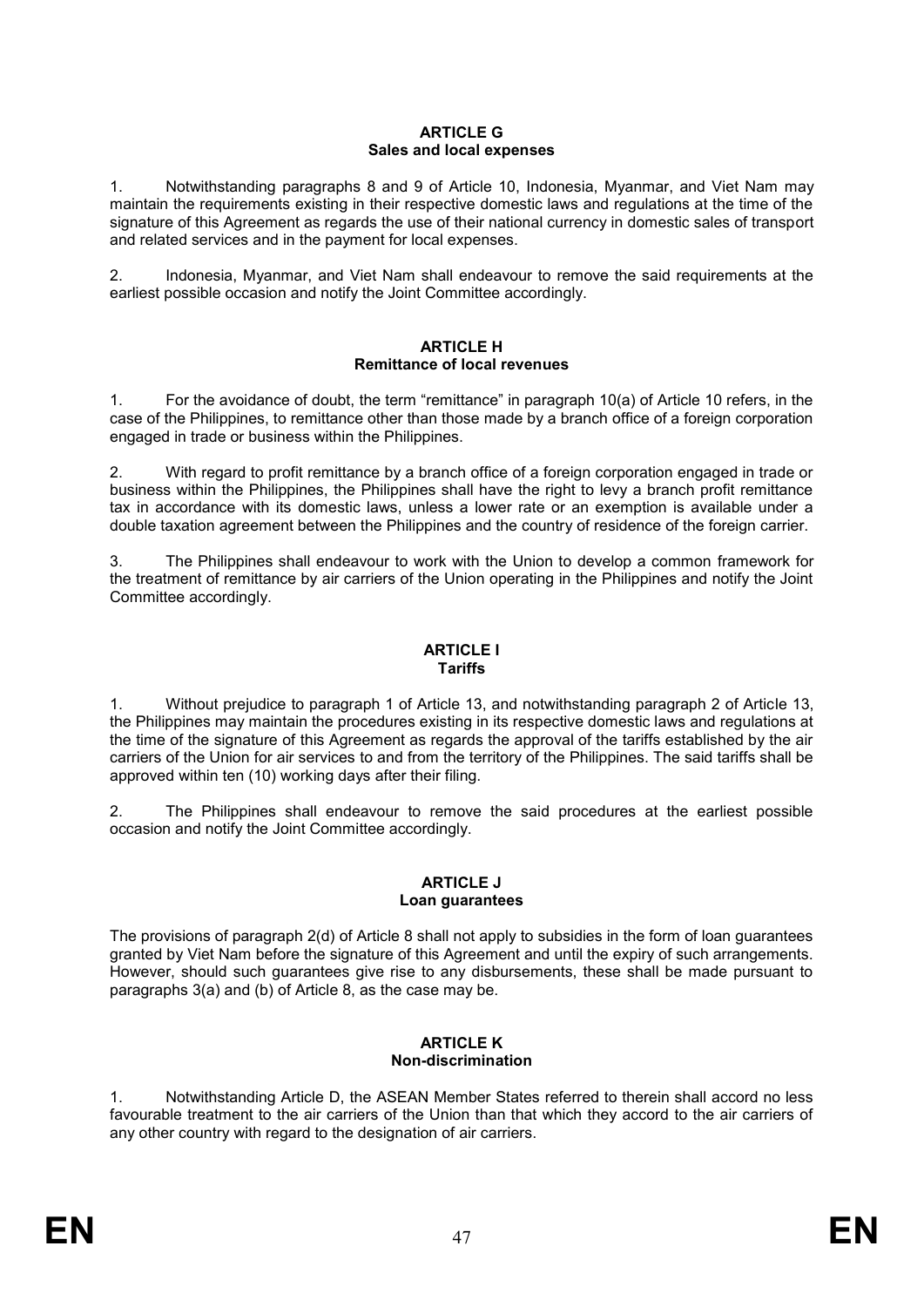2. Notwithstanding Articles F, G, and I, the ASEAN Member States listed therein shall accord no less favourable treatment to the air carriers of the Union than that which they accord to their own air carriers or the air carriers of any other country, whichever is more favourable, with regard to approval of operational plans, programmes and schedules, sales and local expenses, and tariffs.

# **ARTICLE L Computer reservation systems**

The ASEAN Member States referred to in paragraph 5 of Article 21 are, at the time of signature of this Agreement, Indonesia, Malaysia, Philippines, Thailand, and Viet Nam.

# **ARTICLE M Reciprocity**

Where under Articles D, F, G and I an ASEAN Member State requires the designation of air carriers of the Union, applies to air carriers of the Union national procedures for the prior approval of operational plans, programmes and schedules, cooperative market arrangements or tariffs, or applies to air carriers of the Union national requirements concerning the currency to be used in certain transactions, the Union shall be entitled to subject the air carriers of that ASEAN Member State to the same or equivalent measures.

#### **ARTICLE N Entry into force for Malaysia**

1. Notwithstanding Article 33, if Malaysia is the only ASEAN Member State that has not communicated to the Secretary-General of ASEAN its confirmation that its procedures for ratification, acceptance, or approval of this Agreement have been completed:

- (a) the Secretary-General of ASEAN may proceed to provide to the European Union written notification confirming that all of the ASEAN Member States apart from Malaysia have completed their respective procedures for ratification, acceptance, or approval of this Agreement;
- (b) this Agreement shall enter into force in accordance with paragraph 3 of Article 33 for the Union and its Member States, and for all of the ASEAN Member States except Malaysia; and
- (c) thereafter, the Agreement shall enter into force for Malaysia thirty (30) days after the date of a further written notification from the Secretary-General of ASEAN to the European Union confirming that Malaysia has completed its procedures for ratification, acceptance, or approval of this Agreement.
- 2. Following the signature of this Agreement, and pending its entry into force for Malaysia:
	- (a) any earlier air services agreements or arrangements between the EU Member States and Malaysia, and between the Union and Malaysia, which were signed or concluded before the signing of the Agreement, shall continue to apply and shall not be amended; and
	- (b) no new air services agreements or arrangements shall be concluded between the EU Member States and Malaysia, or between the Union and Malaysia, save in order to cater for limited and urgent needs in exceptional circumstances and without prejudice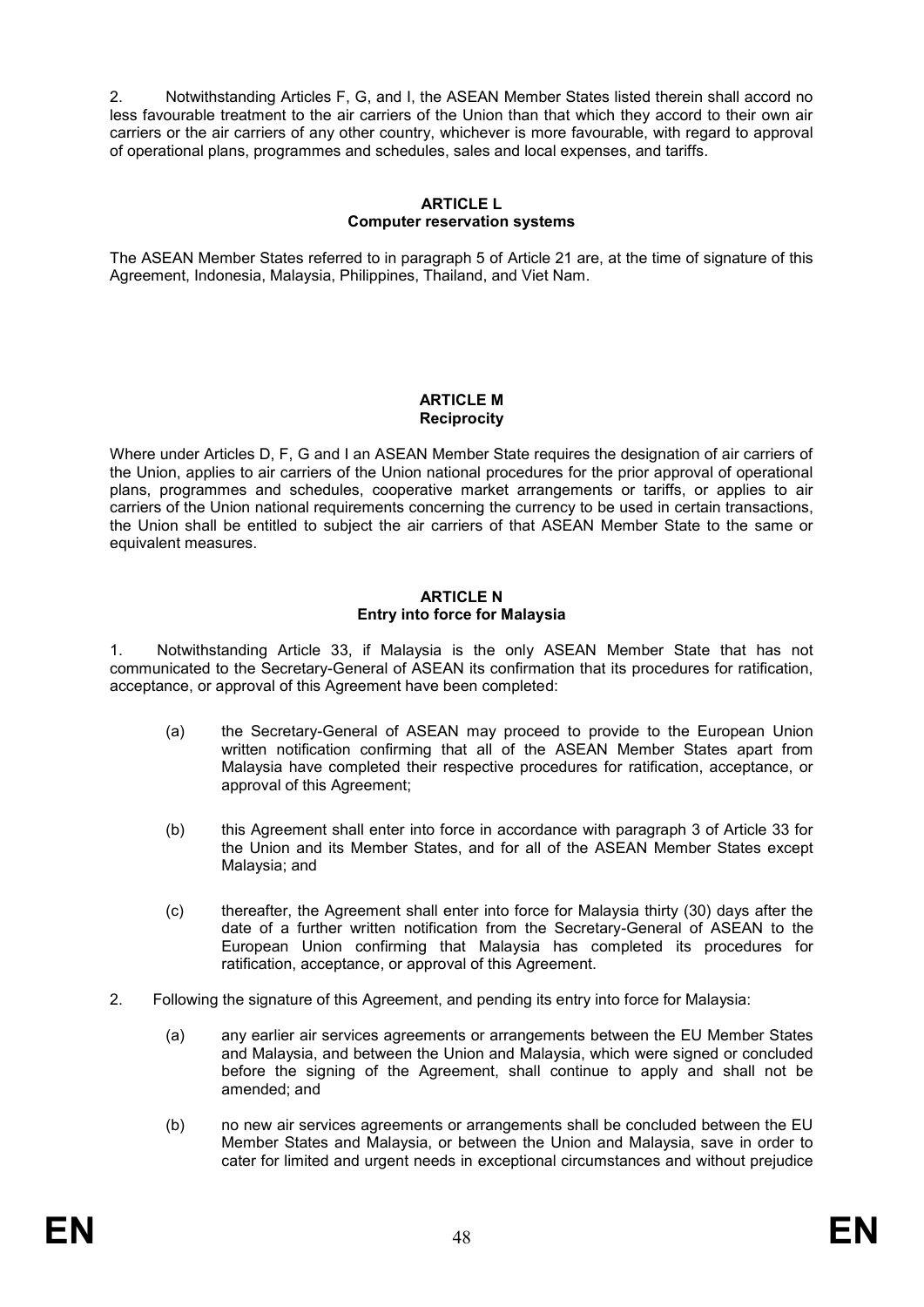to their respective domestic laws and regulations. The Union or the EU Member State concerned shall inform the other Parties of any such new air services agreements or arrangements.

# **ARTICLE O Progress review**

The Joint Committee shall, on a yearly basis, review progress made with regard to the implementation of the Articles of this Annex on the basis of a report by the ASEAN Member States concerned.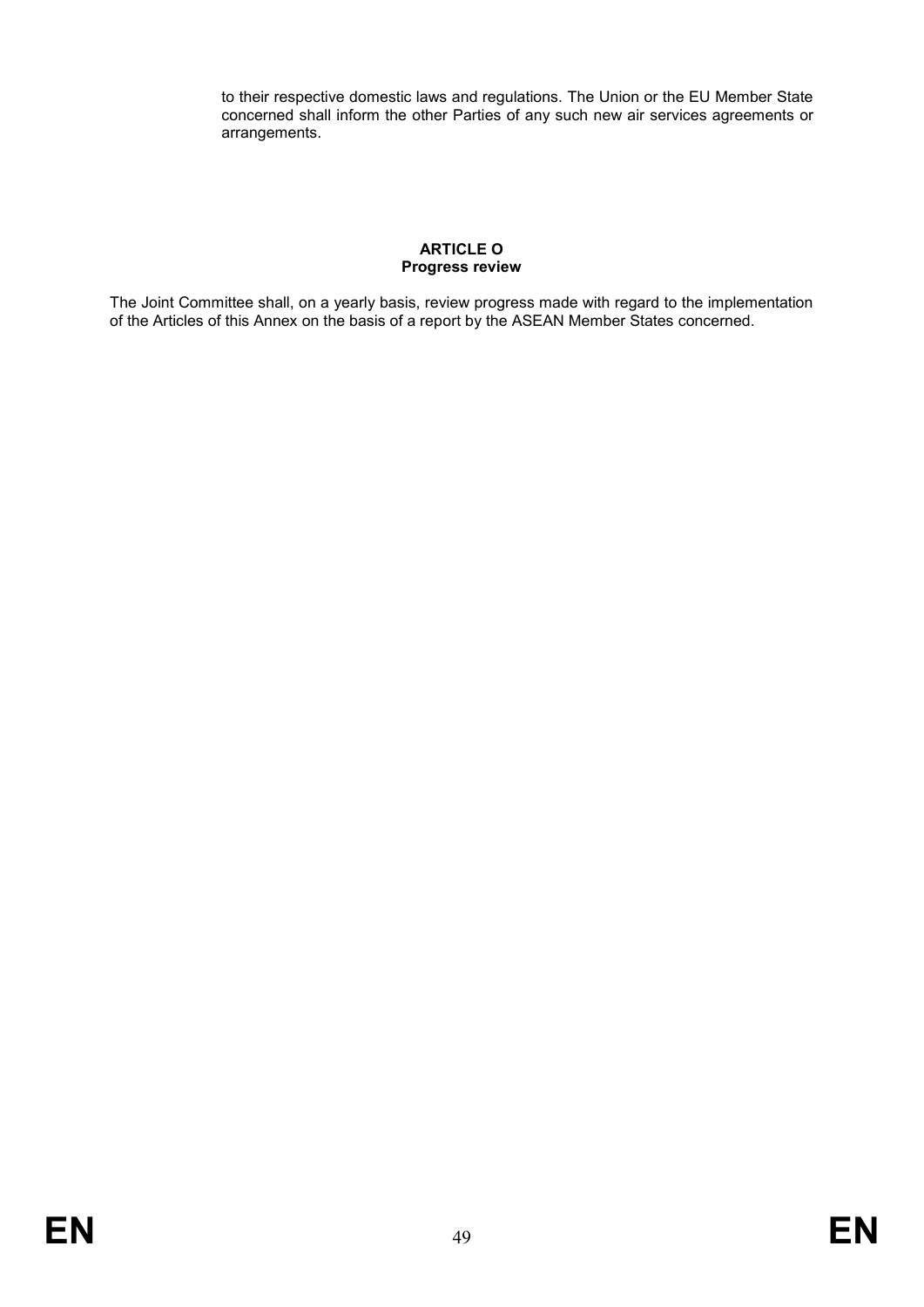# **ANNEX 2**

# RECORD OF STATEMENTS MADE ON THE OCCASION OF THE SIGNATURE OF THE ASEAN-EU COMPREHENSIVE AIR TRANSPORT AGREEMENT

On 2 June 2021, the delegations of the European Union (EU) and its Member States and the Member States of the Association of Southeast Asian Nations (ASEAN) have concluded negotiations on the ASEAN-EU Comprehensive Air Transport Agreement between the Governments of the Member States of the Association of Southeast Asian Nations and the European Union and its Member States (hereinafter referred to as "the Agreement"). On the occasion of the signature of the Agreement, the following statements have been made:

# STATEMENT BY THE MEMBER STATES OF THE ASSOCIATION OF SOUTHEAST ASIAN NATIONS AND THE EUROPEAN UNION AND ITS MEMBER STATES

The ASEAN Member States, the EU, and its Member States will take all necessary steps in accordance with their respective applicable laws and regulations to bring the Agreement into force in accordance with Article 33 of the Agreement as expediently as possible. In the case of Malaysia, it will take all necessary steps in accordance with its respective applicable laws and regulations, taking into account Article N of the Agreement.

The ASEAN Member States, the EU and its Member States express their intention to maintain close discussions and coordination, through the framework of the Joint Committee provided for under Article 23 of the Agreement, on responses to unexpected crisis events, such as the COVID-19 pandemic, with the objective of mitigating, to the extent possible, any disruptive effects to air services.

# STATEMENT BY THE MEMBER STATES OF THE ASSOCIATION OF SOUTHEAST ASIAN NATIONS EXCEPT MALAYSIA AND THE MEMBER STATES OF THE EUROPEAN UNION

The competent aeronautical authorities of the ASEAN Member States and the EU Member States intend, to the extent permitted by their respective applicable laws and regulations, to extend favourable consideration to applications for air services and operating authorisations by each other's air carriers on terms equivalent to those of the Agreement, on the basis of comity and reciprocity, as from the date of signature of the Agreement and until its entry into force.

# STATEMENT BY MALAYSIA

Malaysia may notify the Parties to the Agreement that its competent aeronautical authorities intend, to the extent permitted by its applicable laws and regulations, to extend favourable consideration to applications for air services and operating authorisations by air carriers of the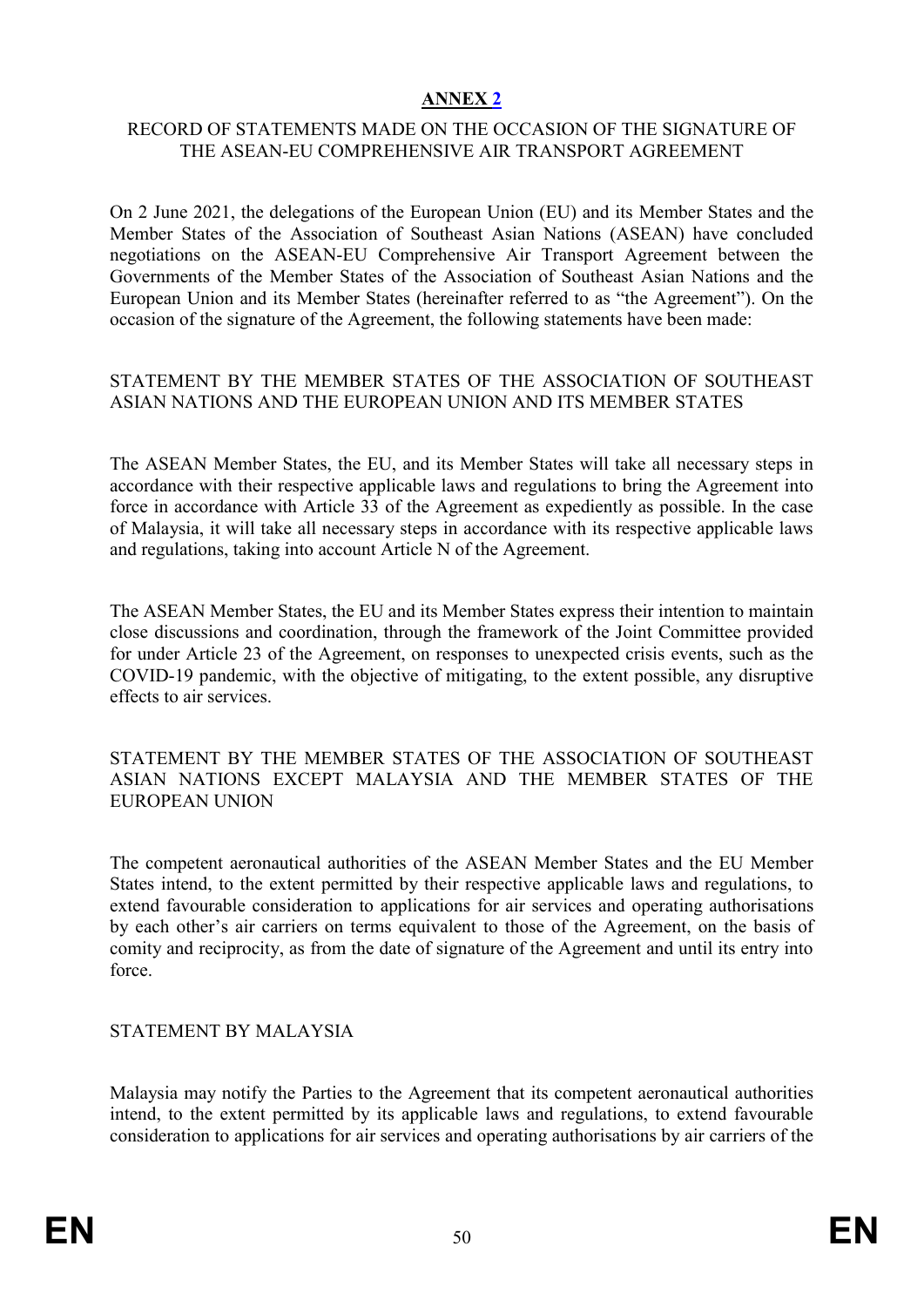EU on terms equivalent to those of the Agreement, on the basis of comity and reciprocity, as from the date specified in that notification and until the entry into force of the Agreement.

IN WITNESS WHEREOF the undersigned, being duly authorised to that effect, have signed this Record of Statements.

**SIGNED at [CITY], [COUNTRY] on the […] day of [month] in the year […], in the Bulgarian, Croatian, Czech, Danish, Dutch, English, Estonian, Finnish, French, German, Greek, Hungarian, Irish, Italian, Latvian, Lithuanian, Maltese, Polish, Portuguese, Romanian, Slovak, Slovenian, Spanish, and Swedish languages.**

For the Kingdom of Belgium: For the Republic of Bulgaria: For the Czech Republic: For the Kingdom of Denmark: For the Federal Republic of Germany: For the Republic of Estonia: For Ireland: For the Hellenic Republic: For the Kingdom of Spain: For the French Republic: For the Republic of Croatia: For the Italian Republic: For the Republic of Cyprus: For the Republic of Latvia: For the Republic of Lithuania: For the Grand Duchy of Luxembourg: For Hungary: For the Republic of Malta: For the Kingdom of the Netherlands: For the Republic of Austria: For the Republic of Poland: For the Portuguese Republic: For Romania: For the Republic of Slovenia: For the Slovak Republic: For the Government of Brunei Darussalam: For the Government of the Kingdom of Cambodia: For the Government of the Republic of Indonesia: For the Government of the Lao People's Democratic Republic: For the Government of Malaysia: For the Government of the Republic of the Union of Myanmar: For the Government of the Republic of the Philippines: For the Government of the Republic of Singapore: For the Government of the Kingdom of Thailand: For the Government of the Socialist Republic of Viet Nam: